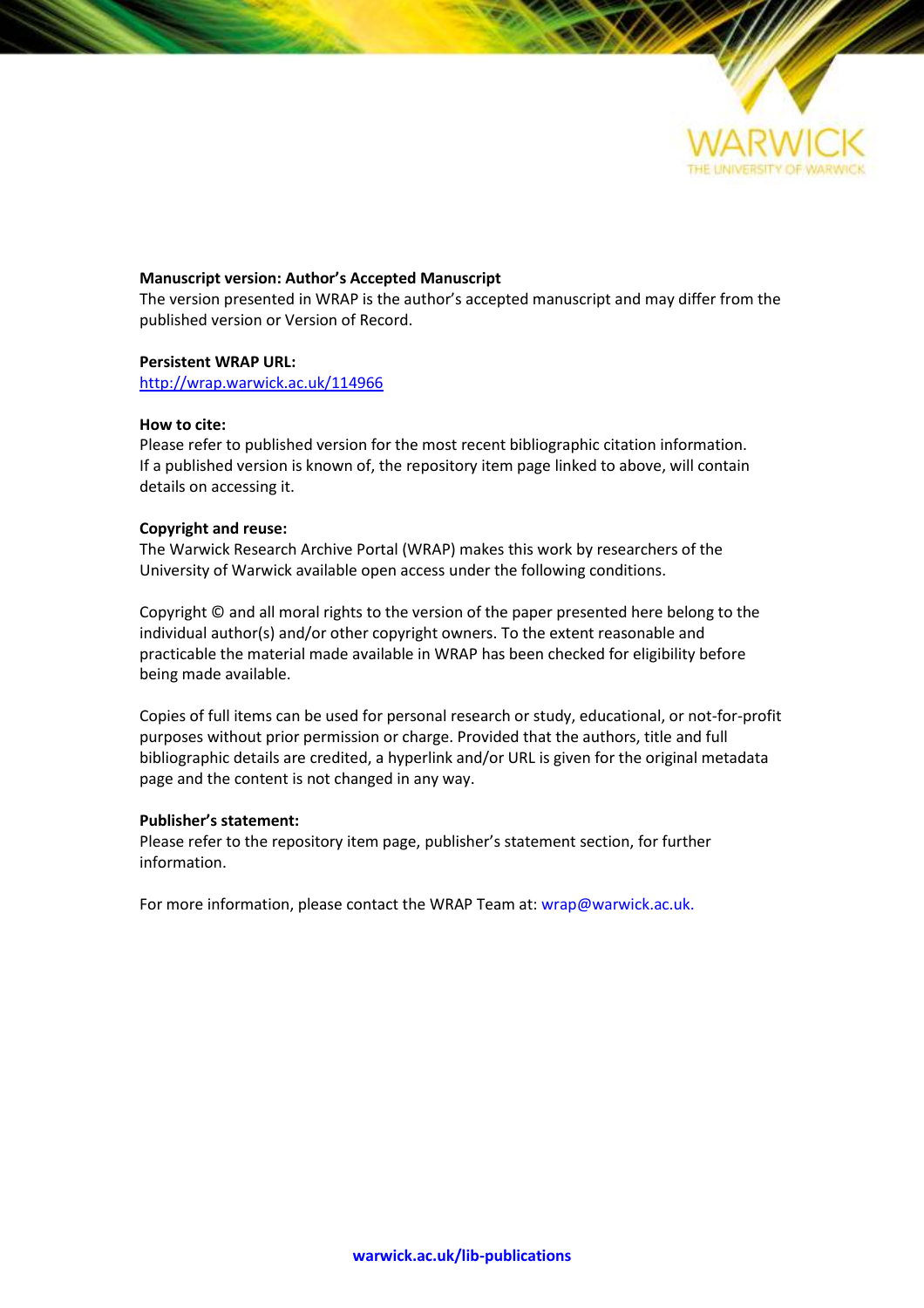## **Institutional Differences and Arbitration Mechanisms in International Joint Ventures**

Dr. Shivaram Devarakonda - Corresponding Author - Email: sdevarak@cukh.edu.hk CUHK Business School Cheng Yu Tung Building 12 Chak Cheung Street Shatin, N.T., Hong Kong

> Dr. Elko Klijn - Email: eklijn@odu.edu Old Dominion University Departmetn of Management 20400 Constant Hall Norfolk, VA 23529 United States of America

Prof. Dr. Jeffrey Reuer - Email: jeffrey.reuer@colorado.edu University of Colorado, Leeds School of Business Strategy, Entrepreneurship and Operations 995 Regent Drive Koelbel Building 419 UCB Boulder, CO 80309-0419 United States of America

Dr. Valérie Duplat - Email: v.duplat@vu.nl Vrije Universiteit Amsterdam, School of Business and Economics Management and Organization De Boelelaan 1105, 1081 HV Amsterdam The Netherlands

### **ACKNOWLEDGEMENTS**

We sincerely thank the associate editor Gabriel Benito and the two anonymous reviewers for their thorough and constructive suggestions. The authors also gratefully acknowledge comments on earlier versions of the paper from participants at seminars at ESCP Europe and Cass Business School and the 2017 Academy of Management Conference. Any errors are our own.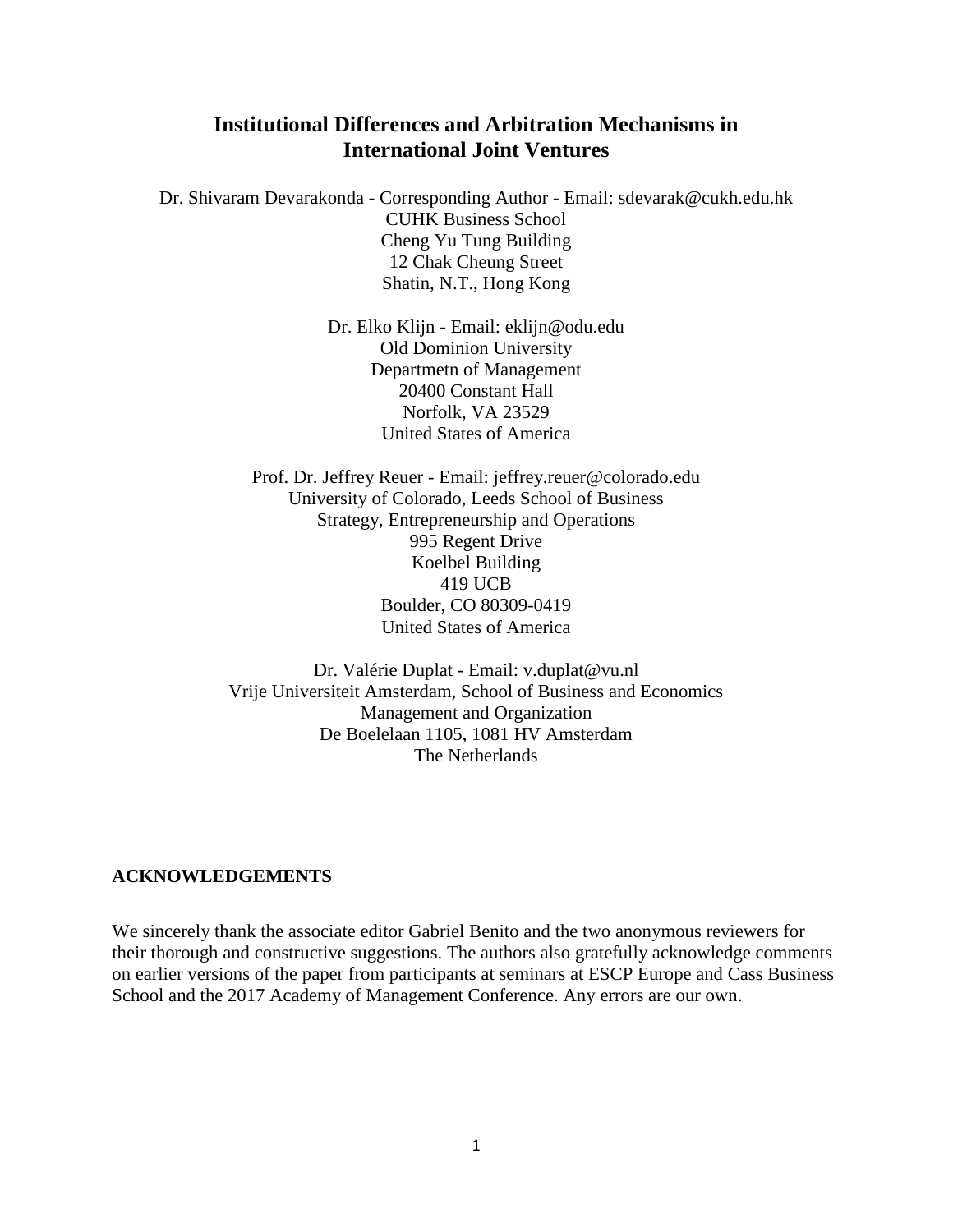# **Institutional Differences and Arbitration Mechanisms in International Joint Ventures**

## **ABSTRACT**

#### *Research summary*:

We theoretically and empirically study the effects of legal institutions on the inclusion of arbitration provisions in international joint venture (IJV) contracts. Legal institutions offer a public trilateral forum to handle inter-partner disputes. However, these institutions function differently across countries, which can impede IJV partners from resolving disputes effectively through court systems. Alternatively, partners can take advantage of private trilateral resolution mechanisms in the form of arbitration. We argue and demonstrate that differences among partners' home country legal institutions regarding the legal traditions, as well as the importance of procedures and costs imposed in these countries for enforcing contracts, increase the likelihood of choosing arbitration over litigation. We also compare results for partners' recourse to IJV boards as a private, bilateral means of addressing conflicts.

### *Managerial summary*:

International joint ventures (IJVs) are powerful levers for market expansion and access to resources and capabilities. The risks of corrosive disputes caused by conflicting interests or misunderstandings among partners are nonetheless far from being negligible. Our study helps decision makers and managers increase their understanding of the options and remedies available for resolving disputes. We consider three mechanisms in particular: public courts, arbitration, and the board of directors. Findings show that considering the partners' home country legal environments but also the discrepancies between these environments is essential when it comes to giving preference to arbitration over public courts. Findings also suggest that decisions related to internal private ordering (i.e., relying on the JV board of directors) are driven by the exchange characteristics more than by institutional considerations.

**Keywords:** international joint venture; dispute resolution; arbitration provision; transaction cost economics; institutional and legal environment.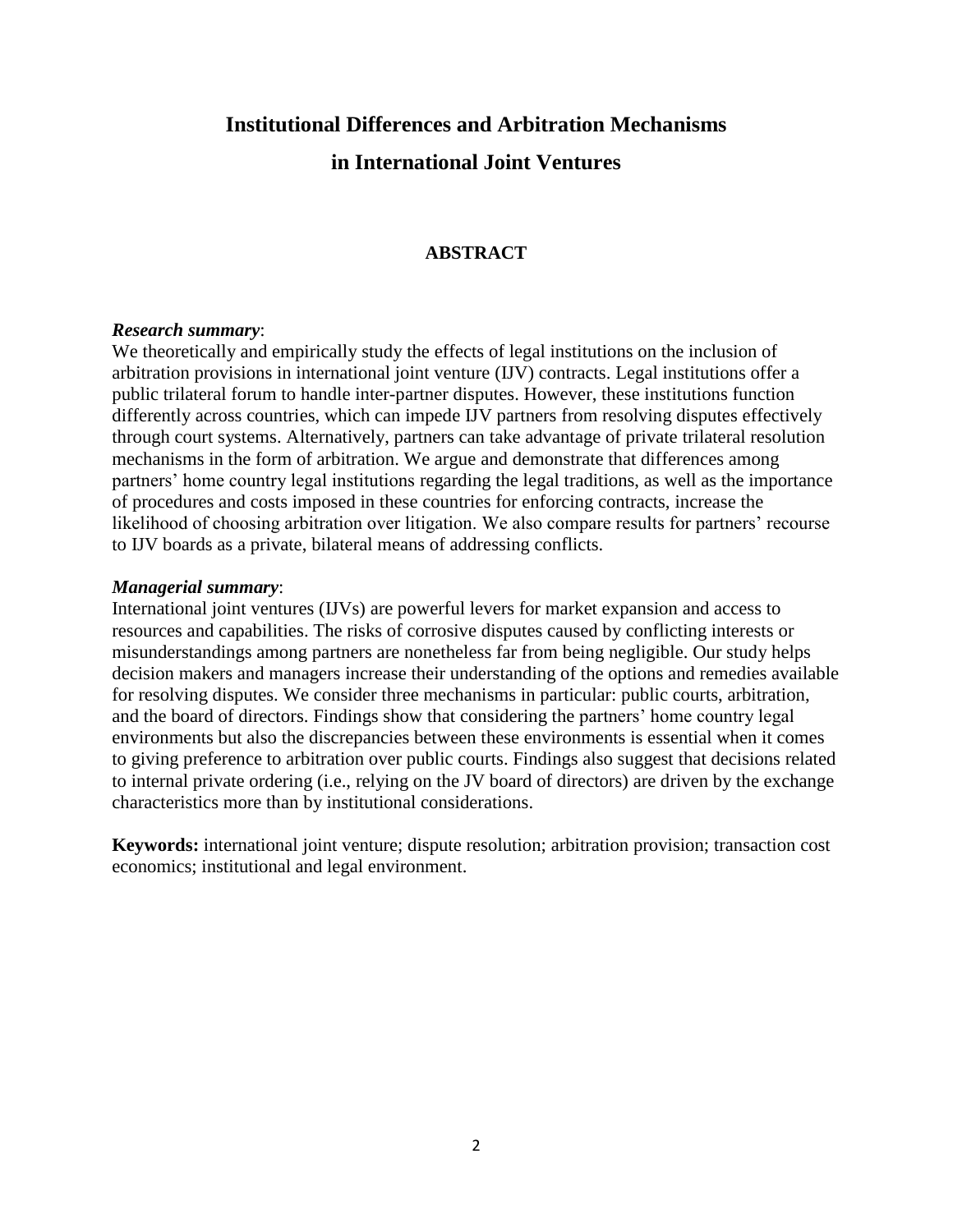#### **INTRODUCTION**

National institutions critically influence the development of markets, the flow of investment, and the organization of economic exchanges in international contexts (e.g., Acemoglu, Johnson, & Mitton, 2009; Globerman & Shapiro, 2003). Firms operating in global markets have to consider the institutional settings carefully when making investments and securing commitments from counterparties because the costs of exchange depend not only on the transaction characteristics but also on the institutions of different countries (Coase, 1998; Williamson, 2000). Specifically, ideas originating in new institutional economics and its cognate theoretical tradition of transaction cost economics (TCE) suggest that legal institutions can help improve the efficiency of exchanges by supplying the general rules that combine with the transaction-specific rules formulated in the agreement to set expectations about the post-contractual behavior of exchange parties (Henisz & Williamson, 1999; North, 1990). Insofar as "the formal and informal rules of the game" vary across home countries, exchange parties may face risks arising from the absence of shared expectations, and the uncertainty about commitments induced by contractual terms (Gaur & Lu, 2007; Greif, 2005; McMillan & Woodruff, 1999). Parties may also remain uncertain about the competence and fairness of each other's public legal institutions to support the efficient settlement of disagreements, and may have to devise private mechanisms for governing complex transactions.

International joint ventures (IJVs), one of the most complex and frequently employed vehicles of exchange in international business, bring partners to work together by an incomplete contract (Anderson & Dekker, 2004; Buckley & Casson, 1996; Contractor & Reuer, 2014). As highly specialized forms of exchange, they often involve partners hailing from different nations that do not share institutional backgrounds and holding disparate expectations about the rules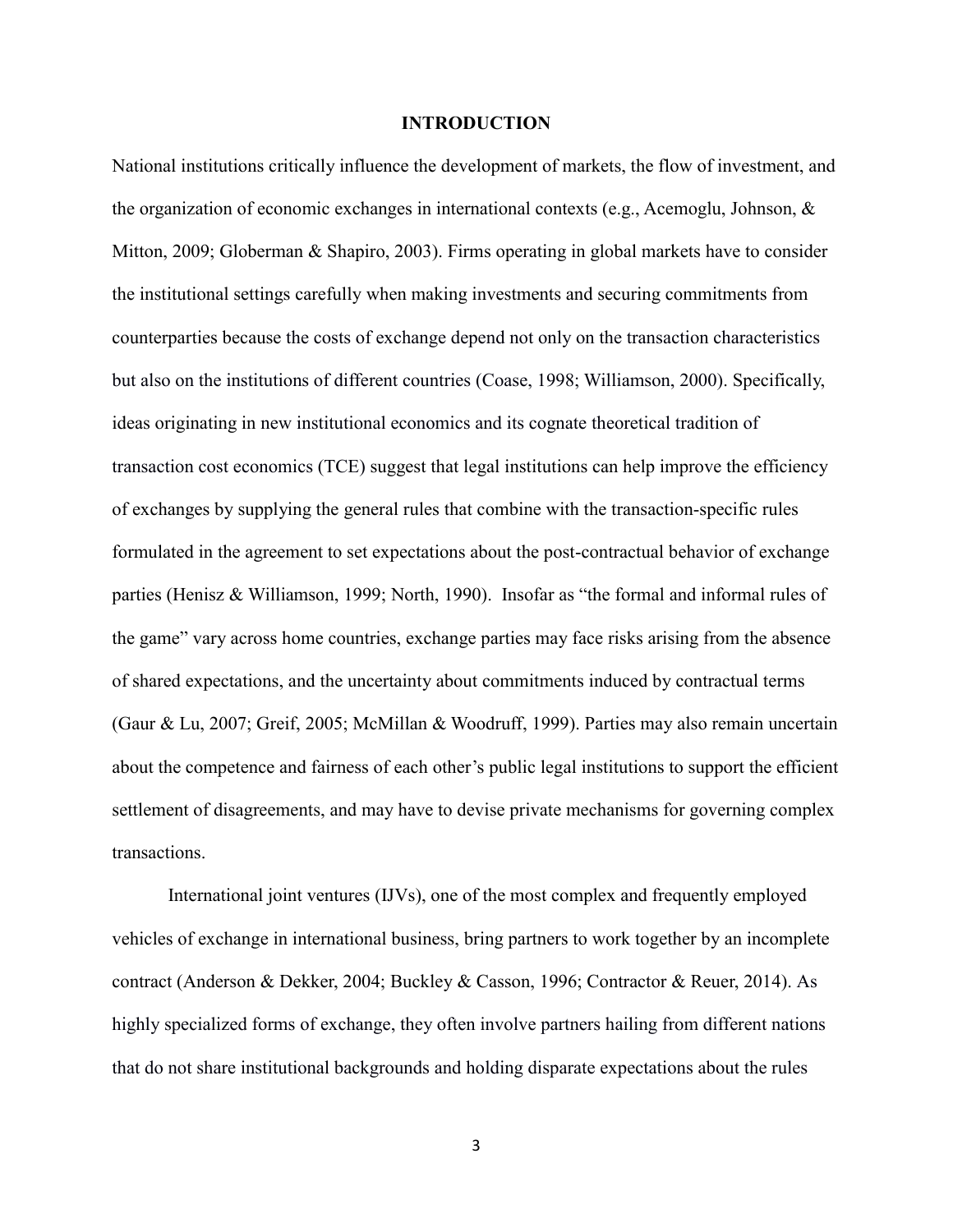that guide each others' behavior during the partnership. A robust IJV governance design anticipates disputes arising from partners' divergent interests in the timespan in which the contract remains in force and accordingly provides a means to restore order (Williamson, 1985). A dispute settlement machinery that can assure efficiency and equity to all the transacting parties is therefore essential for complex exchanges such as IJVs (Williamson, 1979). When parties foresee impediments to the dispute resolution process by using the default option of public legal institutions (i.e., litigation in courts), they may craft specific bilateral and trilateral mechanisms to buttress the dispute resolution capacity of their agreement (Lin & Germain, 1998; Morris et al*.*, 1998). In particular, these private mechanisms aim to foster credible commitment to contractual terms while preserving amicability and continuity of the relationship (Williamson, 1985). Accordingly, partners may consider the relative merits of agreeing to provisions relying upon trilateral private mechanisms in the form of arbitration *vis-à-vis* public legal institutions in the event they fail to address conflicts bilaterally. It is therefore remarkable that international studies on alliance governance have not devoted systematic empirical attention to the influence of institutional discrepancies of partners' home countries on the choice of arbitration as a means to settle possible disputes.

 Arbitration offers the opportunity to engineer *ex ante* transparent, detailed, and commonly understood rules that enable IJV partners to achieve clarity about enforcement *ex post* as well as mitigate perceptions of unfairness (Bernstein, 2001; Bonn, 1972). It also serves as a means of circumventing slow, disorganized or corrupted public courts (Leeson, 2008). The decisions awarded by an arbitrator become enforceable internationally because they receive backing from multilateral treaties such as the 1958 New York Convention. By contractually committing to submit any conflict unresolved bilaterally to private trilateral adjudication, IJV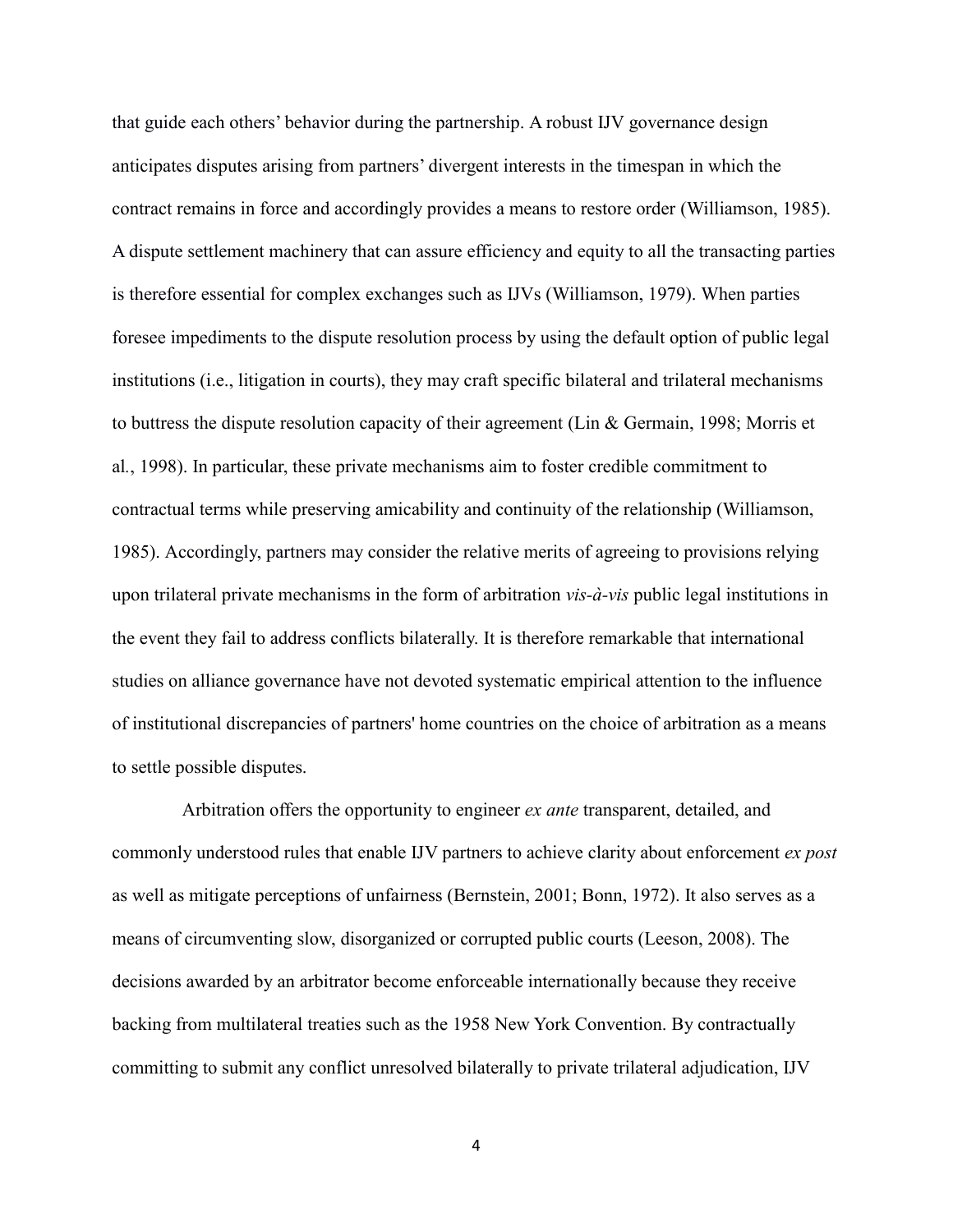partners can take advantage of the facility to appoint mutually agreeable arbitrators and to adopt the procedural rules stipulated by an administrative arbitration group (e.g., American Arbitration Association), all the while still borrowing the support of public institutions for award enforcement (Pinkham & Peng, 2017). By selectively using such privately crafted rules and institutions to govern an exchange based on its attributes and anticipated exchange hazards, as the discriminating alignment hypothesis of TCE suggests (Williamson, 2000), IJV partners can gain dispute resolution efficiencies. Our study employs the theoretical framework of new institutional economics as developed by Williamson (2000) to examine the effects of legal institutions of partners' home countries on whether partners include arbitration provisions or not in IJV contracts for resolving potential disputes. New institutional economics suggest that the costs of economic exchange are often not negligible, and depend on the transaction characteristics as well as the institutions that support exchange in different national economies (Coase, 1998; Williamson, 2000). Building on the well-established differences that exist among legal institutions across the world (Djankov, La Porta, Lopez-de-Sinales, & Shleifer, 2003), we focus on the effects of particular characteristics of legal institutions that present specific concerns to partners for the resolution of potential disputes in IJVs. Because IJVs are both contractually defined as well as legally independent entities, we consider variation in the legal institutions of the parents along dimensions that potentially affect the uncertainty IJV partners face about how emergent disputes get resolved *ex post*. They include the law on the books governing commerce and investment activity as well as the practice of law through the court systems of the home countries of partners. These dimensions of national institutions jointly influence how parties adhere to contractual terms and therefore govern their IJVs.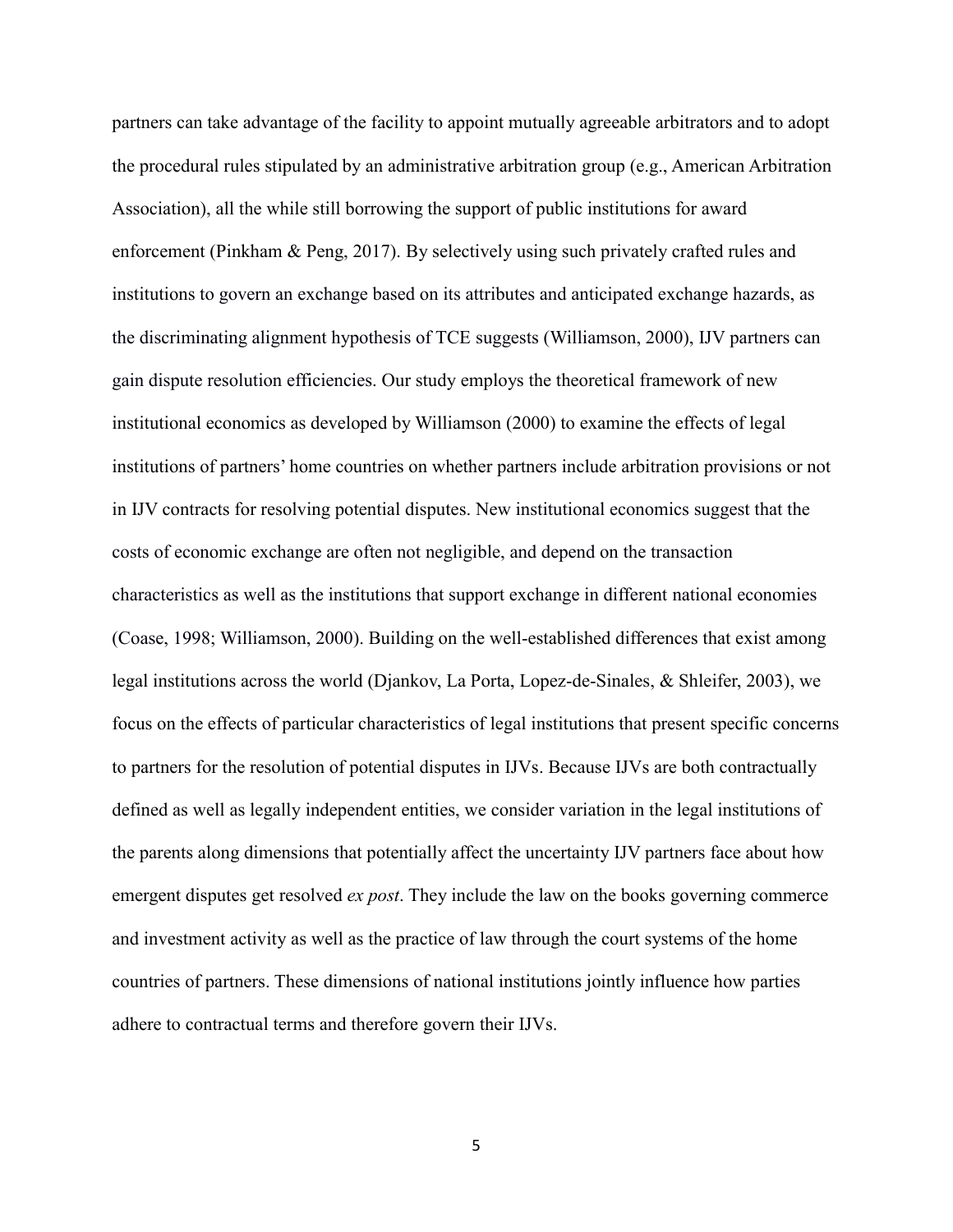More specifically, we argue that because legal institutions form the bedrock on which contracts are interpreted and enforced, asymmetries in their functioning in partners' native countries can indicate potential problems in relying on public courts when disputes arise. Therefore, we propose that differences in the legal systems of IJV partners' home countries, as well as disparities in the procedures and costs involved in enforcing contracts, drive a wedge between partners' expectations about how they can rely on legal institutions to secure fair and efficient dispute settlement and safeguard their investments. For testing our hypotheses, we used data collected by surveying managers of JVs established by Dutch companies. Regarding these IJVs, we obtained information about arbitration-related provisions, transactional characteristics, and governance mechanisms supporting such agreements.

Our study contributes in several ways to the international business (IB) literature and the alliance governance literature. We first enrich research on disputes and settlement of disputes in alliances by considering choices for public or private trilateral ordering for handling disputes that are not resolved bilaterally. Existing research has mostly focused on contractual and corporate ways of alleviating and resolving disputes (e.g., Barden, Steensma, & Lyles, 2005; Geringer & Hébert, 1989; Gong, Shenkar, Luo, & Nyaw, 2007; Luo, 2005; Mjoen & Tallman, 1997; Pesch & Bouncken, 2017). The scope of our study goes beyond these internal mechanisms and examines third-party ordering alternatives. Second, we study the institutional conditions under which IJV partners turn to private and trilateral ordering (i.e., arbitration) instead of public courts for dealing with bilaterally unresolved conflicts. Consistent with the notion of institutional borrowing (Pinkham & Peng, 2017) and the "discriminating alignment" precept forwarded by TCE, our findings show when transacting parties tend to opt for arbitration mechanisms as opposed to public institutions to support IJV governance. In particular, in line with our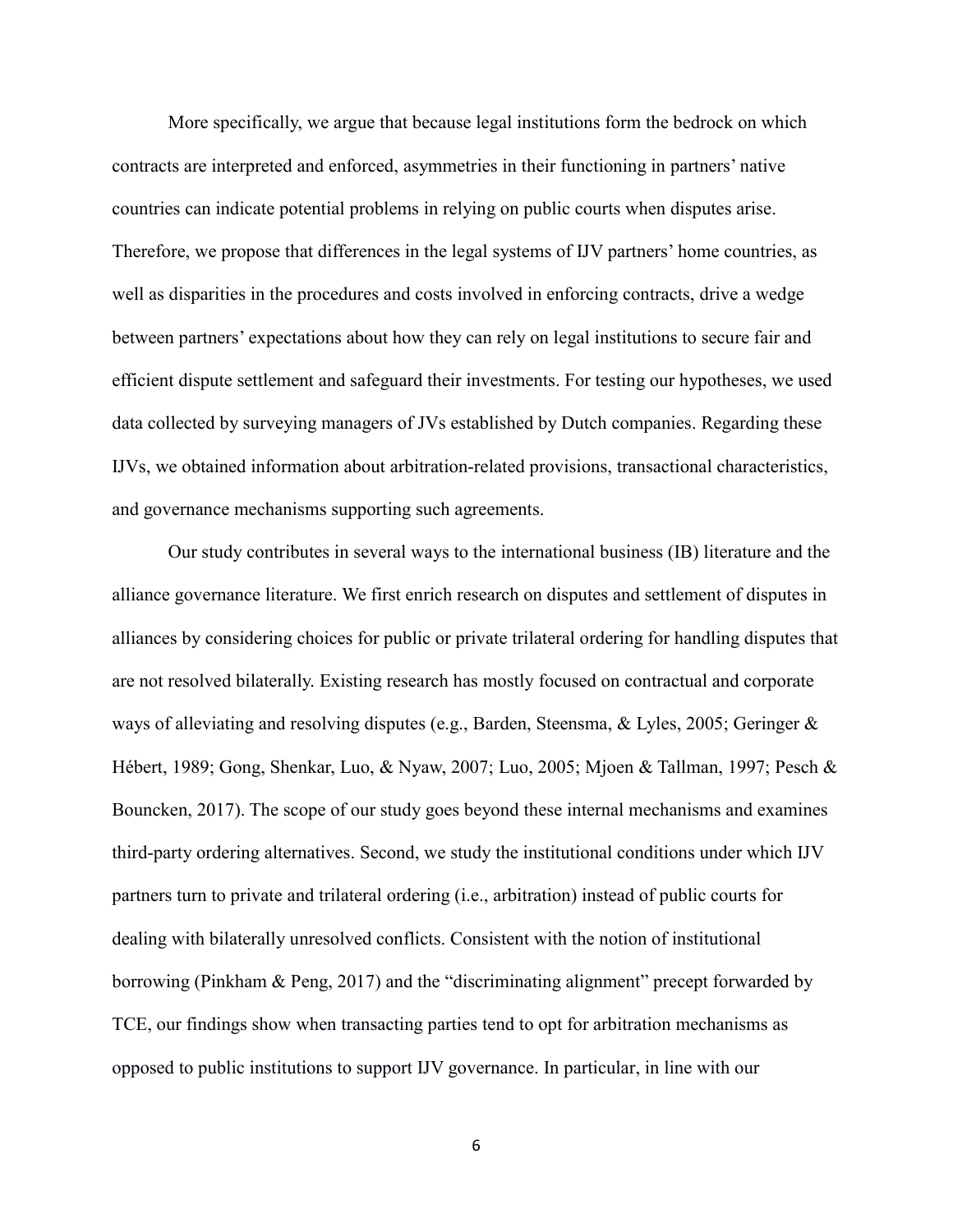theoretical arguments, findings suggest that because countries' institutional characteristics, and specifically divergences in them across partners' host countries, can raise the costs of IJV implementation and enforcement, they can affect the choice between arbitration and public courts. By implication, the results of our study also help understand how a broader set of international inter-firm exchanges can rely on private and trilateral alternatives to resolve disputes (Bensaou & Anderson, 1999; Li, Xie, Teo & Peng, 2010).

#### **THEORY AND HYPOTHESES**

#### **Background Theory**

**Legal institutions.** Legal institutions support the conditions necessary for voluntary exchange to take place by inducing agents to commit credibly to fulfilling contractual obligations. They define the laws and regulations that coordinate the behavior of transacting parties, and they prevent the occurrence of contractual breaches by determining and implementing legal sanctions (Williamson, 1979). These institutions effectively help determine the costs transacting parties bear for not adhering to the terms of the contract, and they represent public ordering mechanisms authorized and administered by the state (Hadfield, 2005). Accordingly, legal institutions enable public ordering through two complementary mechanisms: (1) the contract law, which defines the rules of commercial engagement and enables accurate interpretation of the contract to approximate parties' *ex ante* intentions; and (2) the court system, which adjudicates on disputes related to the contract and implements appropriate remedies. We build on the notion Williamson puts forth that institutional environments are defined by the formal rules of the game and that it is a first-order concern for understanding how resources are allocated and utilized in an economy (Williamson, 2000). Williamson (1979) posits that exchanges based on incomplete contracts only occur when transacting parties share confidence in the functioning of the dispute settlement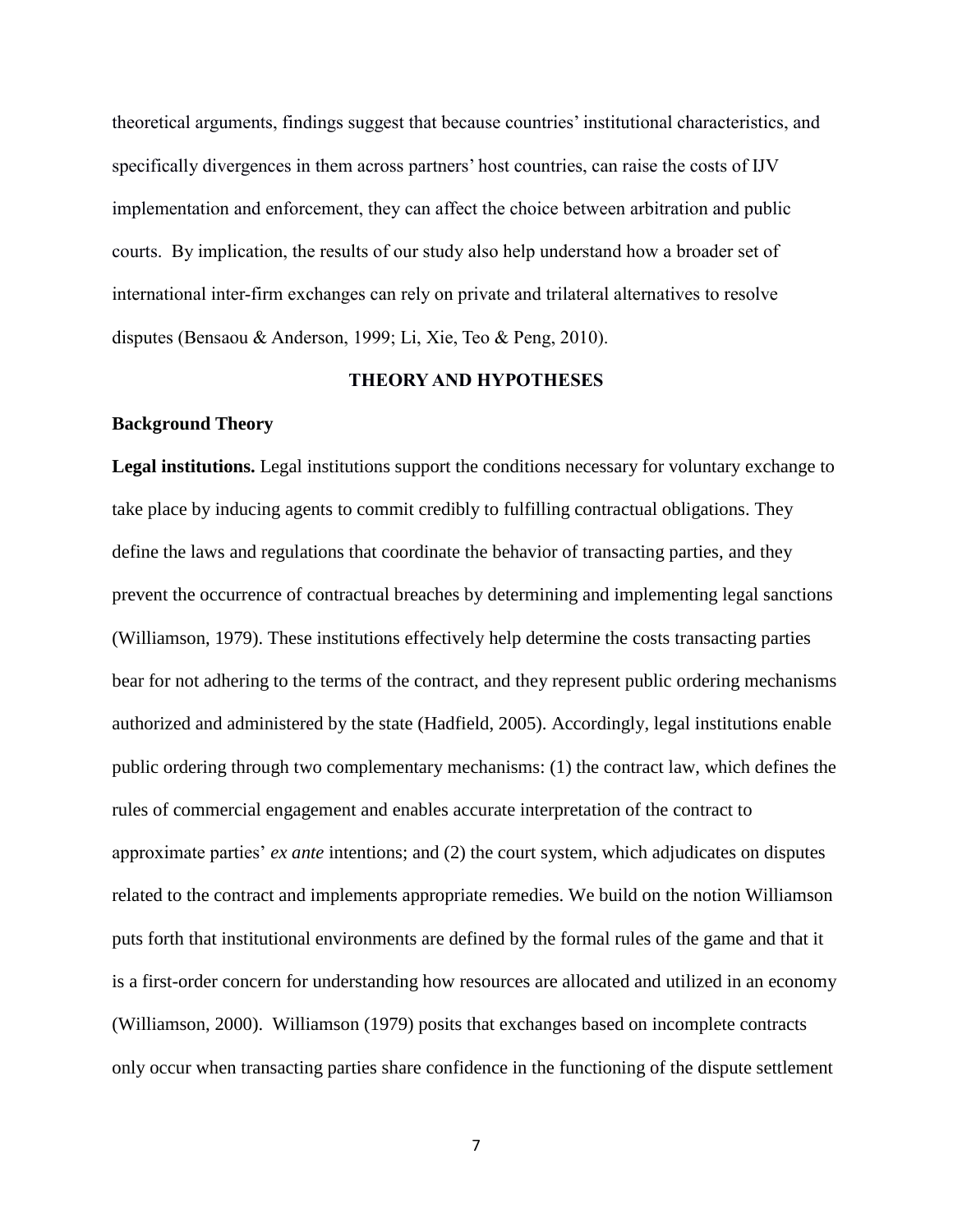machinery provided by the court system. While parties that belong to the same institutional environment are less likely to possess divergent beliefs about the functioning of institutional mechanisms that settle disputes, the same may not hold in an IJV context given the different international backgrounds of the partners involved and their relatively limited knowledge about the other partners' legal institutions. As we will discuss, these institutions are therefore anticipated to cast a shadow on the design of governance mechanisms in IJVs and other forms of international exchange.

The extent to which national and legal institutions can support and enforce contracts is not perfect. They are often constrained by many factors that make enforcement costly and render contracts partly ineffective. Courts can enforce order efficiently when they can verify information related to the transaction, ascertain the degree to which disputing parties have taken actions that align with contractual terms, and allocate the responsibility for any performance shortfalls (Greif, 2005; Williamson, 1985). Lacking a credible way to access and validate information material to the adjudication of a dispute, courts may find it difficult to make such judgments, particularly in the case of complex transactions such as IJVs. Contract enforcement by courts may also be hindered by the inefficiencies in the organization of the court system or by the misaligned incentives of the personnel staffing the courts to implement the law (Leeson, 2008; McMillan & Woodruff, 2000). Also, the geographic purview of courts is limited by the boundaries of the state, beyond which their jurisdiction and administrative capacity disappear. These limitations of public legal institutions imply that when contracting parties cannot form congruous expectations about the cost, speed, and efficacy of resolving disputes, they may prefer private means over public institutions to achieve enforcement.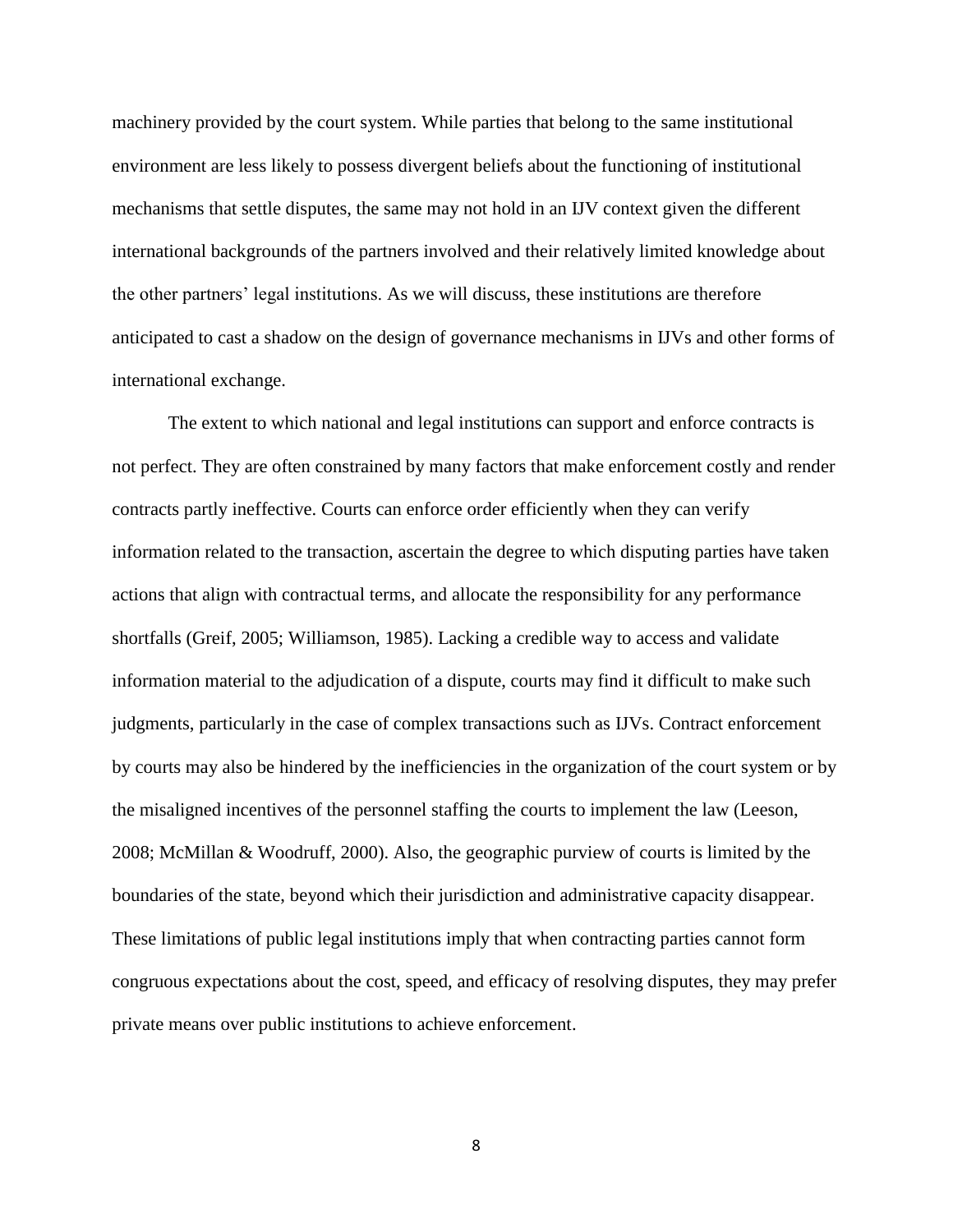**Arbitration.** Instead of relying on the public institutional infrastructure for enforcing contracts and handling disputes, exchange parties can agree on a set of private rules and procedures when drafting their original contract. Arbitration corresponds to a private dispute resolution mechanism in which parties have the opportunity to define *ex ante* the rules for examining contractual terms, the gamut of issues that require arbitral adjudication, the specific procedures that need to be followed, and the range of relief that can be awarded (Leeson, 2008; Stipanowich, 2001). In the event of a breakdown of bilateral mechanisms crafted in the contract, parties may proceed to arbitration by calling on a mutually agreed third party to intervene and settle the dispute. Following this procedure enables contracting parties to submit their dispute to an independent and neutral forum, typically one with expertise in the subject matter at the center of the dispute (Bernstein, 2001). The arbitrator serves to verify the facts and adjudicate on the dispute following the contractually agreed-upon set of transparent rules and procedures. Compared to public legal institutions, which are encumbered by the constraints of applying a general set of principles associated with the judicial process and its evidentiary standards (Hylton, 2005), expert arbitrators can reach a decision regarding a particular dispute based on the norms of fair commercial practice and trade custom (Bernstein, 1996; Domke, 1965). The expertise of the arbitrators places them in a better position compared to public judges in interpreting parties' intentions, and ascertaining the implied and presumed promises behind complex exchanges. Because of its flexibility, arbitration also compares favorably to public litigation in speed and economy (Bonn, 1972; Drahozal, 2008). These benefits largely stem from the decision of partners to legally commit to the final settlement made by arbitrators with the losing party having little leeway to appeal the arbitration award (Bonn, 1972).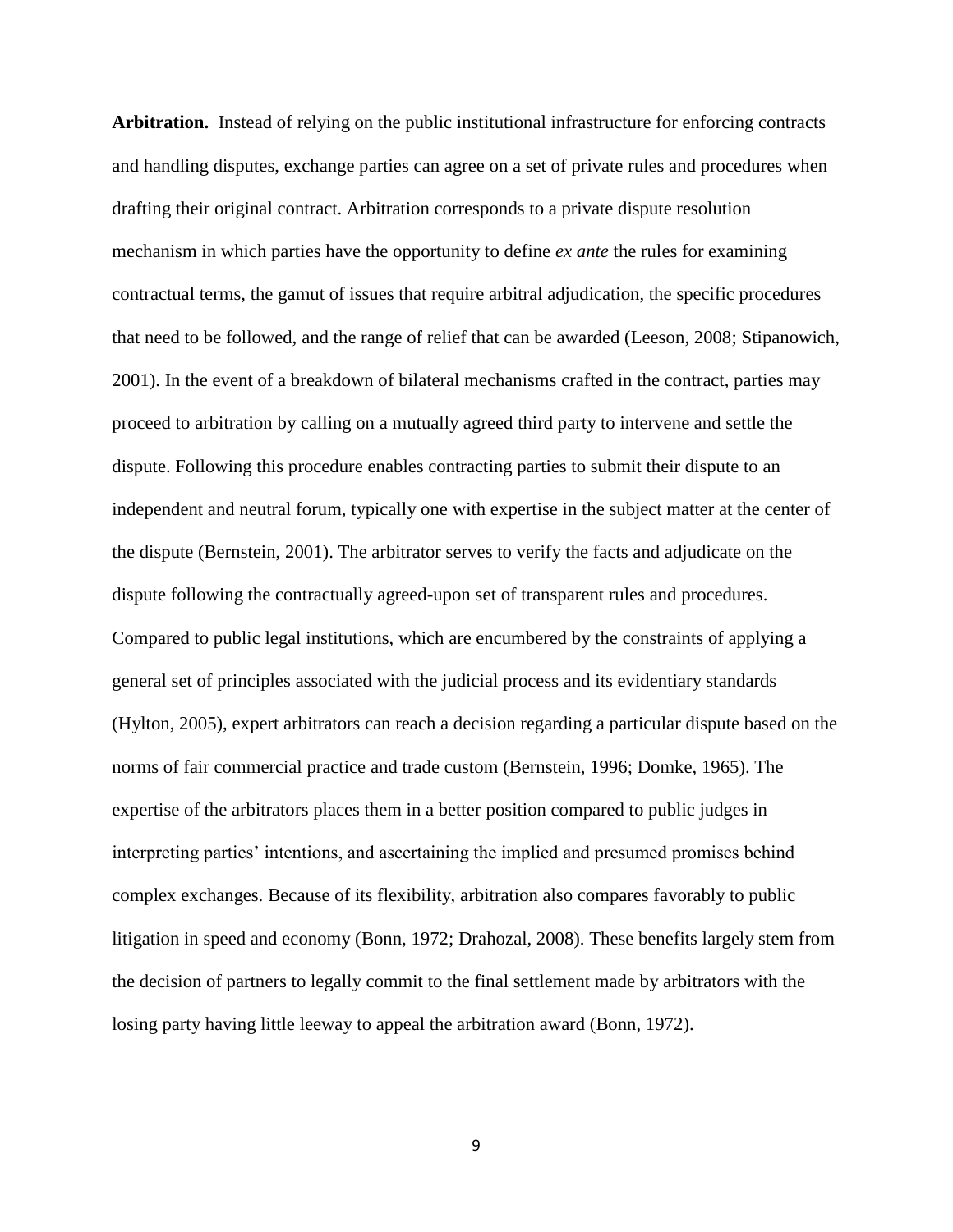Arbitration therefore offers several attractive features for exchange partners in international business as it enables them to circumvent the discrepancies among their respective legal institutional frameworks. Arbitration provisions allow parties to reduce the *ex ante* cognitive burden of imagining the possible set of contingencies and crafting mutually-agreed responses to them. Instead, parties can lighten this burden and reduce the associated costs by agreeing to adjust mutually to contingencies over time and rely on arbitration in the event of any unresolved differences. Arbitration indeed relies on a set of procedures which are independent of the legal institutions of any one of the parties' home countries. It allows them to select a neutral arbitration institution (e.g., International Court of Arbitration, American Arbitration Association), and partners also can choose arbitrators who are experts in both subject matter as well as judicial process, and who are renowned for their impartiality, integrity, and fairness (Sternlight & Resnik, 2005; Stipanowich & Lamare, 2014). It also provides IJV partners with more leeway to decide on the language and site of dispute resolution, the applicable laws that will govern their dispute, and the powers of the arbitral tribunal (Leeson, 2008).

Another key feature of arbitration that is valuable in cross-country settings is the support offered by the New York Convention on Recognition and Enforcement of Foreign Arbitral Awards (Dasgupta, 2003; Lew, 2009). Article IV of The NY Convention provides that member countries shall recognize foreign decisions as "binding and enforce them in accordance with the rules of procedure of the territory where the award relied upon." The convention stipulates that the national courts will only review the arbitrator's decision in situations when the arbitral agreement is invalid, when a transacting party did not have the opportunity to be heard, or when contractually agreed procedures have not been followed (Lew, 2009; Park, 1998). Opting for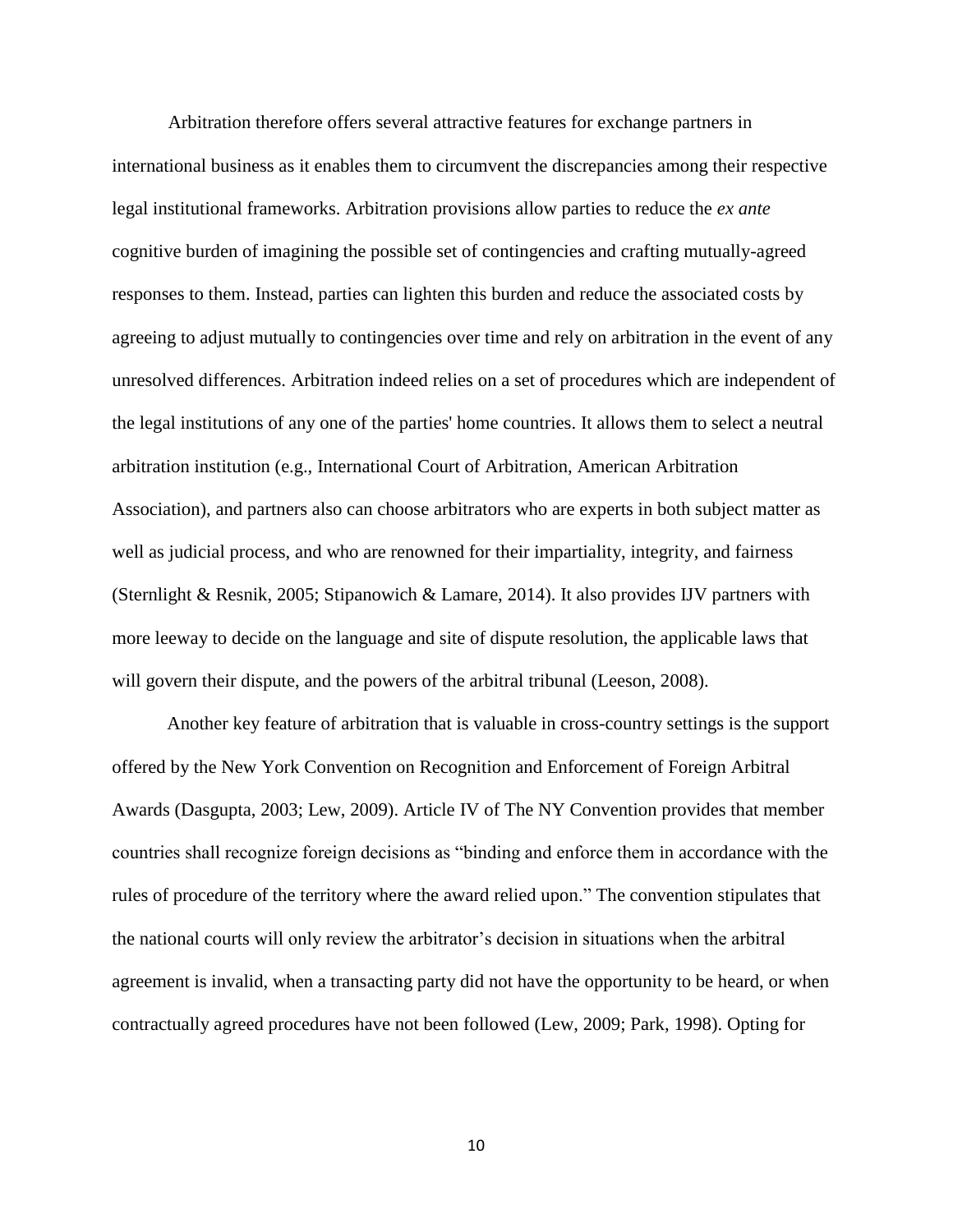arbitration therefore increases the chance of recognition and proper enforcement of the adjudication award by the national courts of IJV partners.

**Dispute Resolution in IJVs.** IJVs are separate legal entities established by two or more partners from different countries that share equity and pool resources to realize mutual gains. IJV partners negotiate a contract at the outset of their relationship, which serves as the basis for taking part in cooperative activities (see Schepker, Oh, Martynov, & Poppo (2013) for a review). The contract not only codifies the rights, responsibilities, contributions, and incentives of the partners but also specifies how partners bring order to the relationship (e.g., Luo, 2002). From a TCE perspective, despite partners' best attempts to specify the contract in as much detail as possible, gaps remain (Crocker & Reynolds, 1993) and disputes can arise when partners act in ways to gain at the expense of their counterparts (Williamson, 1985). To the extent that partners are farsighted and consider at the contracting stage potential exchange hazards and conflicts during the implementation of the joint venture, they may incorporate specific internal mechanisms through which conflicts can be addressed (Luo, 2002; Mohr & Speckman, 1994; Reuer, Klijn, & Lioukas, 2014). These steps taken at the contracting stage help forestall disputes that may emerge in implementing the IJV (Geringer & Hébert, 1989; Killing, 1983; Lyles & Salk, 1996).

Unlike domestic collaborations in which exchange partners belong to a common institutional environment, IJVs are formed in a cross-country context in which partners' postcontractual behaviors are shaped by the way legal institutions in their home country implement and enforce contracts (Baxter, 1985). The functioning of legal institutions in different countries is highly heterogeneous in how the law is defined in the books, as well as how it is practiced when enforcing contracts. Such discrepancies among legal institutions can influence how parties design dispute resolution mechanisms at the outset and more broadly the governance of their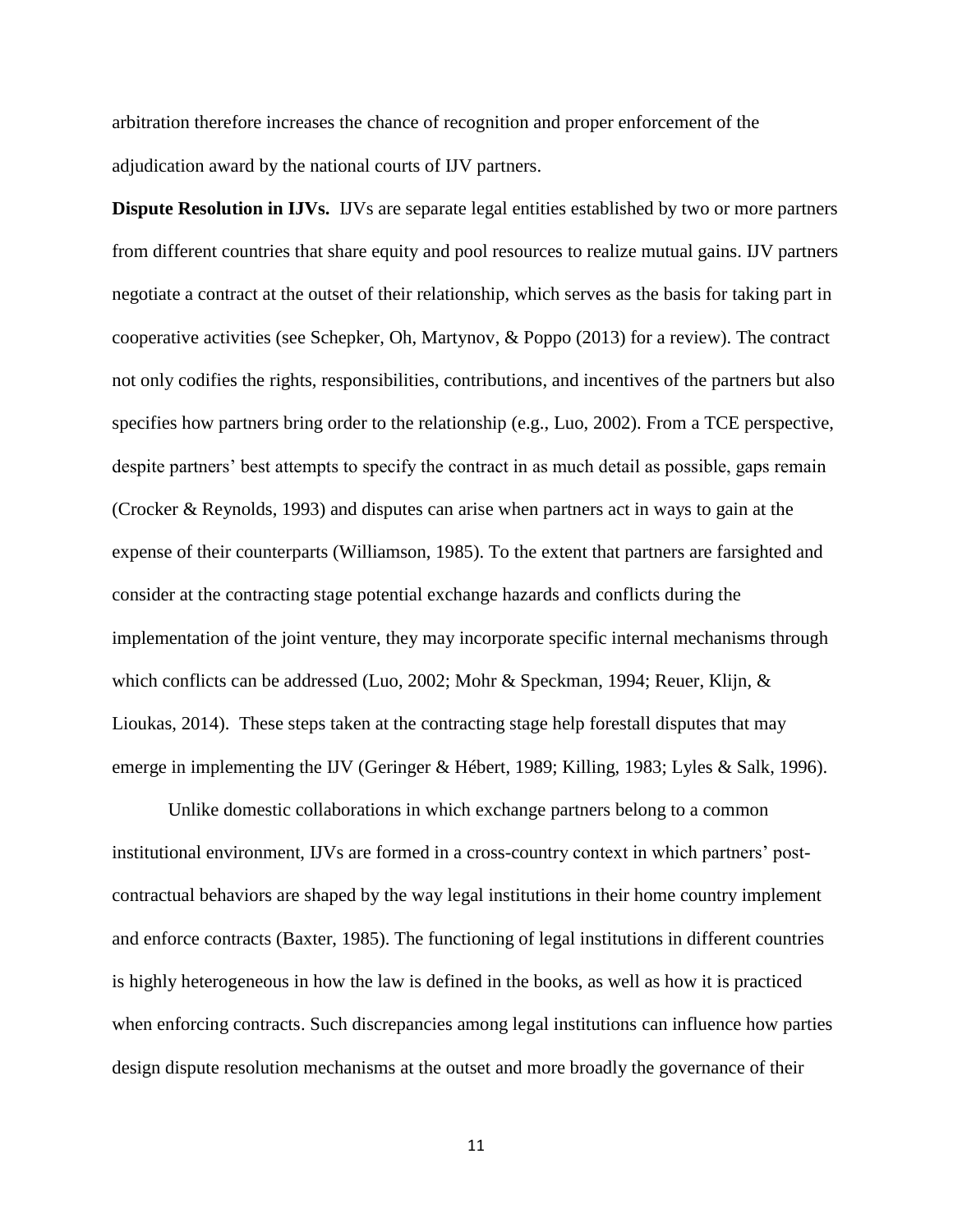international collaborations. Institutional environments of the home countries of the partners therefore cast a shadow on the design of IJV agreements in general (Luo, 2002). When the institutional environments of the IJV partners possess characteristics conducive for the development of common expectations and shared understanding of contractual terms, IJV partners can bring order by taking advantage of bilateral control or relational processes (Madhok, 1995). On the other hand, divergence in the institutional environments can escalate potential threats concerning partners' adherence to contractual terms as well as concerning the degree to which legal institutions can be relied upon to achieve enforcement. Accordingly, parties to an IJV contract are likely to consider the economic implications of choosing the institutional framework of one among the partners' home countries (Bhattacharya, Galpin, & Haslem*,* 2006; Spar, 2001).

When partners are unfamiliar with the functioning of each other's legal institutions, they may not find it practical to resort to litigation in a given country. This is so partly because of the pitfalls associated with navigating a foreign judicial process, and because of the potential for new disputes arising from an inaccurate understanding of and divergent expectations from legal institutions (Mistelis, 2004). Differences among national courts in their ways of approaching disputes set different expectations about the likely judgment about a dispute (Nunn, 2007; Oxley & Yeung, 2001). Furthermore, foreign court judgments typically require ratification by the local court system, and differences in legal institutions mean that the domestic courts may not ratify or may even overturn a judgment made abroad. Winning parties have to execute the judgment through a foreign country's court system with coercive power over the losing party (Dasgupta, 2003), a process made difficult and unpredictable in the absence of multilateral covenants governing the recognition and enforcement of foreign judgments (Paige, 2003; Roth, 2006).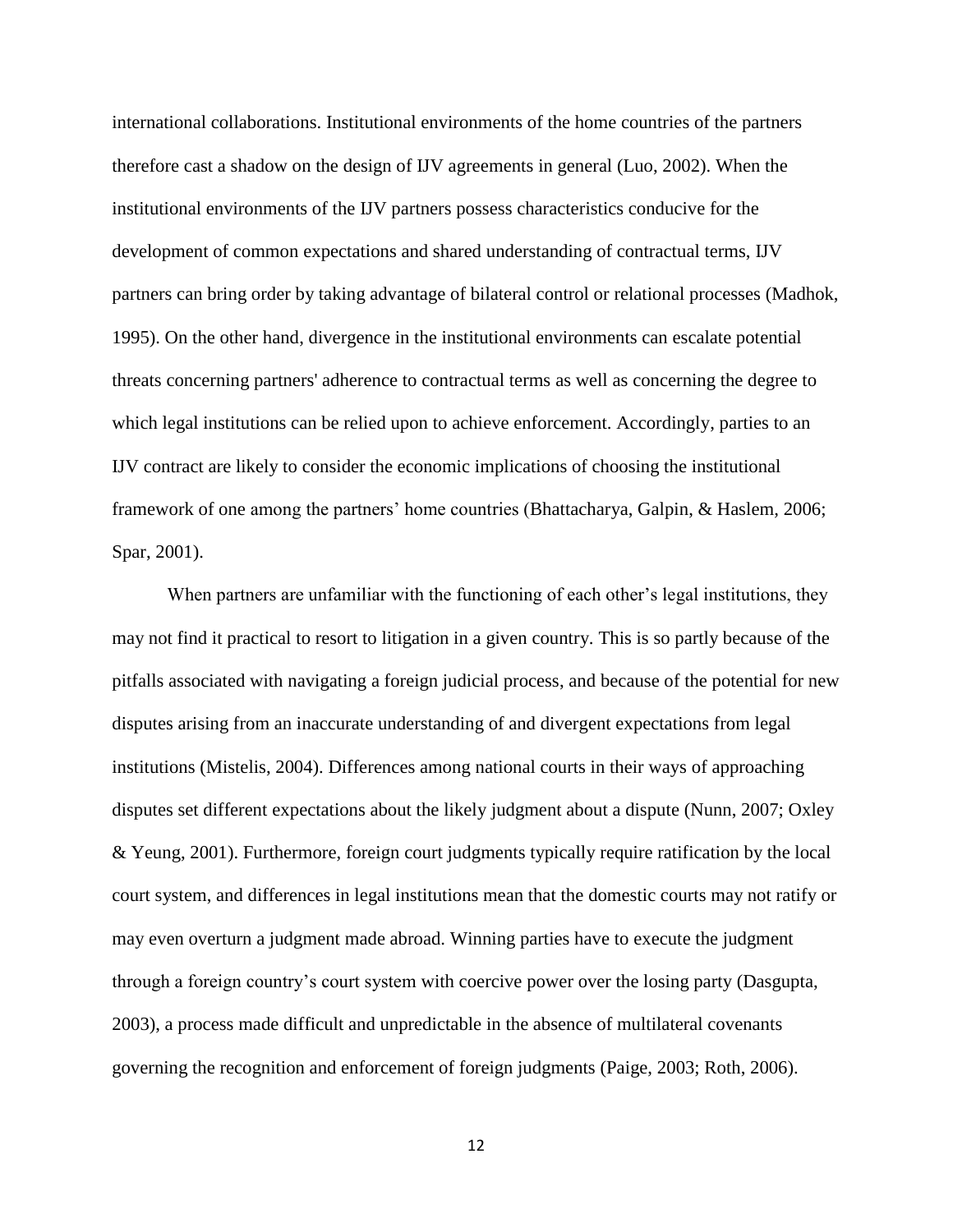Given these challenges that differences in legal institutions of partners' home countries generate, partners are more likely to turn to private ordering mechanisms such as arbitration for a fairer, quicker, and more efficient means of resolving disputes compared to public courts.

The decision to opt for private ordering through arbitration may be partly determined by relative efficiency considerations. When partners can respond to institutional constraints by structuring their IJV's governance appropriately, and by fortifying bilateral monitoring and control mechanisms, they can still operate efficiently under the shadow of the legal institutions of their home countries (Williamson, 1985). However, when the institutional circumstances make it costly to overcome these limitations, they may contemplate arbitration provisions to handle disputes (Drahozal & Hylton, 2003; Eisenberg & Miller, 2007; Hagedoorn & Hesen, 2007). The choice to include arbitration provisions in contracts can create some upfront costs associated with negotiating and agreeing on the procedures (Kolkey, 1988). Partners may also account for the opportunity costs associated with the limited scope for appeal in the case of arbitration (Brousseau, Chasserant & Coeurderoy, 2007; Drahozal, 2005). Indeed, the presumption of continuity is much stronger in the case of arbitration relative to litigation. Arbitrators, in contrast to the adversarial positions adopted by public judges, are more inclined to deliver compromising awards, which may not adequately safeguard against egregious forms of opportunistic behavior (Eisenberg & Miller, 2007; Williamson, 1985). All of these considerations are consistent with the discriminating alignment proposition that parties will selectively rely upon arbitration as a remedial mechanism based upon the relative efficiency considerations we have highlighted.

In what follows, we specify how the aforementioned merits of arbitration may lead partners to use this private ordering arrangement relative to public legal institutions for resolving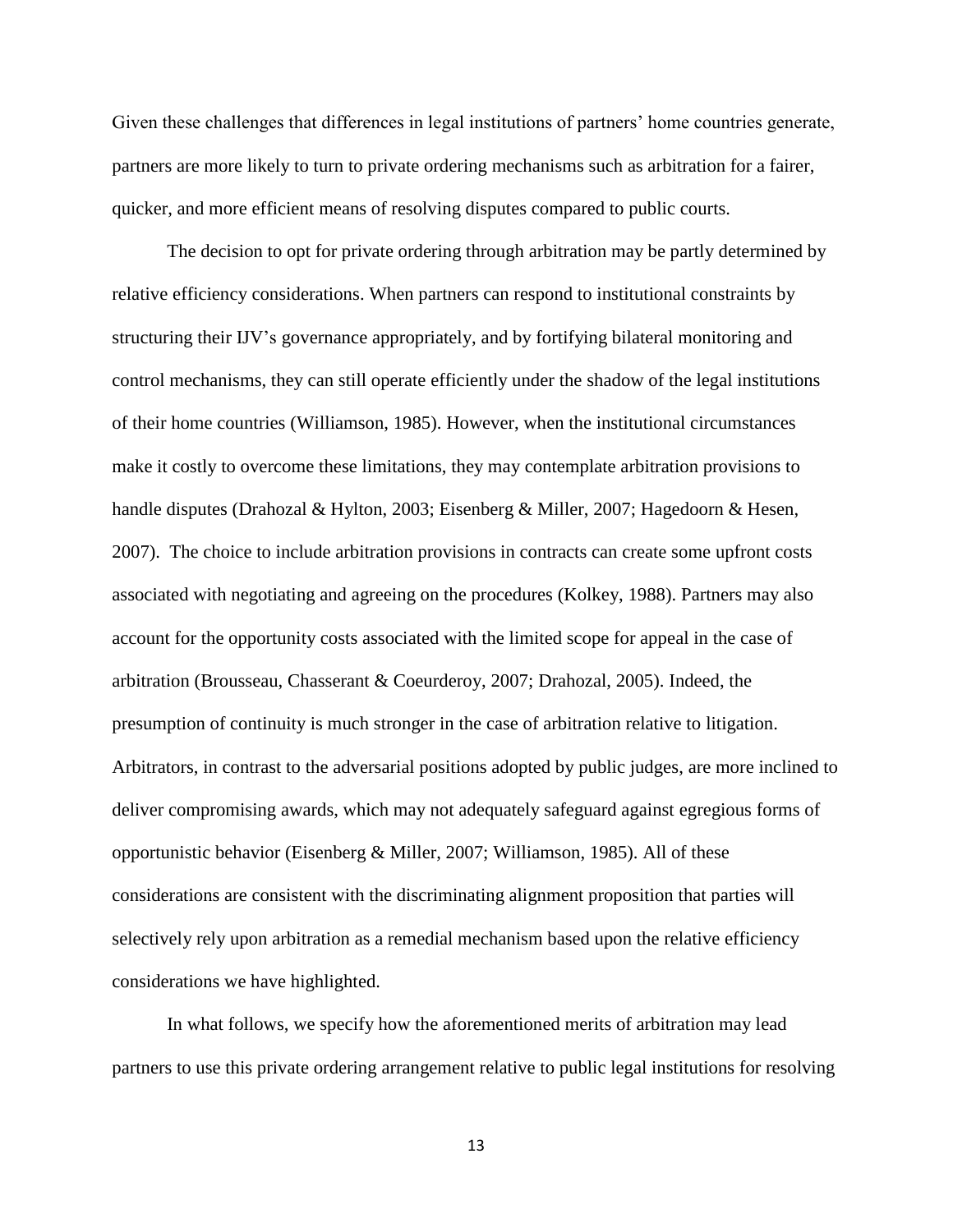disputes. Given that IJVs are the creation of a contract entered into by legally-independent entities, we consider the heterogeneity of legal institutions among partners' home countries along the dimensions of the law on the books that defines the rules of commercial engagement, the functioning of courts that enforce the contract, and the strength of protections offered to investors. More specifically, we consider differences in the legal rules and quality of their enforcement that drive partners to consider the common set of rules and procedures that arbitration offers. Taken together, these characteristics of the legal institutions are likely to amplify the uncertainty that partners face at the negotiation stage about the how potential disputes are resolved ultimately via public institutions (we summarize these ideas in Figure 1).

-----------------------------------

Insert Figure 1 here

-----------------------------------

#### **Research Hypotheses**

**Legal traditions.** The traditions from which the legal infrastructures of partners' home countries emerge can influence partners' *ex ante* expectations about IJV dispute management in important ways. The origins of legal institutions affect the constitution of both substantive contract law as well as procedural law. The contemporary legal institutional structure of most countries traces its antecedents to either civil law (e.g., France, Spain) or common law (e.g., US, UK) traditions (Glaeser & Shleifer, 2002; La Porta, Lopez-de-Silanes, Shleifer, & Vishny*,* 2000; Litch, Goldschmidt, & Schwartz*,* 2005; Spamann, 2010). These two traditions have some important differences in the principles that recognize the establishment of a contract and bind the parties. For example, two features of contracts in the common law tradition which are not recognized by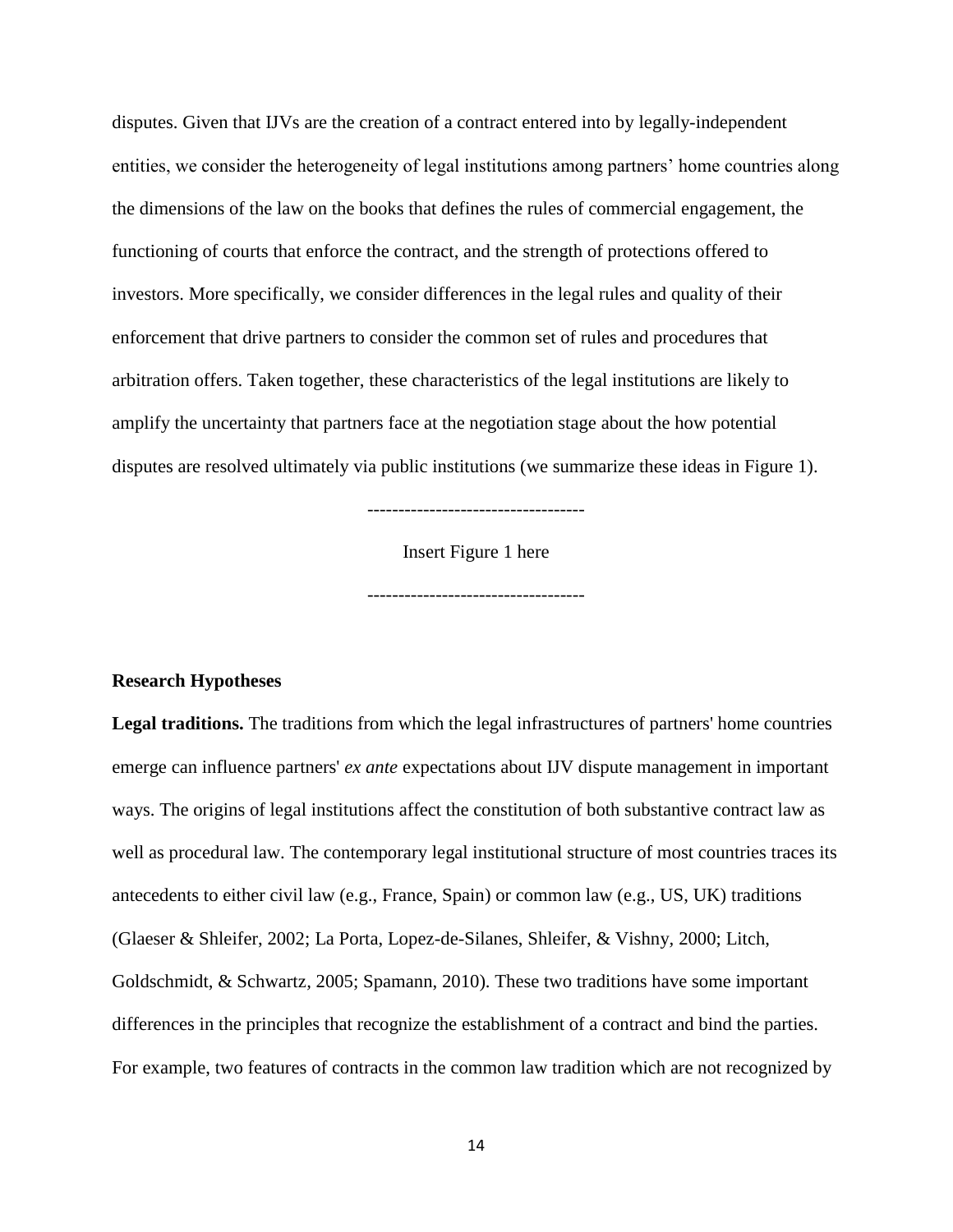the civil law tradition are the *doctrine of consideration* which determines the binding force of a contract, and the *doctrine of privity*, which determines the enforceability of the contract. The *doctrine of privity* is a common law principle which provides that a contract cannot confer rights or impose obligations upon any person who is not a party to the contract. Similarly, the principle of good faith in performing contractual obligations is central to the civil law tradition but is not universally recognized in the common law tradition (Pejovic, 2001). These differences in the substantive law and how it is interpreted may make it difficult for contracting parties from different home countries to develop common expectations and shared understanding about each other's behavior, and about the execution of the contract.

Legal institutions also differ in matters of procedural law, which can further widen the gap between partners from different legal traditions. The legal institutions of partners' home countries can have differences in the extent to which they are based on statutory law and settled precedents, the norms and standards of evidence, and the opportunity to seek superior review (Djankov et al., 2003). Because common law is bound by precedent, how similar disputes were resolved in the past has strong implications for how a court decides on the dispute in focus. By contrast, civil law is based on statute and code, and it is not uncommon for courts to arrive at dissimilar conclusions in similar cases. The two legal families also differ in the disclosure process for establishing evidence. The common law tradition tends to defend liberal discovery, according to which parties can look for evidence to support a claim after it has been filed (Elsing & Townsend, 2002; Rubinstein, 2004). Requests for specific documents in possession of the adverse party can be sweeping and extensive. Civil law jurisdictions rarely permit such discovery procedures, considering them as a violation of the expectations of confidentiality and privacy (Perlman & Nelson, 1983; Rubinstein, 2004). Given these differences in civil law and common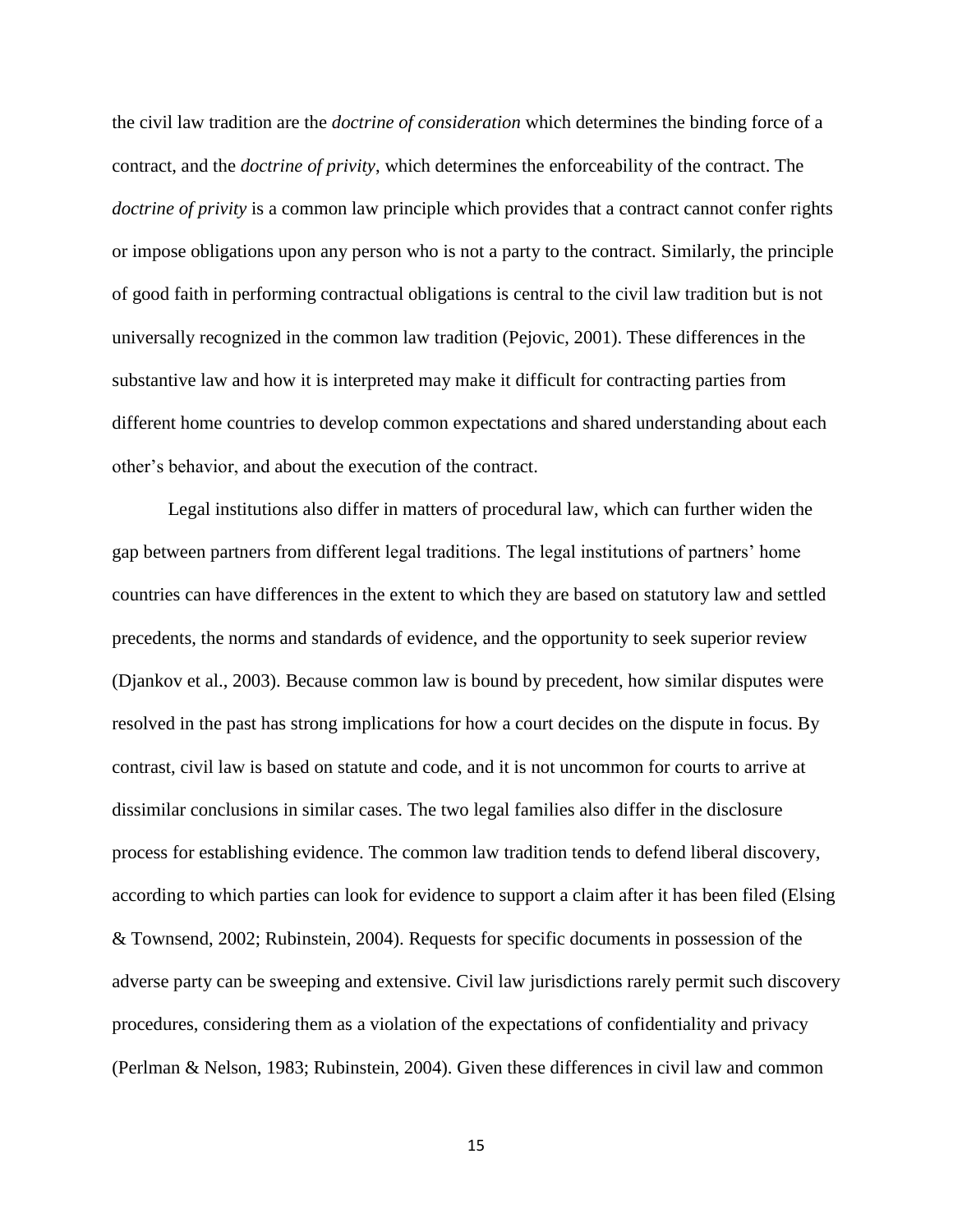law traditions, IJV partners who belong to different traditions may have different expectations concerning the way possible disputes are likely to be addressed by intervention through legal institutions.

To mitigate these problems, partners may prefer to opt for the arbitral forum in their contract. Parties can incorporate their joint expectations about the arbitration process and dispute resolution in the contract (Franck, 2005). They can specify the institutional rules that arbitrators may follow when adjudicating on the contract, or may even articulate private rules particularly defined for the IJV contract. Unlike judges in public courts, who derive their adjudicative authority from the state, arbitrators derive their authority from the contract and are only bound by the rules that parties have chosen to apply to the contract. Arbitrators can dispense compromising legal formalities and apply substantive laws that best fit a particular case. They may also use their discretion to strike a balance in the level of detail when filing a statement of claim so that it is more elaborated for those partners accustomed to civil law and less detailed for partners that originate from countries that adopt common law. Such compromising practices aim to achieve a middle ground that is acceptable to both parties (Elsing & Twonsend, 2002). Arbitrators can also ask for and make use of information that may not be possible under the evidentiary standards employed in the legal traditions of the partners. Because arbitration allows parties to overcome problems associated with substantive and procedural law matters related to common law and civil law, we specify the following hypothesis:

*Hypothesis 1*: *When the legal institutions of IJV partners' home countries belong to different legal traditions, the partners are more likely to include arbitration provisions in the contract.*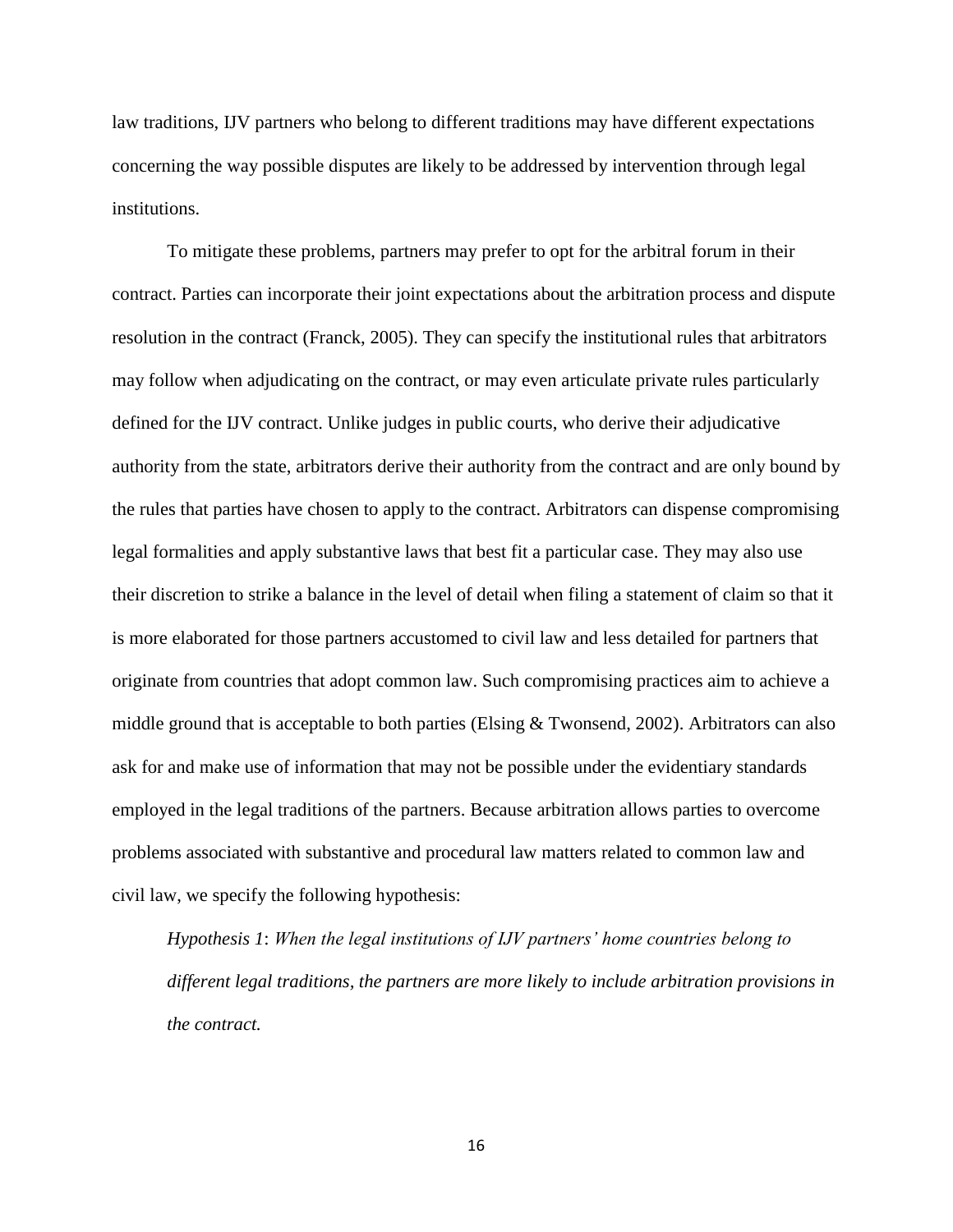**Procedural Uncertainty.** In the previous hypothesis, we focused on the content dimension of the legal institutional infrastructure as defined by the law on the books. We now turn to the practice dimension which is characterized by how court systems are organized in their support and maintenance of contracts between private parties. The legal institutional structure mandates the sequence of steps parties have to go through to resolve contractual disputes. The number of procedures that must be undertaken to enforce private contracts serves as a good indicator for assessing the procedural uncertainty of national legal systems (Nunn, 2007). These procedures may relate to the assignment of the case to a judge, mandatory mediation, the oral hearing or trial, and the court's notification of the parties that the written judgment is available in the courthouse (Djankov et al*.,* 2003; Spamann, 2010). A large number of procedures increases the uncertainty of the process and makes it difficult for litigating parties to predict the outcome (Djankov et al*.,* 2003). Each additional procedure demands interaction between the parties themselves, or between them and the judge or court officer, which opens the possibility of meeting new and emergent statutory as well as ad-hoc requirements of the legal institutional structure. These interactions exacerbate uncertainty that partners face about when and how the dispute will get resolved.

The procedural flexibility of arbitration enables partners to circumvent challenges posed by extensive litigation-related procedures that are found in some legal environments. Arbitration affords IJV partners the freedom to define the contours of the dispute resolution process (Stevenson, 1979). The process of administering dispute resolution is based on the agreement between the parties. The arbitrator, who is appointed by the parties, is in a better position than court-driven procedures to achieve the required degree of coordination and to secure the necessary evidence. The arbitrator together with the parties can agree on the applicable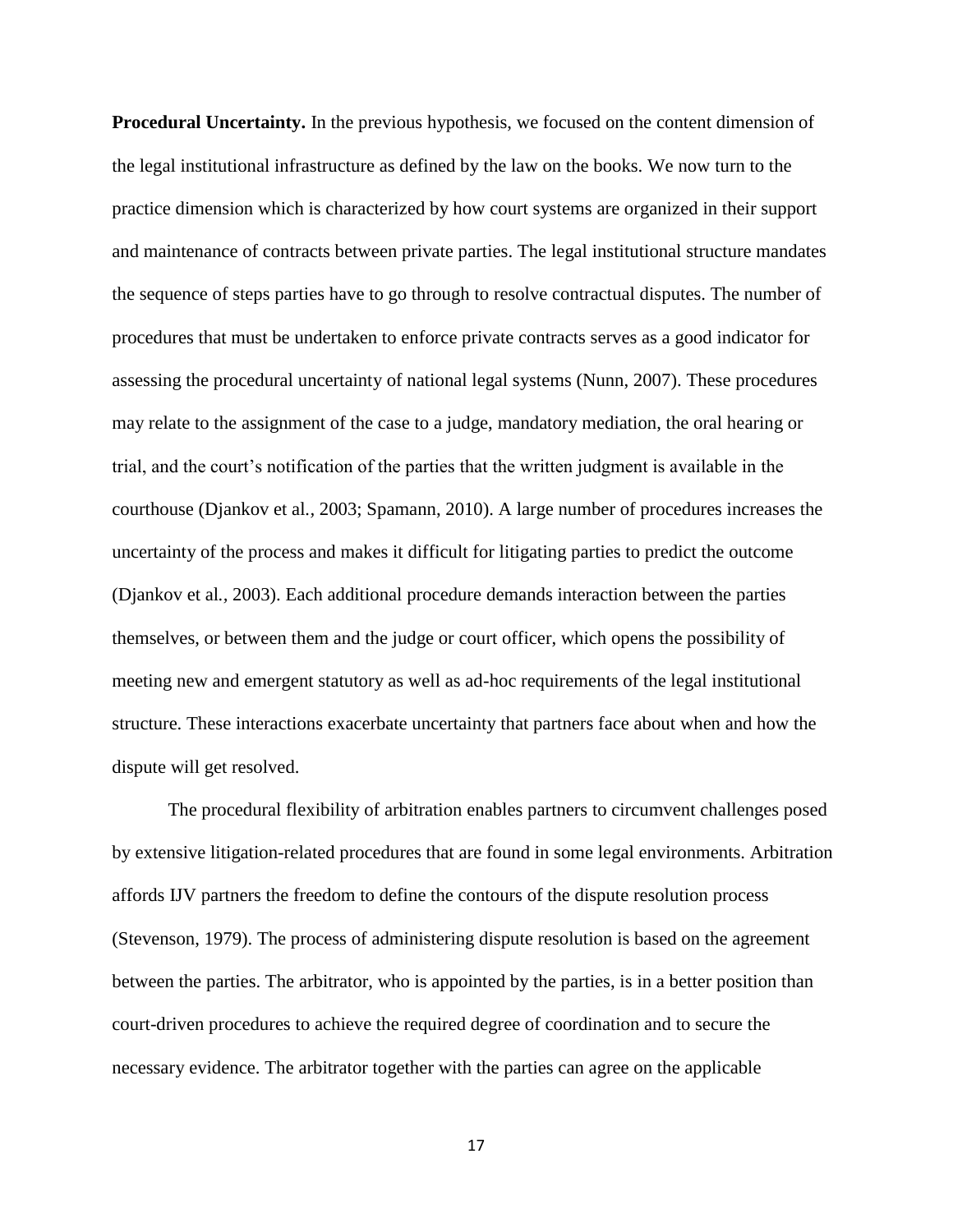procedures to follow to fairly and efficiently resolve the dispute. The ability to choose an arbitrator with the required procedural expertise can also help the parties avoid procedural issues emanating from the lack of adequate human capital in the legal institutional infrastructure (Hadfield, 2005). Because arbitration procedures are independent of the state, and arbitrators have long-term incentives due to reputational considerations to act in a fair and consistent manner, arbitration corresponds to a useful means of minimizing the opportunity for some of the more egregious kinds of procedural maneuvering (Drahozal, 2005). Arbitration also allows overcoming the risk of corrupt judges managing cases by bribes rather than procedural rules (Bardhan, 1997). As a result, arbitration mitigates judicial inefficiencies that stem from extensive litigation-related procedures that IJV partners can be exposed to when they collaborate. We therefore predict:

*Hypothesis 2: The higher the procedural uncertainty associated with contract enforcement in IJV partners' home countries, the more likely the partners are to include arbitration provisions in the contract.*

**Litigation costs.** While the extent of procedures is an appropriate predictor of the uncertainty of the administration of judicial process, the differences in litigation costs among countries represent another indicator of the discrepancies of legal institutional structures (Djankov et al., 2003; Nunn, 2007). Ideally, courts should afford a convenient and relatively low-cost venue for providing the assurance that property rights are upheld and contracts entered in private commercial exchange are enforced (North, 1990; Olson, 1993). In countries where national court systems tend to be slow or disorganized, for instance, delays may magnify litigation costs (Perlman & Nelson, 1983). These expected costs affect whether IJV partners would choose to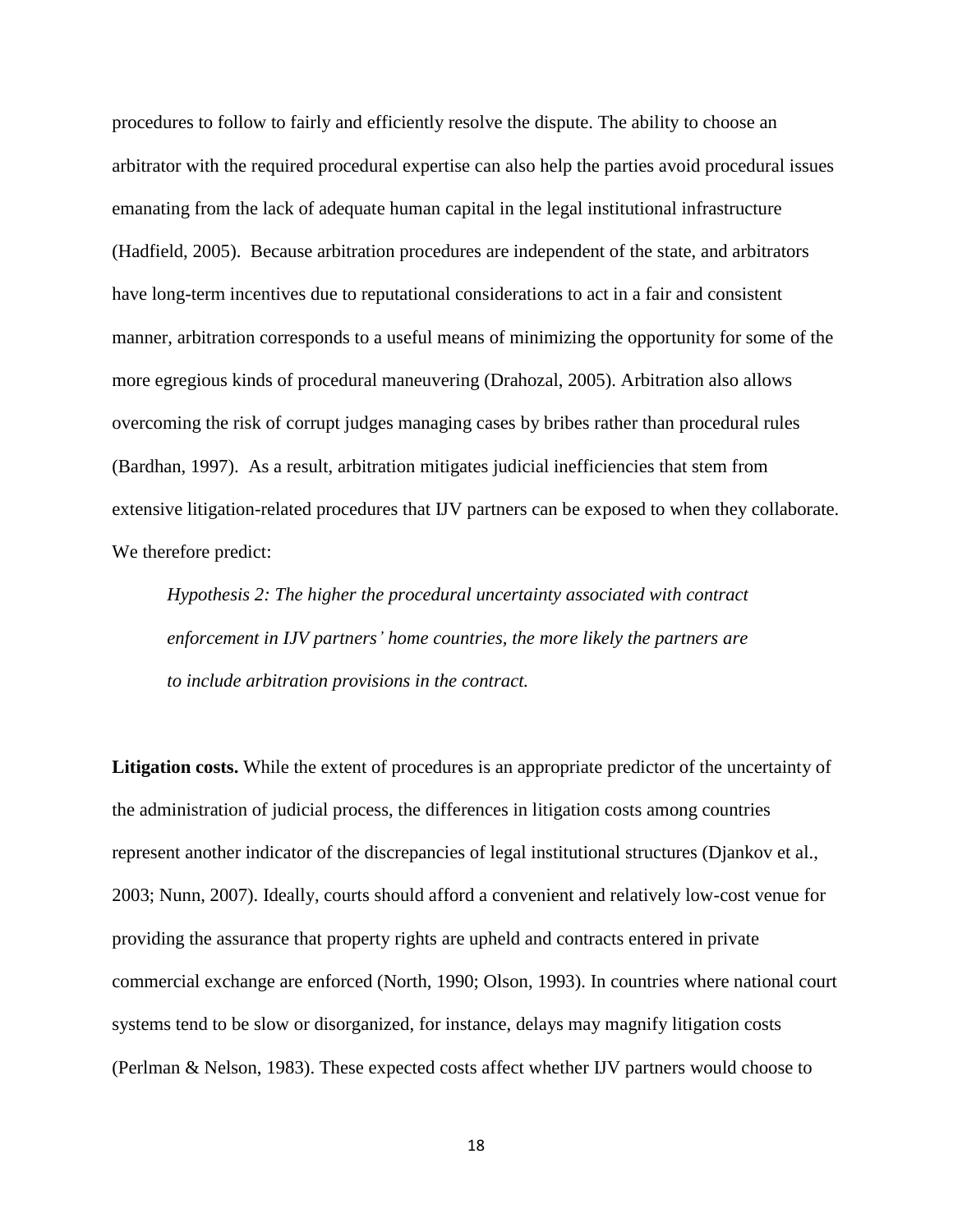litigate, given the expected value of the settlement award (Priest & Klein, 1984). Thus, when the costs of litigation are high, partners may choose to not rely on public court systems to resolve disputes.

When litigation costs vary much among IJV partners' countries, arbitration offers several key advantages over litigation in public courts. First, arbitration provides the opportunity to make detailed arrangements regarding the allocation of costs of the arbitration proceedings or to follow the well-developed rules of arbitral tribunals such as the ICC or UNICTRAL on the allocation of costs (Leeson, 2008; Perlman & Nelson, 1983). By so doing, IJV partners mitigate the difficulties of anticipating costs up-front. Second, arbitrators have different incentives than judges when resolving disputes. Arbitrators get selected by IJV partners themselves and get paid only when they engage in arbitration (Tullock, 1980). By contrast, judges of public courts get assigned randomly to cases and get paid fixed salaries by the government. Hence, arbitrators compete for business and have an incentive to resolve disputes efficiently (Drahozal & Hylton, 2003). Finally, the binding nature of the arbitration decisions makes this resolution mechanism compare favorably to public litigation in efficiency because national courts honor arbitration awards and are less likely to recognize the awards of foreign courts (Bonn, 1972; Drahozal, 2008). Given the limited opportunity for appeals, the escalation of costs is reduced. This leads us to our third hypothesis:

*Hypothesis 3: The higher the litigation costs associated with contract enforcement in IJV partners' home countries, the more likely the partners are to include arbitration provisions in the contract.*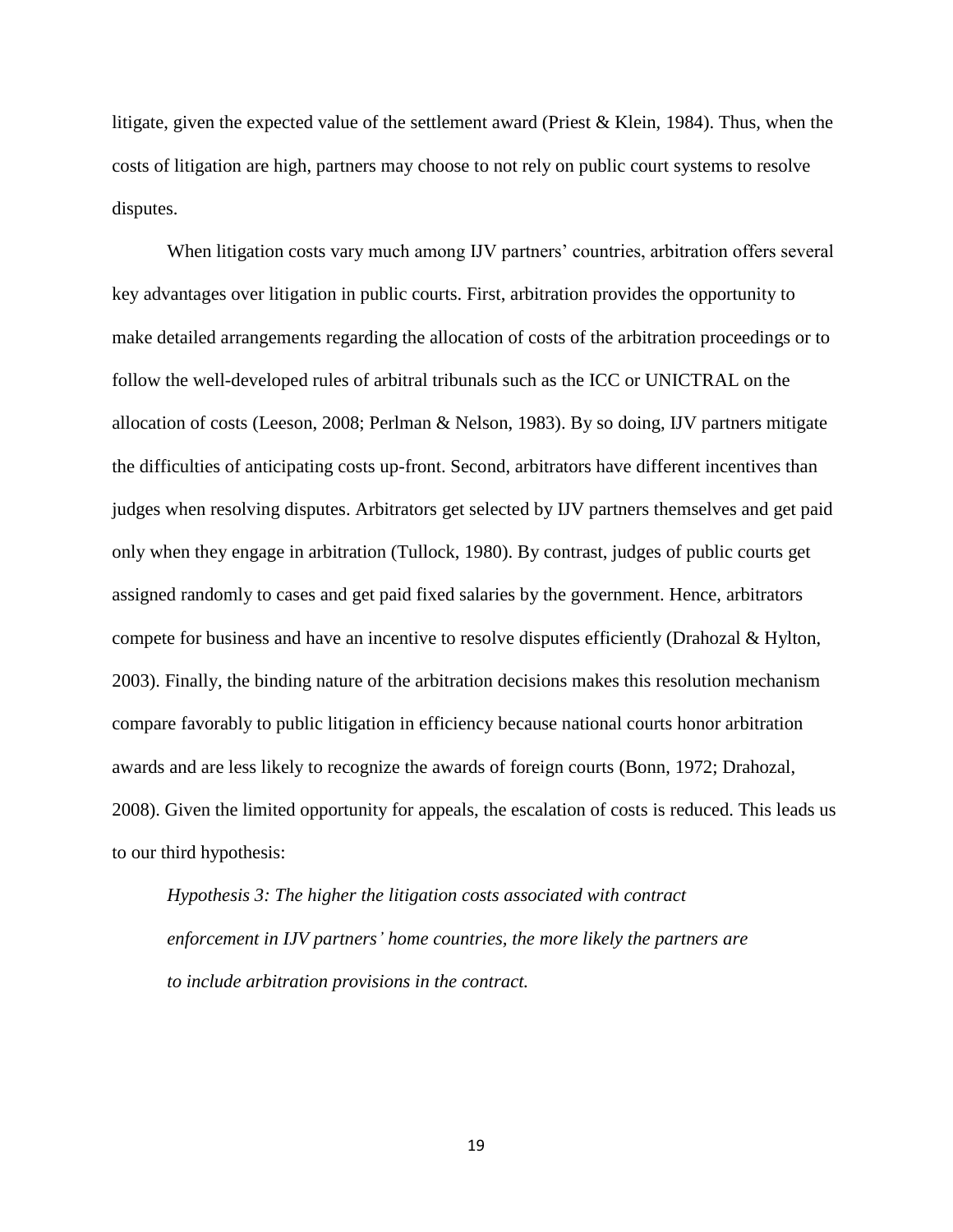**Protection of shareholders.** The hypotheses thus far derive from the fact that an enforceable contract underpins IJV governance. IJVs are also organizational forms that entail equity investment by each of the partners, and this brings another dimension of the legal institutions into focus. Specifically, the extent to which the legal systems of partners' countries protect investors is anticipated to cast a shadow on the governance of IJVs (La Porta et al*.,* 2000). As one example, legal institutions along with other regulatory agencies influence the conduct of investors by setting information disclosure standards and the punitive terms in the event of malfeasance. As we discuss below, variation among partners' home countries concerning investor protection is therefore relevant when considering the governance of joint ventures.

When national legal systems of IJV partners' home countries provide a low level of investor protection, partners are likely to be apprehensive about transparent and reliable information transmission amongst each other and with public authorities. IJV partners' behavior also tends to be conditioned by the corporate norms and rules prescribed and enforced in their respective national legal environments (Bruton, Filatotchev, Chahine, & Wright, 2010). In environments offering weaker protections, it is more likely that national courts interpret respective commitments, rights and duties, and disputes at the expense of foreign partners (Heugens et al., 2019). Such bias against foreign firms should, in turn, encourage opportunistic behavior from incumbents and precipitate disputes which require extensive fact discovery procedures, which vary from country to country (Doidge, Karolyi, & Stulz, 2004). More generally, minority shareholders can fear that foreign judges give an unfair advantage in the home-court of a partner and can undermine confidence in judicial remedies and make IJV partners reluctant to engage in litigation.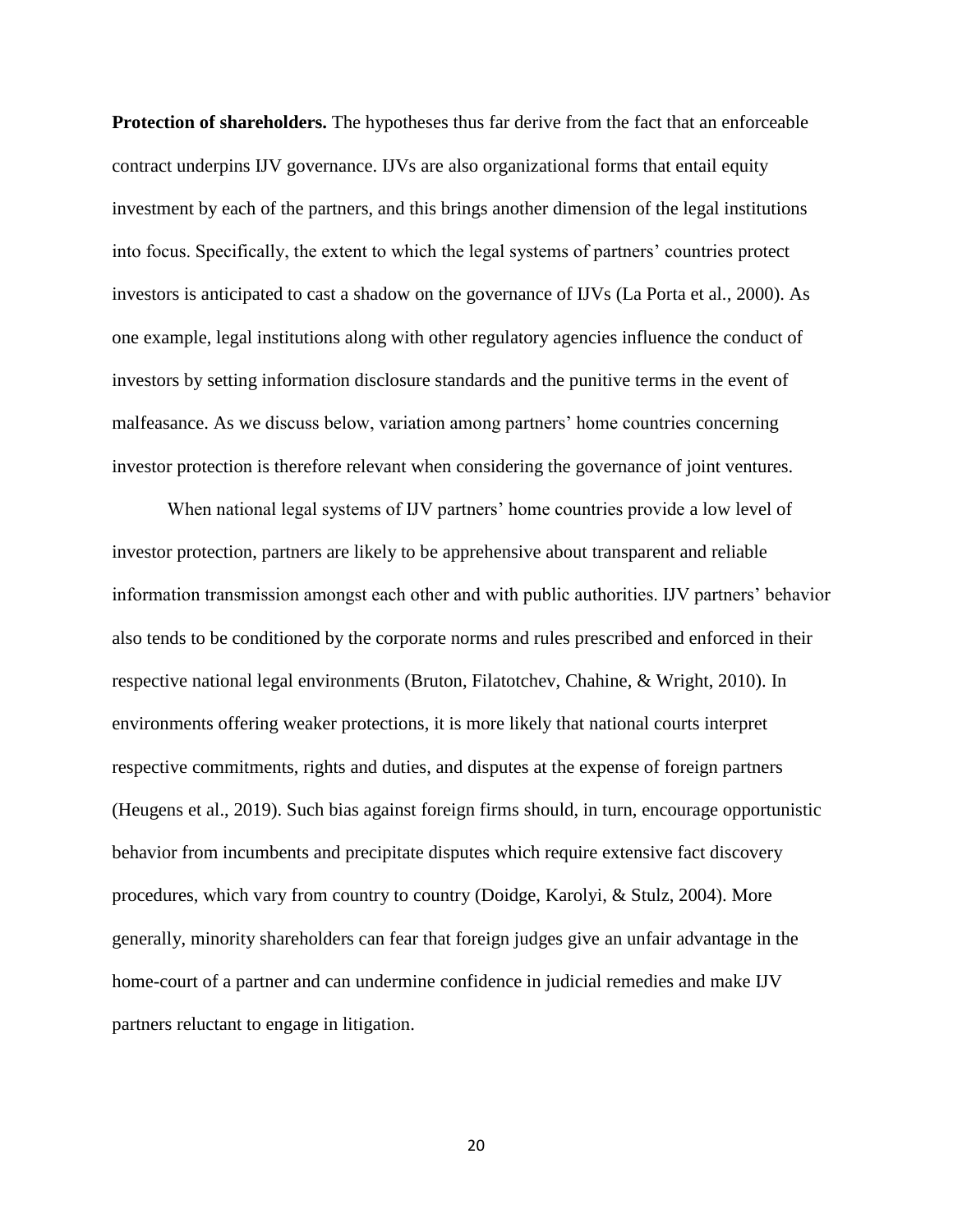As a result, weaknesses in rules and sanctions about investor behavior as well as their enforcement from courts and regulatory agencies are likely to encourage opportunistic behavior and poorly discipline partner behavior (Doidge et al., 2004). Arbitration, by contrast, imposes a set of fact discovery and adjudication procedures that can serve as a valuable remedy to disputes and can encourage cooperative behavior and continuity. In contrast to litigation, arbitration allows IJV partners the opportunity to select impartial arbitrators to refer to when investmentrelated disputes require an external forum for resolution (Sternlight & Resnik, 2005; Stipanowich & Lamare, 2014). Given the business expertise of arbitrators, they may also be better positioned than judges to understand and implement contractual provisions aimed at offsetting weak shareholder protection by investors in international joint ventures (Klapper & Love, 2004). Enforcement uncertainty is also reduced given the arbitrators' propensity to deliver more neutral awards compared to judges of national courts, so judgments are more likely to be recognized and enforced even in weaker environments. Hence,

*Hypothesis 4: The lower the shareholders protection in IJV partners' home countries, the more likely the partners are to include arbitration provisions in the contract.*

#### **RESEARCH METHODS**

#### **Data and Sample**

We tested our hypotheses using data obtained from a survey on IJV governance. To identify organizations that were engaged in IJVs, we first relied on two secondary data sources, namely Thomson Reuters' Security Data Corporation (SDC) database and the alumni database of a Dutch business school. From SDC, we compiled a list of Dutch organizations that established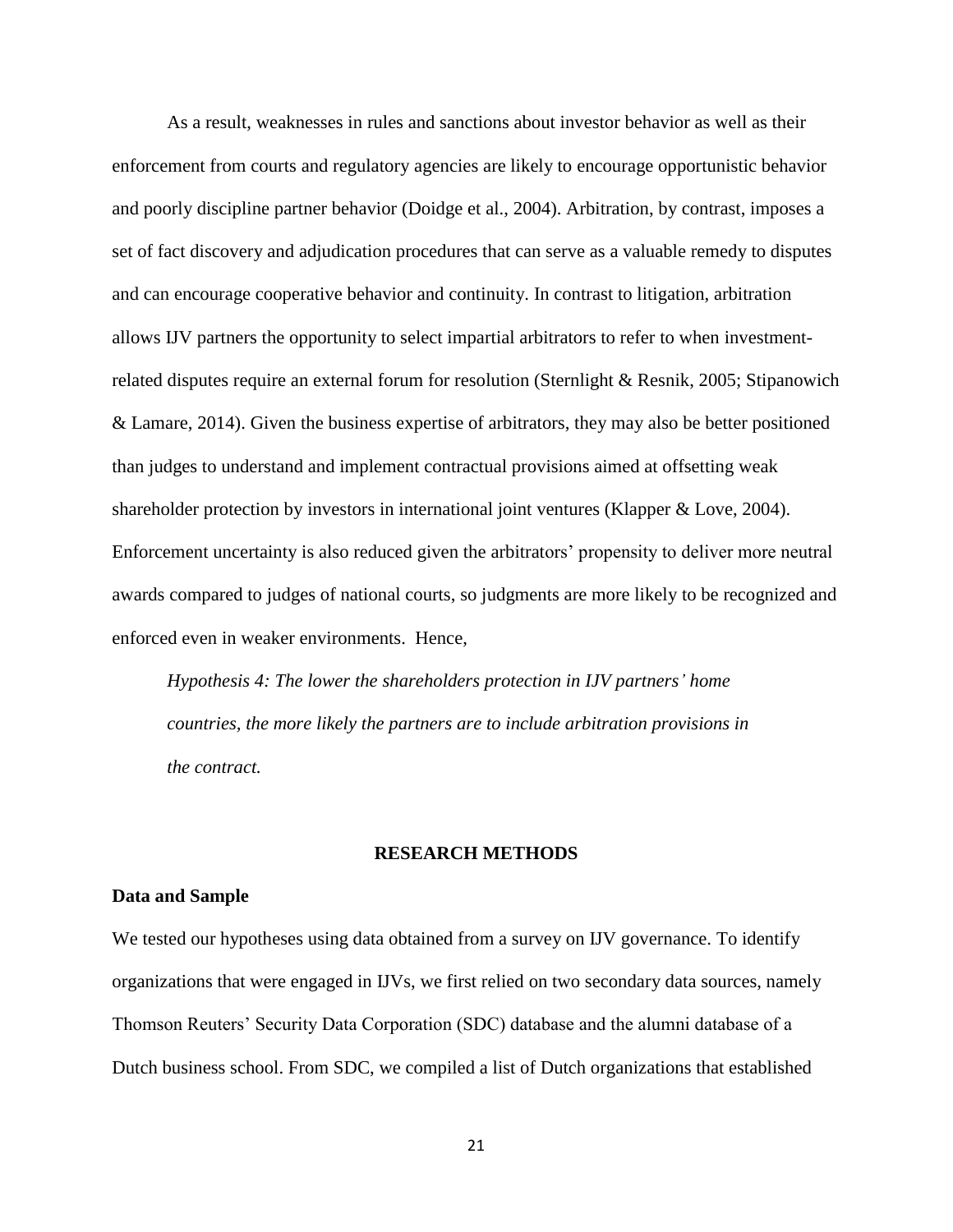one or more joint ventures. We then identified potential respondents by matching this list of Dutch organizations with the alumni contacts of the business school. We focused primarily on potential respondents who had at least ten years of work experience. Due to their seniority within the organizations as well as their broader internal networks, these respondents were wellpositioned to participate in our survey or to refer us to an executive who was directly involved in joint ventures. We asked the respondents to complete the survey for the IJV with which they were most familiar. Our approach is consistent with prior work that relied on the SDC database as the main source for researching alliance governance (e.g., Anand & Khanna, 2000) or as an initial source for identifying organizations cooperating in alliances (e.g., Ariño, 2003).

We used key informants to collect our data for two reasons (e.g., Krishnan, Martin,  $\&$ Noorderhaven*,* 2006; White & Lui, 2005). First, given the lack of information on IJV contracts in secondary data sources as well as the confidential nature of such information in general (Weber, Mayer, & Wu*,* 2009), the use of key informants is an appropriate method. Second, obtaining responses from multiple survey participants is extremely difficult in IJV research due to the staff turnover in joint ventures and the relatively small size of such organizations (e.g., Kumar, Stern, & Anderson*,* 1993). As a result, IJV governance research, and in particular research on their underlying contracts, often relies on single key informants to obtain highquality data (e.g., Krishnan et al*.,* 2006; Luo, 2002;). Following this approach, we used the list of alliance managers to mobilize the alumni network and construct the respondent pool for our survey. After eliciting individuals' interest in participating in the survey, we approached about 11% of our respondents directly through the alumni office. We also used the alumni database to identify senior directors who worked for the Dutch parent company and were associated with the JV and sought their help to obtain responses (65%). Finally, we placed cold calls to alliance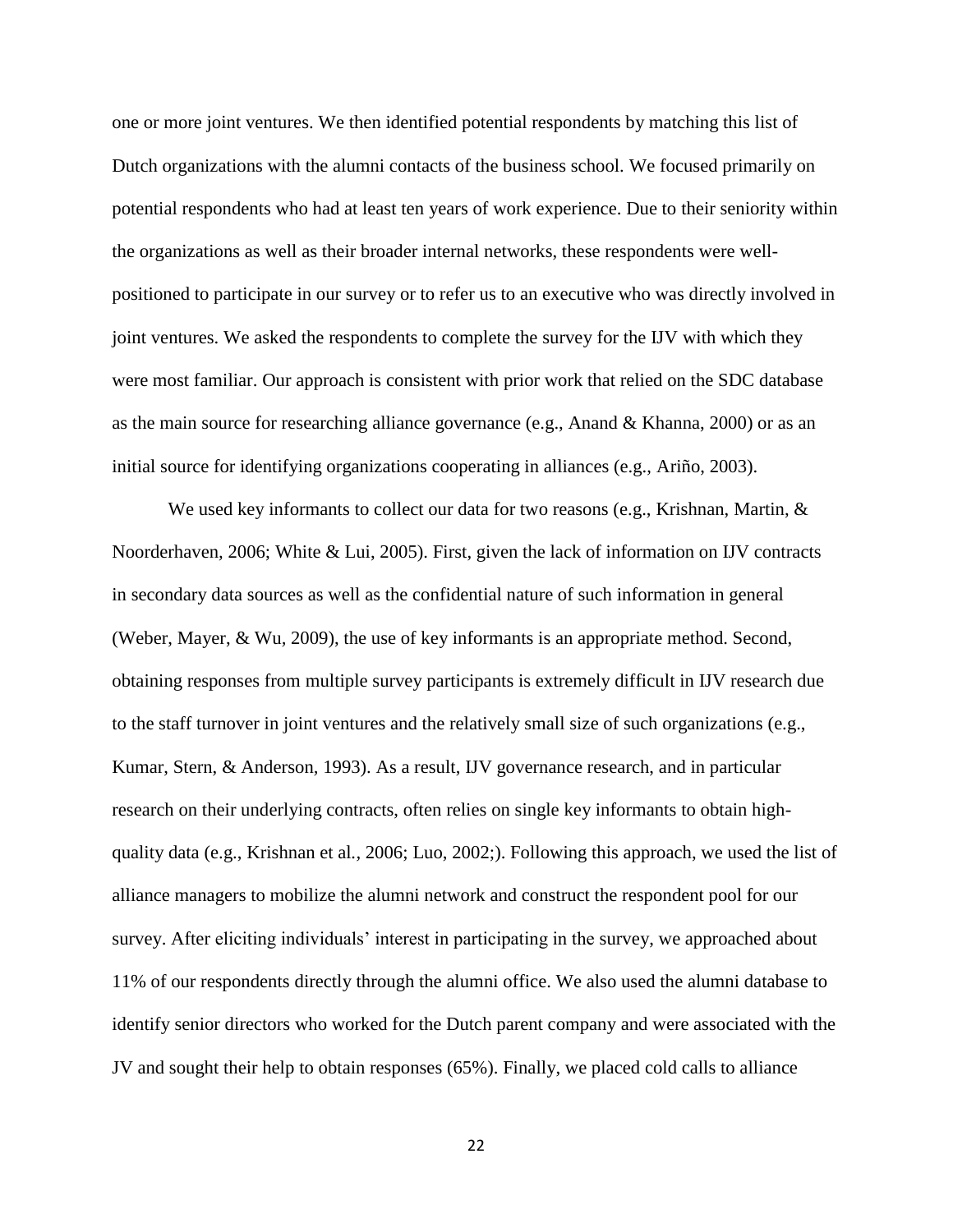managers and gathered responses in about 23% of the cases. Comparing the distribution of arbitration provisions, we did not find any significant difference between responses received through the alumni database and those obtained through cold calling ( $\chi^2$  = 0.019; *p*=0.89).

To ensure face validity of our instrument, we performed several pretests. First, we held interviews with three senior executives either involved in contract negotiations or in managing an IJV. Second, we organized interviews with four leading academics with expertise on the topic of IJV governance. As deemed necessary, we made minor modifications to the survey instrument. We distributed 664 surveys in total in the year 2008 and obtained 175 responses (26.4%), of which 116 were international. More precisely, 58.6% of IJVs were established in Europe, 14.4% in East Asia (i.e., China, Taiwan, Hong Kong and Japan), 10.6% in the Middle East (i.e., Oman, Qatar, Saudi Arabia and United Arab Emirates), 5.8% in South Asia (i.e., Thailand, Singapore, Malaysia, India, Philippines and Indonesia), and 5.8% in South America (i.e., Brazil, Bolivia, Dominican Republic and Chile), 3.9% of the IJVs in North America (i.e., United States), and 0.9% of the IJVs in Africa (i.e., South Africa). Given that our hypotheses pertain to IJVs only, we excluded domestic JVs from our sample. After accounting for responses with missing data and outlying observations, the final sample consisted of 104 IJVs. The response rate can be attributed to the initial efforts made to identify the target population, the follow-up messages transmitted by email and phone, the motivation of alumni to participate in a research project organized by their business school, promises of confidentiality as well as access to the study's findings (e.g., Dillman, 2007).

We also performed several tests to ascertain the quality of our data. First, we assessed the respondents' competence. In particular, we followed Kumar et al.'s (1993) recommendation that alliance-specific measures of informant competency are preferable to company-specific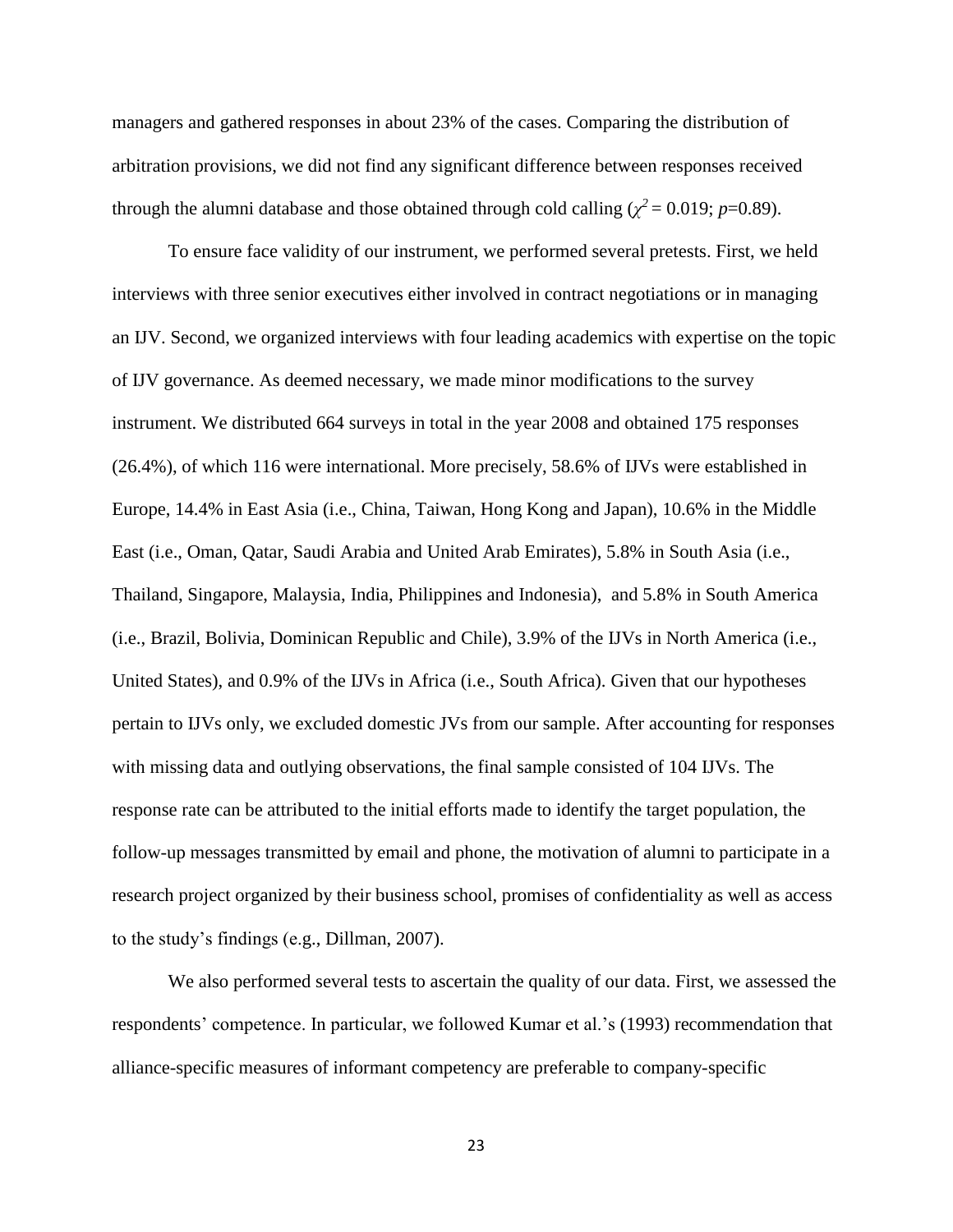measures. Respondent profile shows that 95% of the participants had directly negotiated, managed or evaluated the joint venture, which indicates the competency of the survey participants.

Second, we analyzed the potential for response bias by comparing early and late respondents under the assumption that late respondents are more similar to non-respondents than early respondents are to non-respondents (Armstrong & Overton, 1977). Test statistics revealed no significant differences between the temporal or sectoral distributions of early and late respondents (i.e., *t*-value = 0.21, n.s. and  $\chi^2$  = 0.01, n.s., respectively). We also investigated the possibility of significant variation across early and late respondents for all our theoretical variables in the models. These results also indicated that our data were not affected by response bias.

Third, we adopted several procedural remedies for common method bias and also performed tests to assess this potential problem. First, we relied on quasi-objective theoretical variables in our survey (e.g., arbitration provisions included in IJV contracts) that did not relate to attitudes, behaviors or perceptions (Podsakoff, MacKenzie, Lee, & Podsakoff*,* 2003). Second, both our theoretical and independent variables originate from different data sources, which reduces the possibility for common method bias for the specifications. Third, in spite of those procedural remedies, we still investigated common method bias by performing Harman's (1967) one-factor test. More specifically, to identify whether a significant amount of common variance exists in the variables obtained from our survey, we conducted an exploratory factor analysis, which revealed seven separate factors with an eigenvalue greater than one. Also, the first factor explained only 15.9 % of the variance in the variables used in the study. Further, we performed a second test for common method bias by using the general factor covariate technique and adding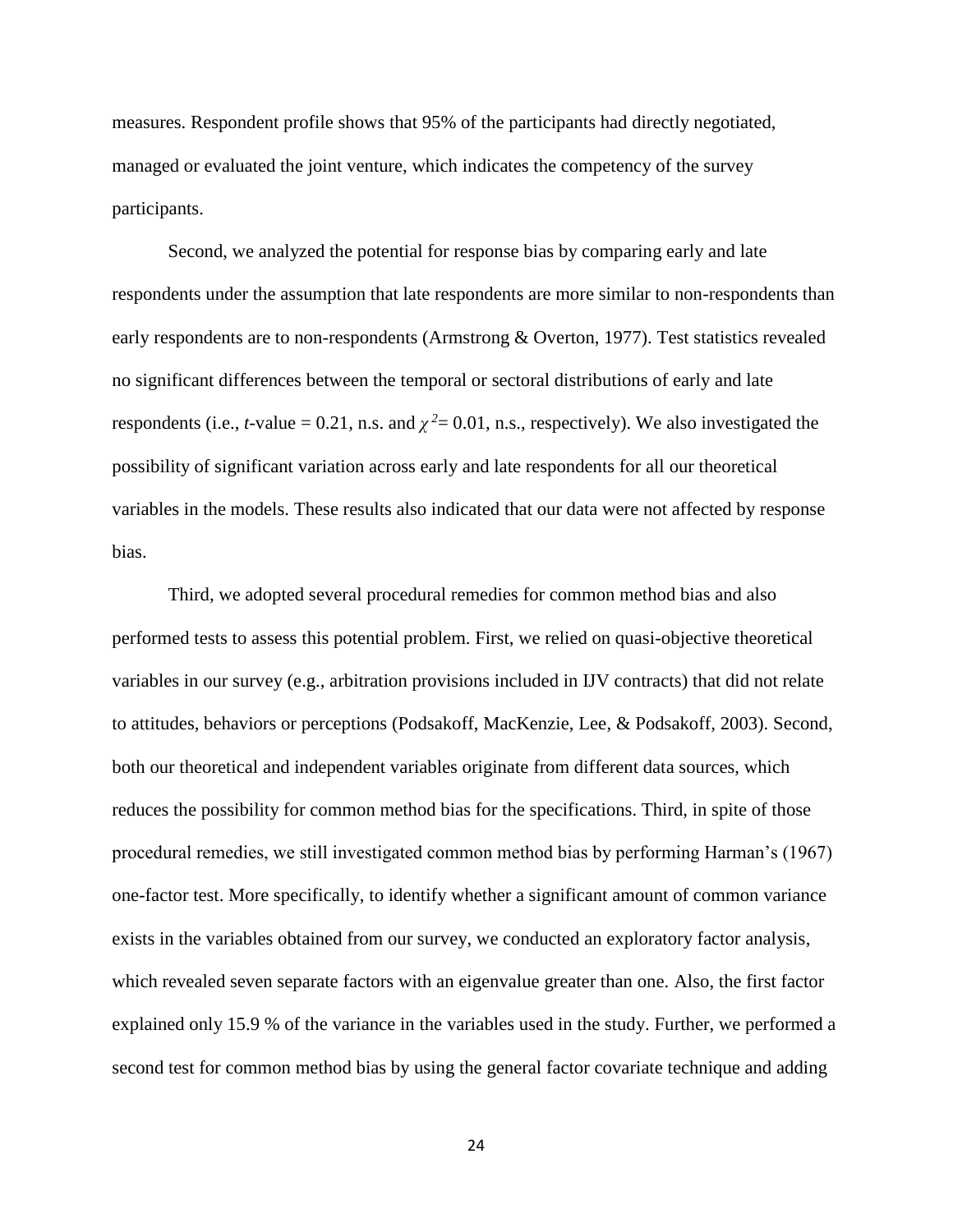the first unrotated factor as a control in the multiple regression models (Podsakoff et al*.,* 2003). Given that the inclusion of this factor did not change our results, we conclude that common method bias does not account for the findings presented below.

#### **Measures**

*Dependent variable.* The dependent variable in our study reflects whether or not the parties agreed to arbitration in the IJV contract. Due to the binary nature of the dependent variable, we used a probit model. Given that in some cases we obtained multiple responses per parent organization on separate joint ventures, we accounted for possible interdependencies by clustering observations and using robust standard errors.

*Independent variables.* Our first explanatory variable relates to the legal traditions of the IJV partners' countries. We created a dummy variable that equals one if the parent countries are rooted in different legal traditions (i.e., civil *vs.* common law), and zero otherwise (i.e., *Different legal families*). To identify the legal traditions in the countries, we relied on La Porta et al. (2000), Licht et al*.* (2005), Spamann (2010) and the CIA Fact Book. In line with La Porta et al. (2007) and Spamann (2010), countries with socialist origin are assigned to civil law. Our results remain consistent when taking the number of partners from a different legal tradition into account.

In our second hypothesis, we investigate the effects of procedural uncertainty arising from extensive litigation procedures. We relied on the Doing Business indices reported since 2004 by the World Bank. This database is widely adopted for research on international business activities (e.g., Djankov et al*.,* 2006; Klapper & Love, 2004; Nunn, 2007; Spamann, 2010). Specifically, we relied on Djankov et al.'s (2003) measure of procedural uncertainty. This measure corresponds to the number of legal procedures necessary for enforcing contracts. The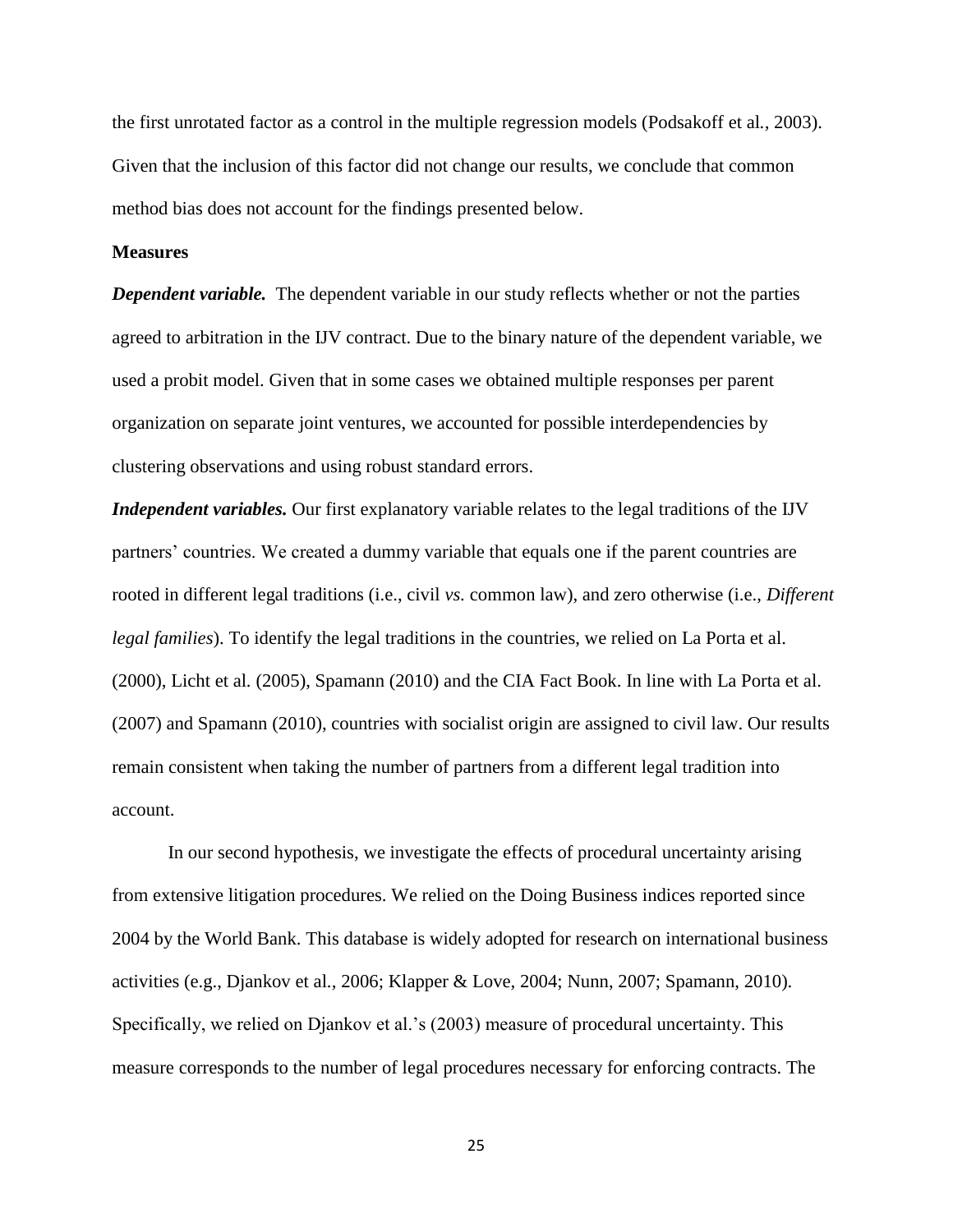list of procedural steps compiled for each country traces the chronology of a commercial dispute before the relevant court. In line with our conceptual framework, we collected the values for this index for the set of IJV partners' home countries and took the highest of those values for computing our variable *Procedural uncertainty*.

In our third hypothesis, we investigate the effects of costs involved in resolving commercial disputes through local courts. The World Bank database reports costs that correspond to the sum of court costs, enforcement costs, and average attorney fees as a percentage of the claim. Similar to the previous variable, *Litigation costs* were obtained by accounting for the highest litigation costs among partners' home countries (e.g., Djankov et al*.*, 2003).

Our fourth hypothesis is concerned with the legal protection of shareholders against corporate insiders and other shareholders in IJV partners' countries. We used data assembled by the World Bank (e.g., Djankov et al., 2008). The index consists of several components covering areas such as: (1) the ability of the shareholder plaintiffs to sue directly or derivatively for damages; (2) to hold majority shareholders and approving bodies (the CEO, members of the board of directors or members of the supervisory board) liable for damages; (3) to receive payment for damages or repayment of profits; (4) to see liable shareholders be fined and imprisoned or disqualified upon a successful claim; and (5) to make the court void transactions causing damages to shareholder plaintiffs. We accounted for the lowest value among IJV partners' countries (i.e., *Shareholders' protection*).

*Control variables.* We included several control variables that are potentially related to our theoretical variables about legal institutional characteristics and the propensity of partners to opt for arbitration to resolve disputes. Our first set of controls capture the complexity of the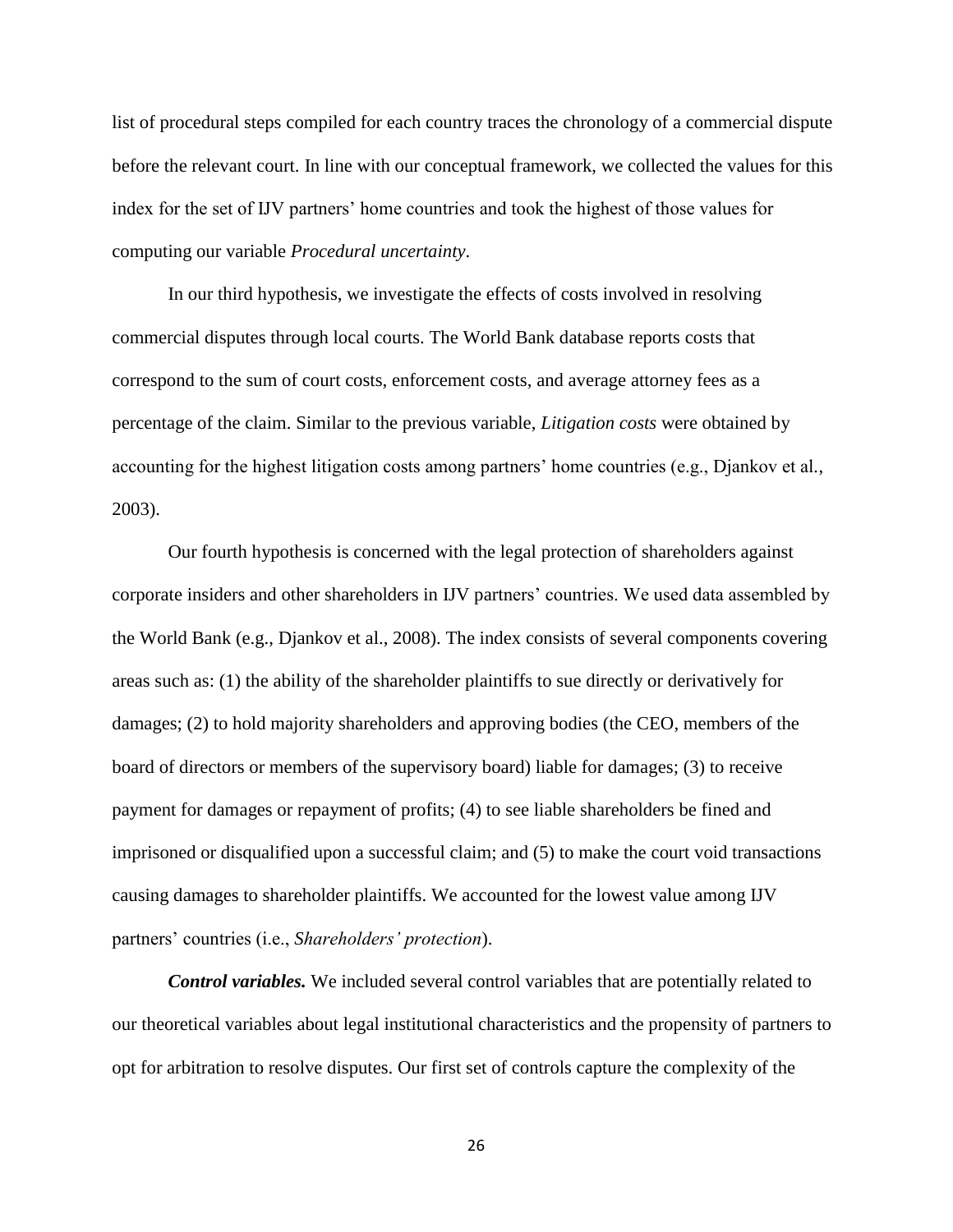collaboration (Anderson & Dekker, 2005; Sternlight & Resnik, 2005). Increasing complexity of collaboration can make it arduous for partners to foresee future contingencies, thus increasing the likelihood of gaps and the attendant need for expert third-party intervention such as arbitrators' intervention to fill those gaps. To control for IJV complexity, we included variables which are related to the scope and size of IJVs. Broad scope IJVs require partners to specify *ex ante* rights, obligations or legitimate claims for an array of activities which increases the potential for gaps in contract and conflict between partners (Borys & Jemison, 1989; Reuer, Zollo, & Singh*,* 2002). We measured scope (i.e., *IJV scope*) by the number of functional activities included in IJVs. We obtained this information by asking respondents about the activities conducted under the IJV: basic research, new product or process development, testing and getting regulatory approval, manufacturing, marketing, sales, and distribution (e.g., Li, Eden, Hitt, Ireland, & Garrett*,* 2012). We controlled for the size of the IJV (i.e., *IJV size*) because larger ventures naturally imply greater operational complexity (e.g., Linck, Netter, & Yang*,* 2008).

We controlled for several other IJV characteristics that follow from the transaction cost logic. Specifically, investments dedicated to the IJV and not easily deployable elsewhere if the IJV dissolves (i.e., *Asset specificity*) can cause hold-up problems and become a source of conflict between partners *ex post* that can call for third-party intervention (Williamson, 1979; Luo, 2007). As a result of the specificity of the assets involved and the risk for hold-up, partners may value the potential to promote continuity of exchange and the amicable outcomes facilitated by arbitration (Macneil, 1962). To measure *Asset specificity*, we relied on Ariño (2001) to ask respondents their agreement to the the following five statements, ranging from negligible to substantial (Cronbach's alpha =  $0.71$ ): a) Our investment in dedicated personnel specific to this venture; b) Our investment in dedicated facilities to the venture; c) The time required to learn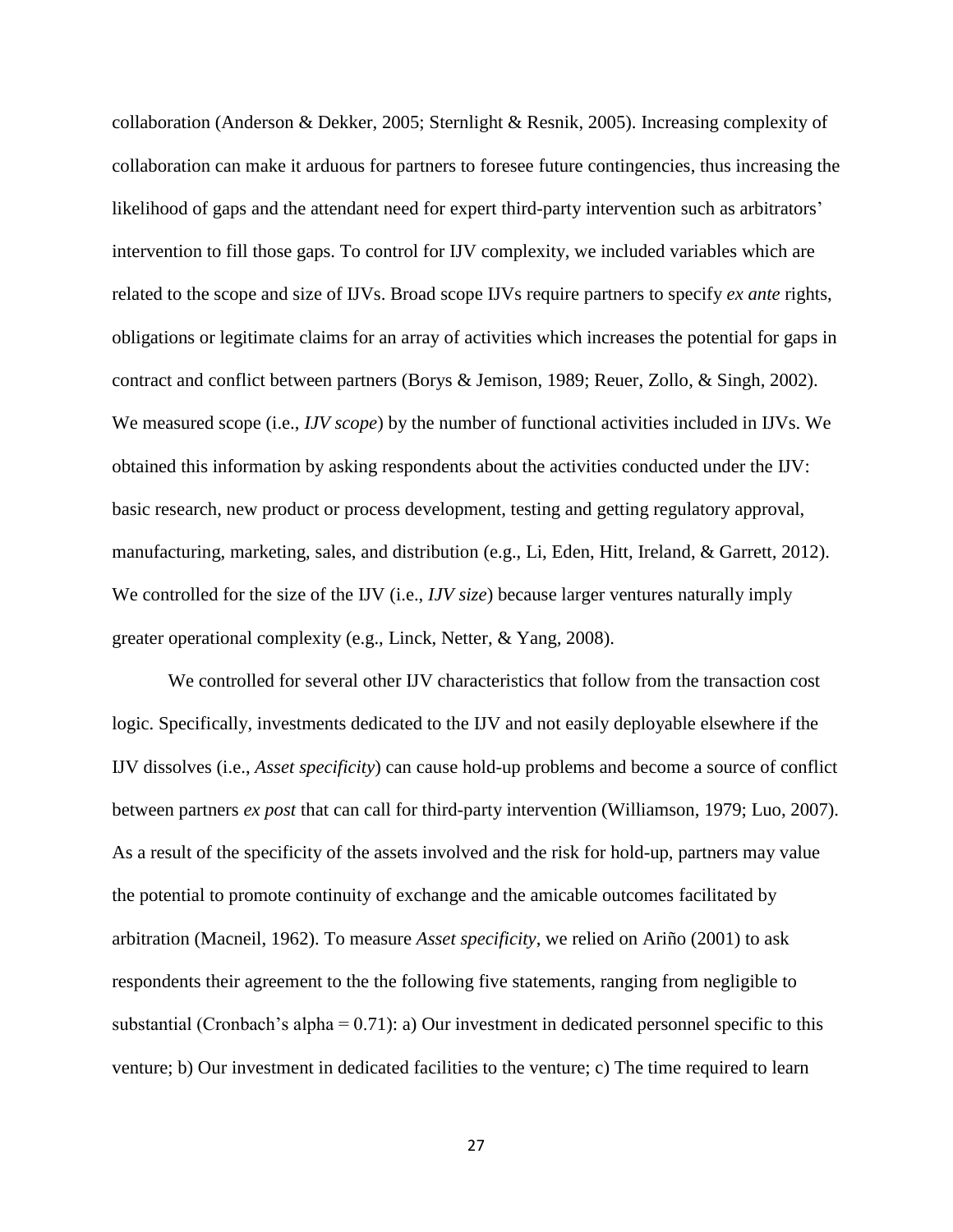about our partner's style; d) non-recoverable investments in equipment, people, etc. if the venture would be dissolved; e) the difficulty we would have in redeploying our people and facilities presently serving the venture to other uses if it would be terminated. Further, per transaction cost logic, the conditions under which IJV partners establish the contract also affect whether partners are likely to behave opportunistically. Specifically, a contracting environment with few potential partners can expose IJV partners to contractual hazards and hold-up concerns (Pisano, 1989; Williamson, 1985). To control for such small numbers bargaining situations, we asked respondents to assess the number of other firms that would be interested in forming a collaborative venture with them in case the IJV would be discontinued (i.e., *Small numbers)*.

Concerns of opportunistic behavior because of goal conflict or knowledge misappropriation may also derive from the extent that partners' end markets are overlapping (e.g., Oxley & Sampson, 2004). Our measure was obtained by summing three Likert-type items that assess the degree to which the firms operate in similar (1) product markets, (2) geographic markets, and (3) customer markets (i.e., *Market overlap*). Disputes and the need for third-party intervention to check opportunistic behavior by partners may also arise when the duration of the IJV shortens the "shadow of the future" thus weakening the self-enforcing ability of the contract (Heide and Miner, 1992). Accordingly, IJV partners with finite or short-term contracts may opt for closed form solutions such as arbitration to resolve conflicts (Lumineau & Malhotra, 2011; Poppo, Zhou, & Ryu, 2008;). We proxied for the duration of the joint venture by creating a dummy variable for time-boundness of the IJV (i.e., *JV duration*) which equals one when the contract specified a predefined length of time and zero when the IJV spanned an indefinite period (e.g., Reuer & Ariño, 2007). Finally, the likelihood of unforeseen contingencies destabilizing the partnership increases when partners face high environmental uncertainty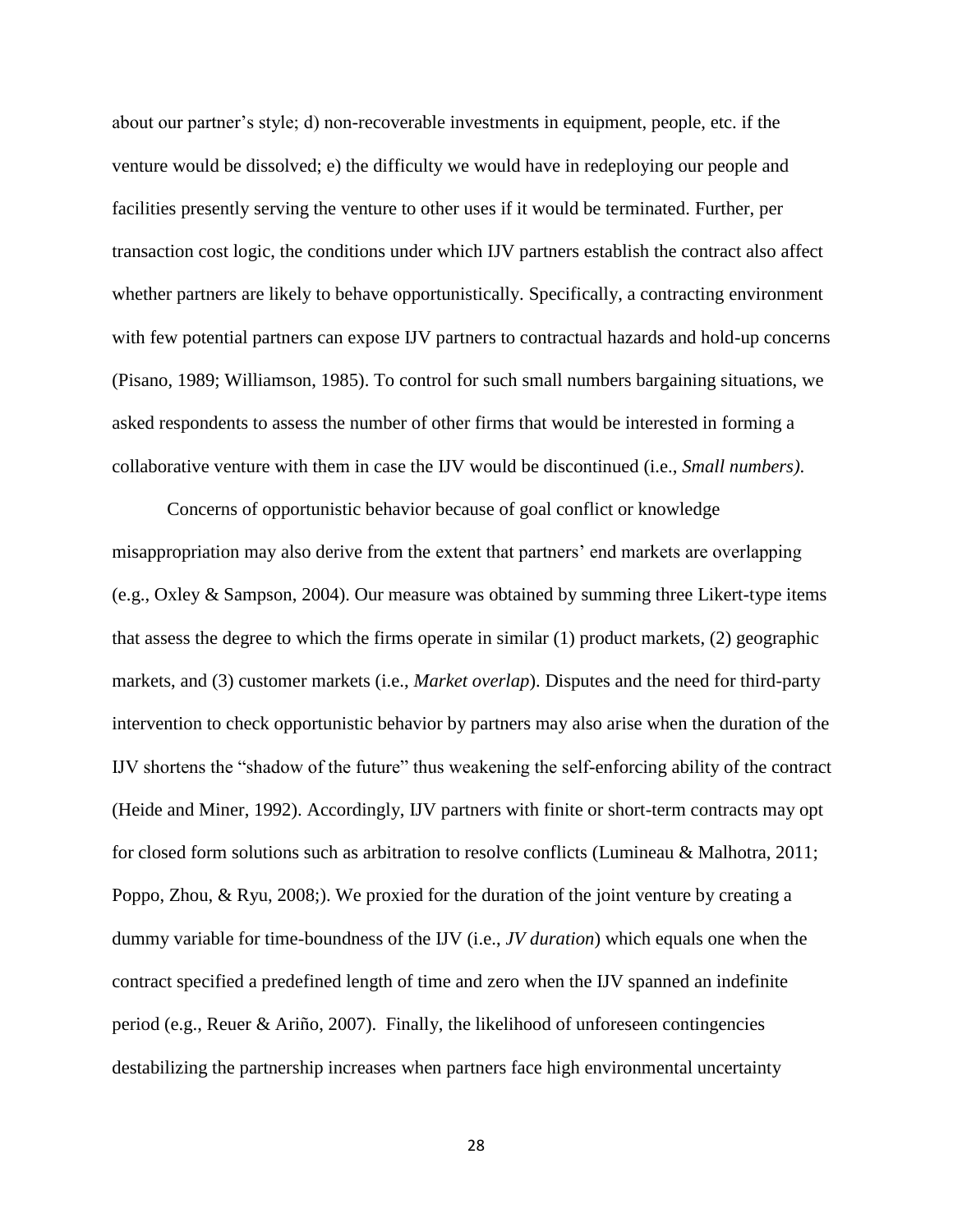(Crocker & Reynolds, 1993). We adopted Kumar and Seth's (1998) measure for environmental uncertainty and asked the respondents to indicate the degree to which the following five external factors were predictable using a five-point Likert-type scale ranging from "Not at all predictable" to "Accurately predictable": (1) government policies and regulations, (2) customer demand, (3) supply of raw materials and equipment, (4) competitive climate, and (5) technological trends (Kumar and Seth, 1998). We reverse coded the scores such that greater values for these items reflect greater uncertainty (i.e.,  $e_i$ , i=1 to 5). Because these aspects of environmental uncertainty may affect specific IJVs differently, we weighted these items based on respondents' allocation of 100 points among the five factors regarding their importance in determining the ultimate success of the IJV (i.e.,  $w_i$ ,  $i=1$  to 5) (i.e., *Environmental uncertainty*). The measure of environmental uncertainty was then calculated as follows:

$$
Environmental\ uncertainty = \frac{1}{100} \sum_{i=1}^{5} w_i \cdot e_i \tag{1}
$$

We also controlled for factors at the partners' level that influence the extent to which formal mechanisms are required to govern the IJV. First, we included a variable that captures the collaborative history between IJV partners because such ties may reduce the likelihood of opportunistic behavior (Gulati, 1995; Poppo et al.*,* 2008). Our variable corresponds to the number of prior relationships formed between the IJV partners (i.e., *Prior ties*). Second, we controlled whether the IJV was set up by two or more partners because IJVs involving multiple partners are more likely to experience goal incongruence and free-riding behavior thus increasing the need for formal mechanisms and severe sanctions (e.g., Garcia-Canal, Valdes-Llaneza, & Ariño, 2003) (i.e., *Dyadic IJV*). Last, cultural differences between partners may be related to their institutional backgrounds and also impact the likelihood of opting for private ordering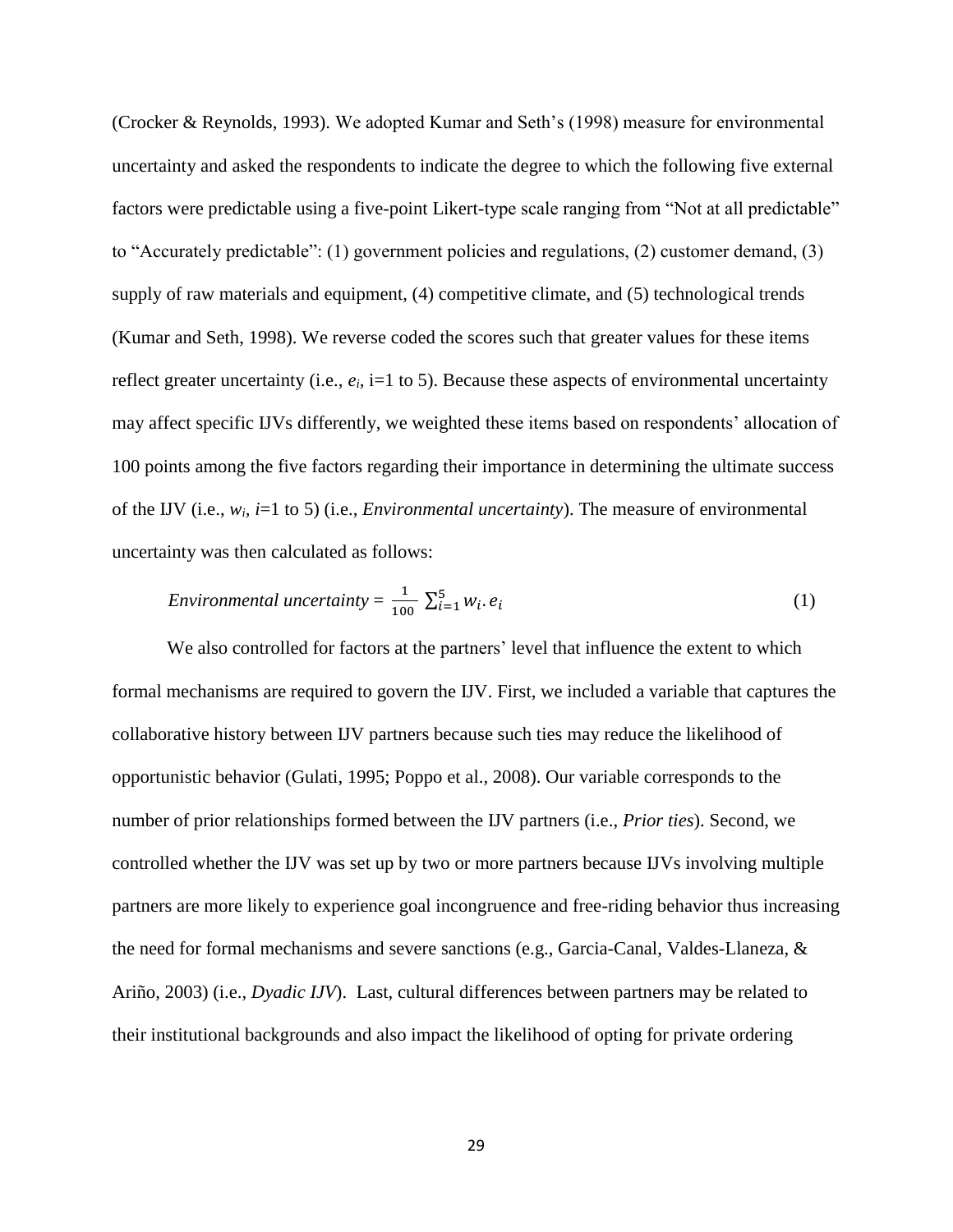through arbitration. We measure cultural differences between the partners (*Cultural distance*) using the dimensions developed by Hofstede (1980).

Partners may also specify a detailed set of contractual safeguards, and use arbitration provisions to address residual concerns. Although bounded rationality considerations limit the possibility of drafting a complete contract, partners may draft detailed provisions to address *ex post* contingencies and to limit their exposure to the risk of opportunistic behavior (Contractor & Reuer, 2014). To account for the specificity with which contractual terms are designed (i.e., *Contract term specificity*), we adopted a measure from Luo (2002). *Contract term specificity* uses a five-point Likert scale to elicit responses regarding how the IJV is set up and managed and how partners cooperate and bilaterally deal with disagreements and how they terminate the IJV (Cronbach's alpha  $= 0.72$ ). The experience of partners in handling joint ventures may enable them to anticipate and address transactional concerns. We thus control for the partners' joint experience of working with joint ventures (*Partners' JV experience*) by counting the number of joint ventures formed in a 5-year window before the focal joint venture (Sampson, 2005).

Our final set of controls captures the industry and institutional context of IJVs that can have a bearing on the merits or drawbacks of using arbitration. We controlled for the quality of the rule of law in the IJV's host country. Our variable corresponds to the Worldwide Governance Indicator developed by Kaufman, Kraay and Mastruzzi (World Bank, 2009) (i.e., *Host country rule of law*). A related concern is "home turf" advantage that a parent might enjoy when one of the partners' home nations also doubles up as the host for the IJV. IJV partners vulnerable to "home turf" advantage to the counterparty can envision such a possibility, and craft mitigating safeguards in the contract. To control for this effect, we included a dummy variable *Shared parent and JV nationality* that equals one when any of the parents share nationality with the IJV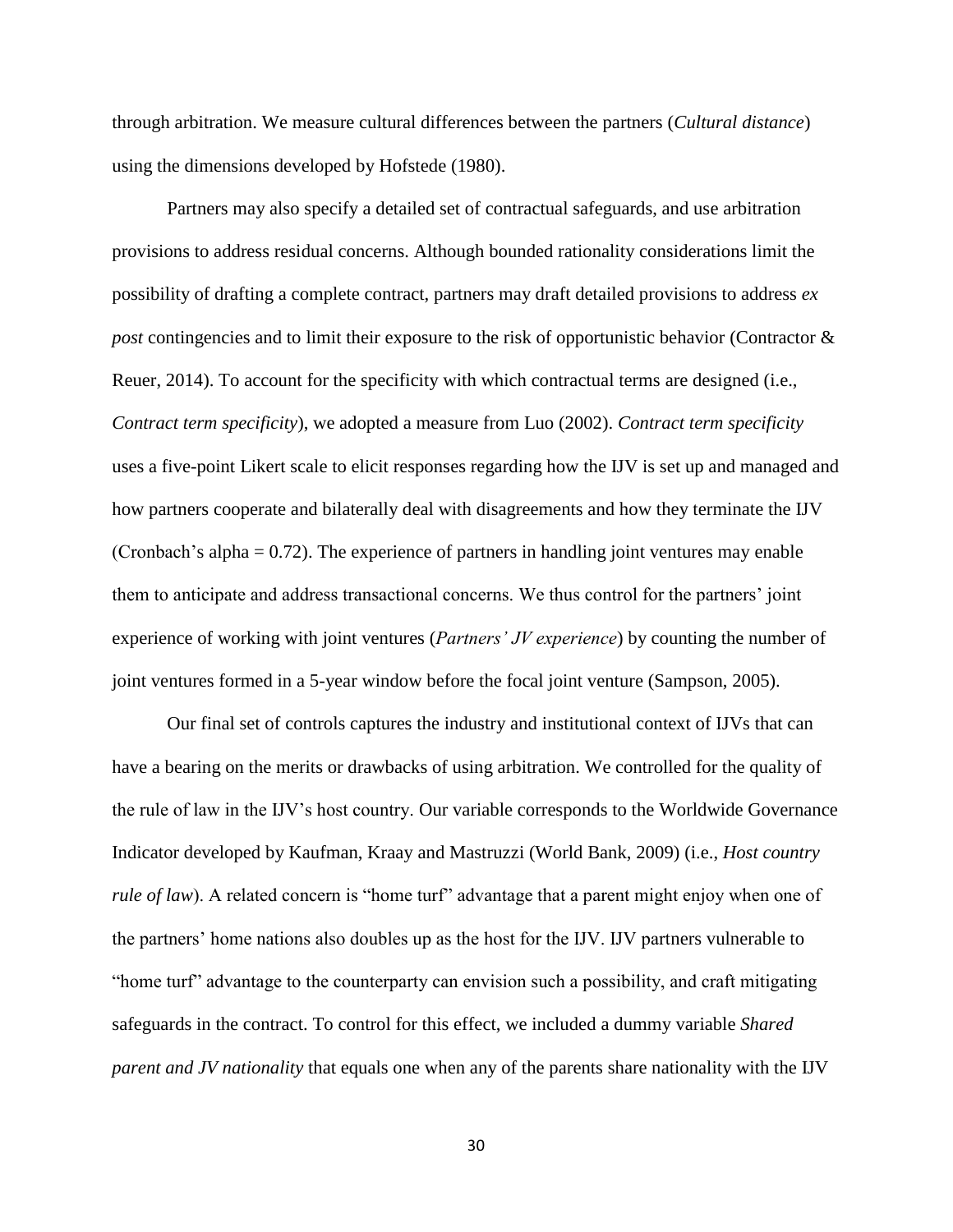and zero otherwise. Because there is growing evidence that both trade and foreign investment activity have a strong regional dimension that can shape partners' expectations and understandings (Rugman & Verbeke, 2004), we also accounted for whether the IJV partners belong to the same trading block (i.e., *Same trading bloc*). We relied on Arrègle, Miller, Hitt and Beamish (2013) and considered the following trading blocs: EU, NAFTA (USA, Canada and Mexico), MERCOSUR (Argentina, Bolivia, Brazil, Chile, Colombia, Ecuador, Peru, Paraguay, Uruguay and Venezuela), ASEAN (Thailand, Singapore, Vietnam, Malaysia, Philippines, South Korea and Indonesia) and ANZCERTA (Australia and New Zealand). We have followed previous research in grouping the various industries in our sample into a smaller set of sectors such as agriculture and mining, transportation, manufacturing, etc.. We further consolidated the six sectors into three broad categories namely manufacturing (*Manufacturing sector*), service (*Service sector*) and others (omitted category) to facilitate our analysis. Finally, we included *Time fixed effects* to capture differences in the advantages or drawbacks of arbitration over time that may hinder or encourage arbitration (Stipanowich & Lamare, 2014).

#### **RESULTS**

Table 1 reports descriptive statistics and correlations for the variables included in the model. Overall, 76.4% of the IJV contracts in our sample include arbitration provisions. It implies that partners prefer to anticipate the likelihood of disputes that they cannot resolve either bilaterally or through public trilateral mechanisms, *i.e.,* via public courts, by opting for arbitration. The highest absolute correlation is 0.55 and the maximum variance inflation factor (VIF) is 2.3, which is well below common thresholds that indicate multi-collinearity problems.

> ------------------------------------------------ Insert Table 1 here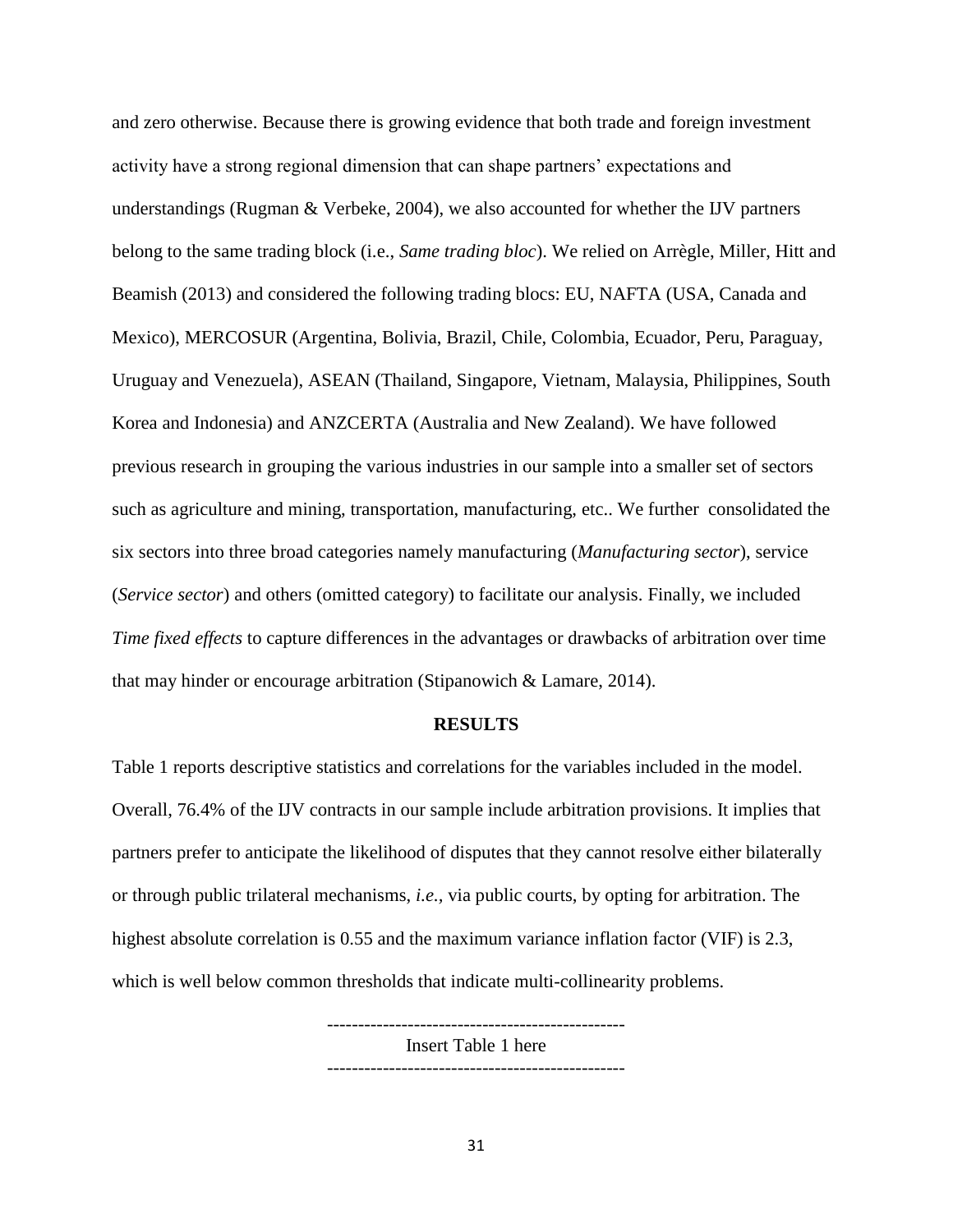Table 2 presents the main findings of our analysis. In Model I we show the control variables, and we sequentially introduce our theoretical variables in Models II – Model IV. For discussion, we use the results presented in the full model as shown in Model V. In our first hypothesis we have argued that differences in substantive and procedural law arising from different legal origins positively influence the choice of arbitration. In support of our arguments, the coefficient estimate of *Different legal families* is positive and significant ( $p = 0.04$ ). When covariates are held at observed sample values, we find that the likelihood of finding arbitration provisions in IJV contracts increases by 17% on average when partners do not share the same legal tradition. These results support the theoretical argument about the increase in the likelihood of arbitration provisions when partners' home countries have legal institutions originating from different legal traditions.

> Insert Table 2 here ------------------------------------------------

In hypothesis 2 we predict that uncertainty arising from the procedures to follow for enforcing a contract can encourage partners to employ arbitration. Consistent with this prediction, we find that procedural uncertainty has a positive effect on the likelihood of arbitration provisions in the contract ( $p < 0.001$ ). Analysis of marginal effects reveals that an increase of procedural uncertainty by one standard deviation from the mean leads to an increase in the probability of having arbitration provisions in IJVs contracts by 31% (*p <*0.001) on average with the other covariates held at observed sample values. These results support our argument that uncertainty caused by a large number of judicial procedures will induce partners to seek recourse to private trilateral mechanisms in the form of arbitration.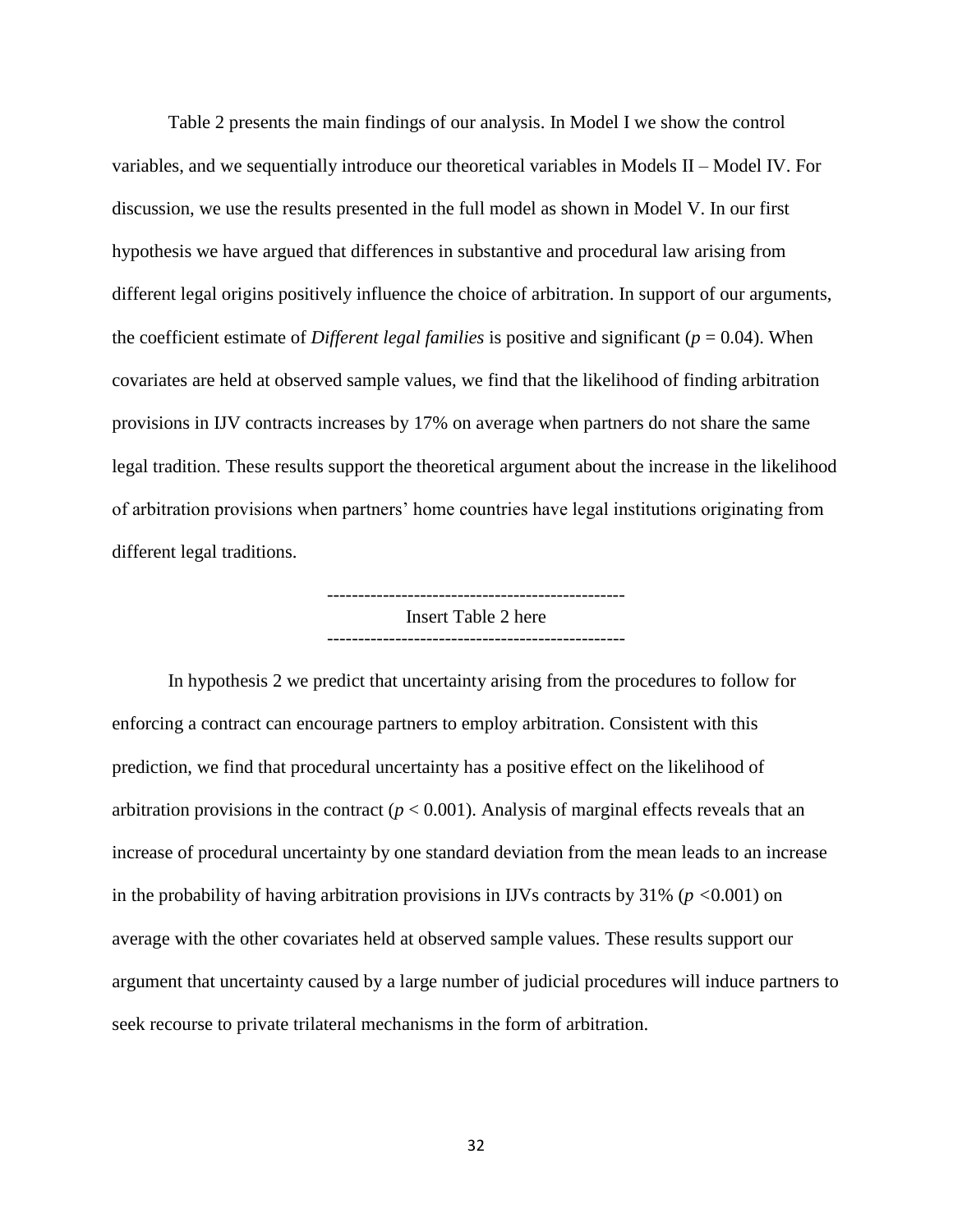Our third hypothesis expects a positive relationship between litigation costs in IJV partners' home countries and the likelihood of arbitration provisions in the contract. The results in Model V support our expectation that the high cost of intervention through public institutions will make arbitration more attractive  $(p < 0.001)$ . Estimated marginal effects indicate that a one standard deviation increase in court inefficiency from the mean will increase the likelihood of arbitration by 75% ( $p < 0.001$ ) on average with the other covariates held at observed sample values.

In our fourth hypothesis we developed the argument that strong protection offered to shareholders decreases the likelihood of arbitration provisions in the contract. The results in Model V indicate a negative and significant coefficient  $(p < 0.001)$ . The marginal effects analysis revealed that a one standard deviation reduction in shareholder protection from the mean, the likelihood of arbitration increases by 46% (*p* < 0.001) with the other covariates held at observed sample values.

Finally, some of the findings for the control variables in Model V are noteworthy. First, we find that transaction characteristics that increase the scope for opportunistic behavior negatively impact the likelihood of arbitration provisions in the contract. The negative and significant relationship between asset specificity, small numbers as well as market overlap and arbitration can be explained by the need for strong sanctions when facing the risk of opportunistic behavior (Drahozal & Hylton, 2003). Interestingly, these results tend to run against the argument according to which high risks for hold-up situations magnify partners' inclination to favor remedies that promote exchange continuity and compromising settlements (Bernstein, 2001; Macneil, 1962). In cross-country joint venture settings, it appears that partners prefer the less conciliatory stance that is typical of public courts relative to arbitrators when the risk of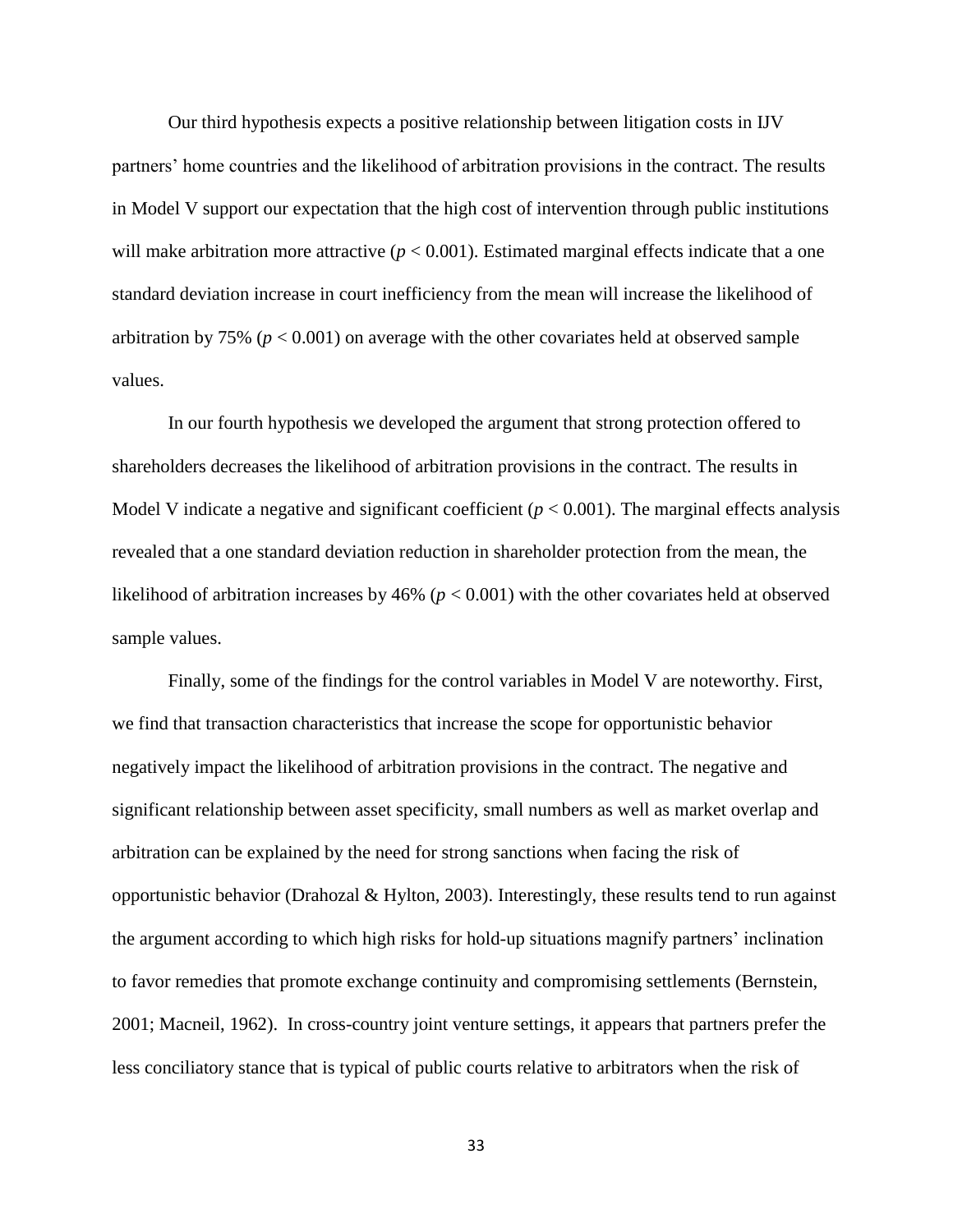opportunistic behaviors is non-negligible (Drahozal & Ware, 2010). As expected, the results for prior ties indicate a positive impact on the adoption of arbitration provisions. Given that relational norms emerge with an increase in the number of prior ties, IJV partners may value the arbitrators' awards that promote compromise,amicability, and continuity. We also find that the coefficient for *dyadic JV* is positive and significant ( $p = 0.004$ ). This result suggests that private trilateral mechanisms are easier to design when consensus is not impeded by an increase in the divergence of expectations with an increase in the number of partners.

#### **Supplementary analyses**

Given our interest in investigating the choice of private ordering mechanisms, we have considered the potential for the influence of institutional discrepancies on trilateral ordering through arbitration. However, it is also possible that IJV partners turn to boards of directors for private and bilateral ordering, so it is of interest to determine whether the institutional variables investigated above relate uniquely to arbitration choice or whether they also pertain to choices regarding IJV boards. More specifically, boards of directors in IJVs are statutory and serve as an important bilateral means to address disputes surfacing at the highest organizational level (Klijn et al., 2013; Reuer et al., 2014; Perkins et al., 2014). Because boards monitor and ratify decisions (Adams & Ferreira, 2007), they can also play a pivotal role in reconciling partners' needs and interests (Kumar & Seth, 1998), resolving conflicts (Pisano, 1989) and promoting mutual adjustment (Ravasi & Zattoni, 2006).

In order to disentangle the effects of the discrepancies among partners' home country legal institutions on trilateral private ordering (i.e., arbitration) and bilateral private ordering (i.e., oversight provided by the boards of directors), we simultaneously estimate choices regarding arbitration and the size of the board of directors. To do so, we used a conditional mixed process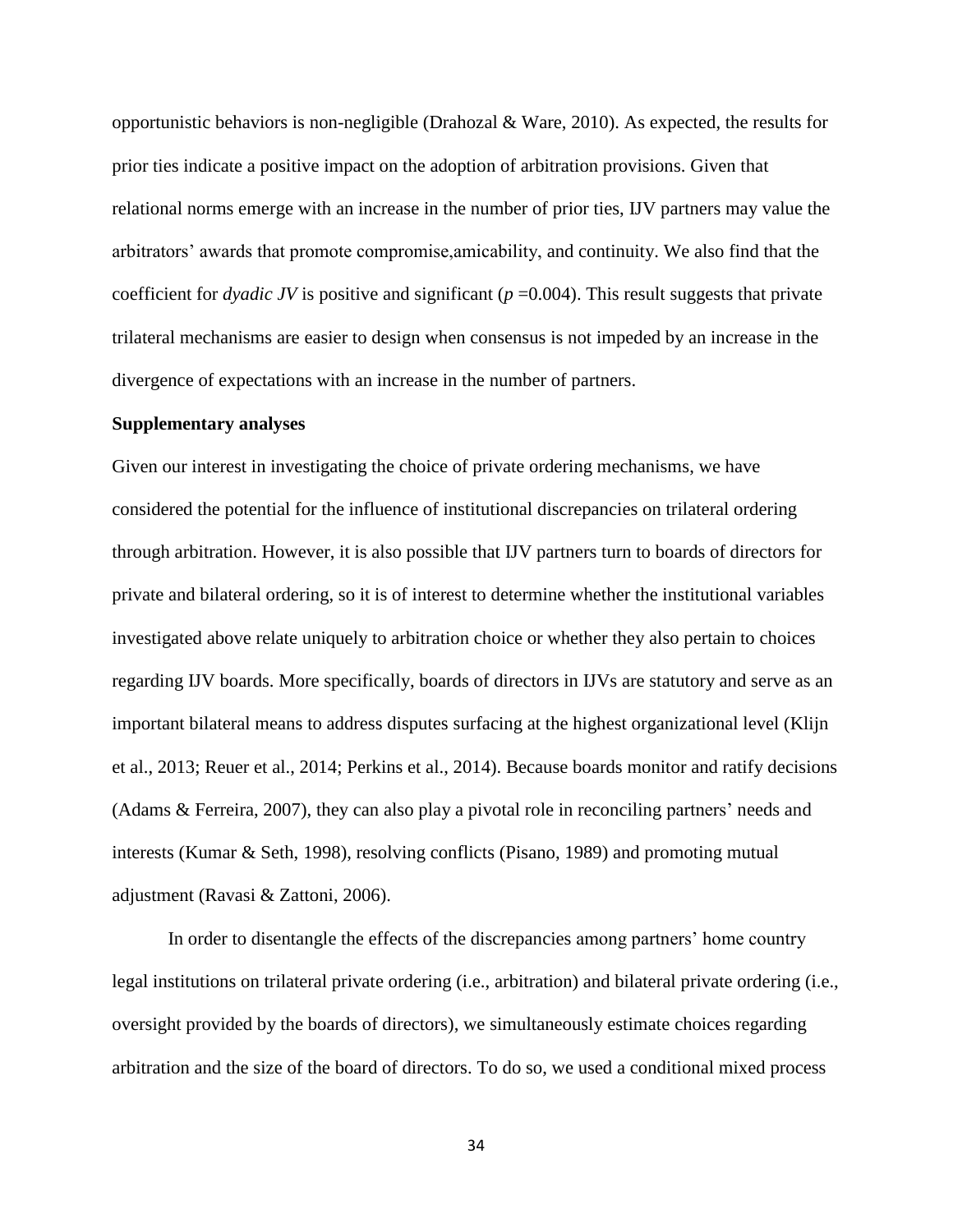method (e.g., Roodman, 2011). This method also enables us to account for possible interdependence between those two governance-related choices. Our first dependent variable of interest, arbitration, is a binary variable. The second dependent variable is a log transformation of the number of directors appointed on the board (i.e., IJV board size). Results shown in Table 3 reveal that the level of shareholders protection in partners' home country positively influences IJV board size  $(p < 0.05)$ , which is opposite to the effect observed for arbitration provisions. Furthermore, we observe that the other institutional variables – legal tradition, procedural uncertainty and litigation costs – do not influence the size of the board in IJVs. This finding is consistent with our overall endeavor aimed at primarily considering the binary choice between trilateral public and private ordering. In other words, legal institutions have an impact on the efficiency of trilateral public intervention and accordingly should influence similar intervention privately through arbitration. However, we would not expect these same legal institutional variables to shape the design of IJV board of directors, which is a qualitatively distinct bilateral governance mechanism shaped by transactional considerations (Reuer, Klijn, van den Bosch, & Volberda, 2011). The results shown in Table 3 below support this line of argument and demonstrate the role of institutional characteristics in uniquely relating to arbitration as a dispute resolution mechanism for IJVs.

> Insert Table 3 here ------------------------------------------------

We also performed several supplemental analyses to examine the robustness of our results. Our first set of robustness tests relate to the construction of the measures for the hypothesized variables of interest. We characterize the institutional variation among partners by looking at their strength/weakness. We also measure variation in legal institutions of partners by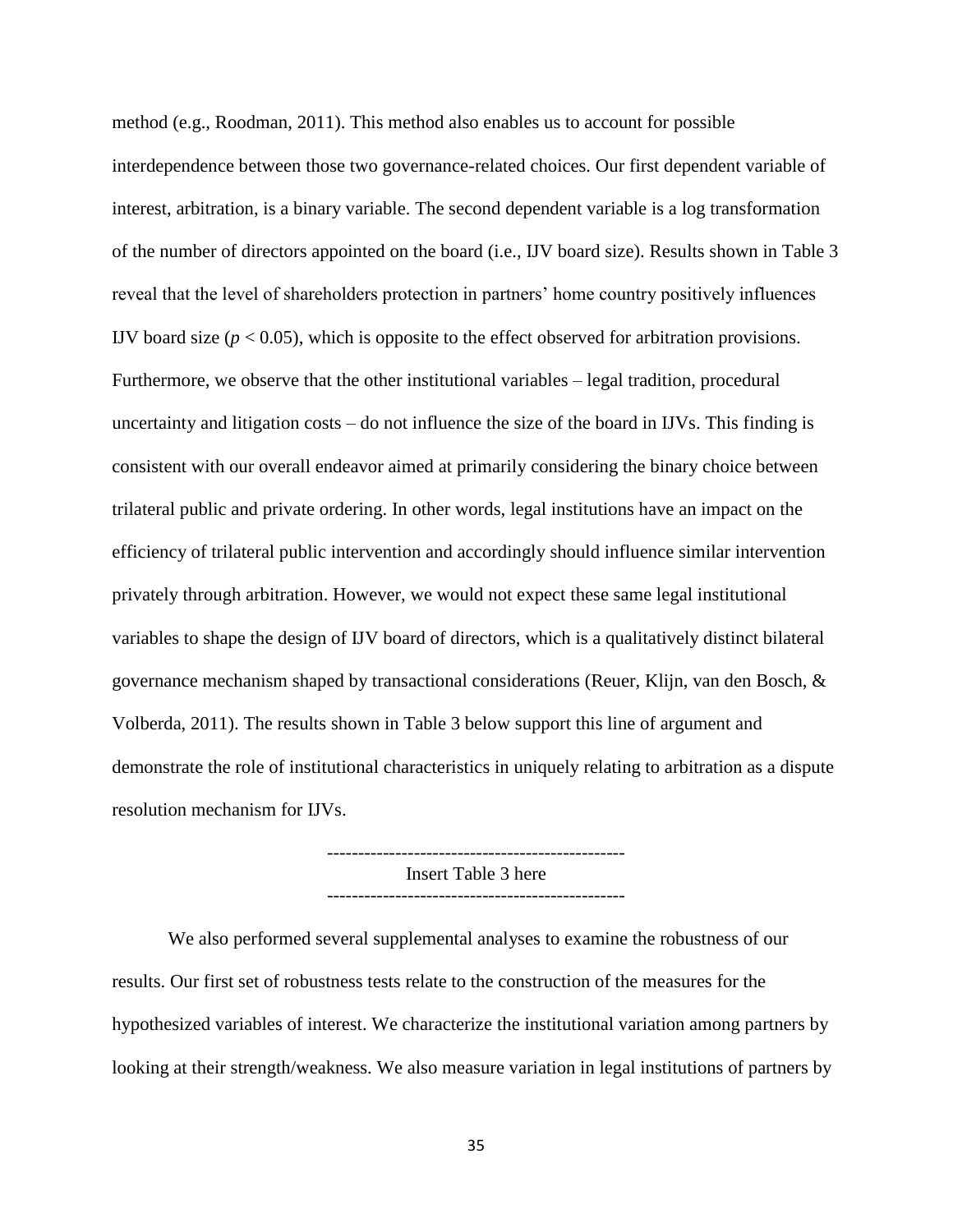measuring our core explanatory variables by employing differences in costs, procedures and shareholder protection measures for legal institutions in partner countries. We obtain qualitatively similar results when we use these alternative measures. As indicated above, we have obtained data from World Bank's Doing Business database in order to develop measures for three of our four independent variables of interest (i.e., procedural uncertainty, court inefficiency and shareholders protection). While the Doing Business database provides data starting in 2004, some of the IJVs in our sample were formed before 2004. Based on the premise that institutions remain rigid in the near term and hence do not experience much change, we employed values in the year 2008. As a robustness check, we have used values from the year 2004 for IJVs which were formed in or before 2004. We note that we found little to no variation in the values between 2004 and 2008, and use of the latter data yielded the same interpretations.

Moreover, to account for any changes in institutional environments over time, we excluded from our sample IJV deals that were negotiated before 1998 and obtained similar results. We also used several alternative measures for shareholder protection such as the antidirector rights introduced by Djankov et al. (2008). This measure assesses the protection of minority shareholders from conflicts of interest and opportunism by insiders (Djankov et al*.,* 2008; Klapper & Love, 2004). Our findings remain consistent while using this measure as an alternative to the director liability index in our final model (Model V). Finally, we tested the same set of models on a sub-sample that exclusively includes IJV formed by two partners as it is more straightforward to account for differences in institutions across partners' countries for such collaborations. Findings reveal that our four hypotheses are supported while considering a subsample of two-partner joint ventures.

#### **DISCUSSION**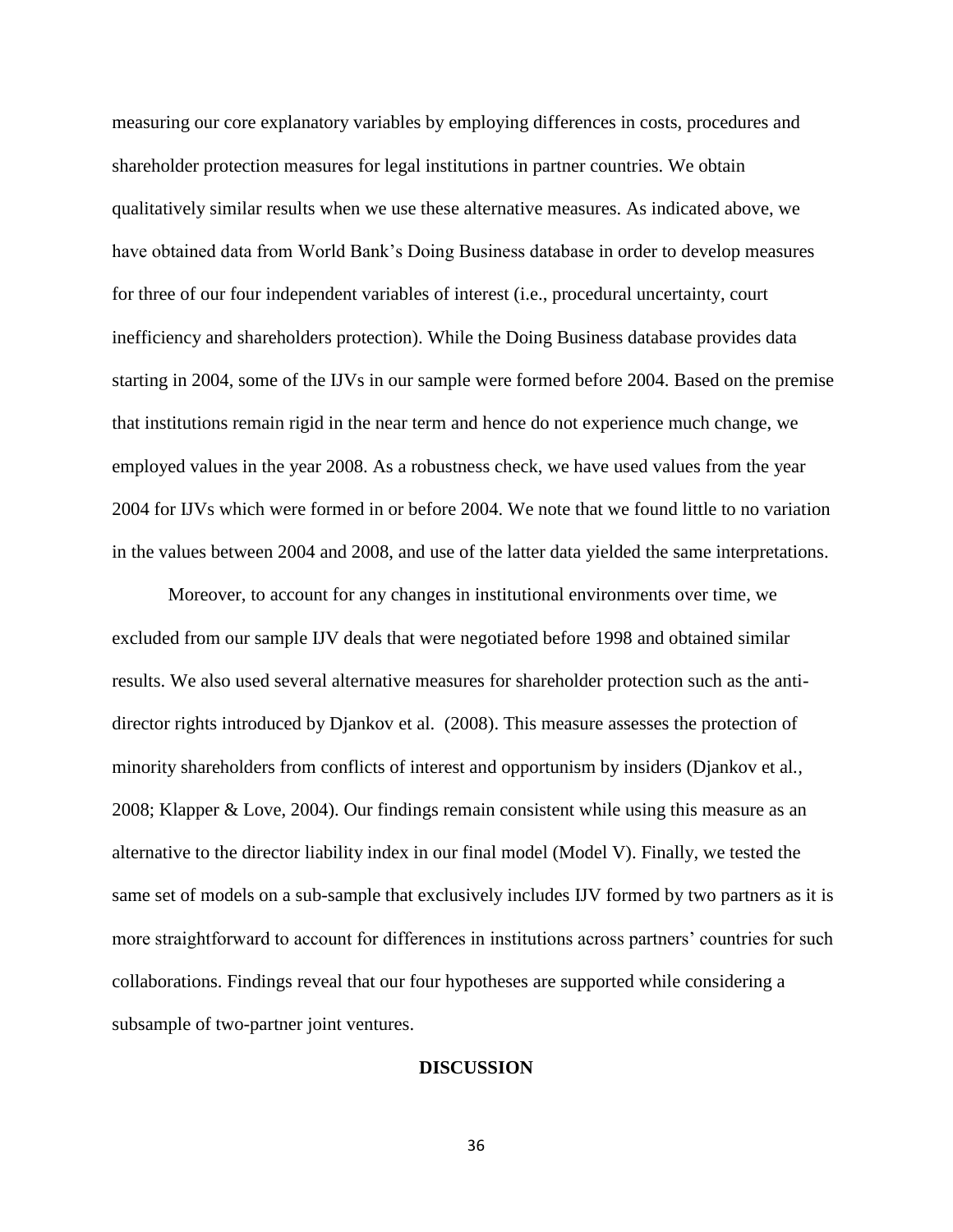In this paper, we investigated whether and how the native institutional frameworks of partners influence the design of dispute resolution provisions in IJV contracts. We sought to clarify the institutional antecedents of dispute resolution mechanisms in IJVs by joining ideas from new institutional economics that suggest that the costs of economic exchange are often not trivial, and depend on the transaction characteristics as well as the institutions that support exchange in different national economies (Coase, 1998; Williamson, 2000). International transactions come in a variety of forms, and efficient design requires matching of transaction characteristics with governance attributes for preserving order and continuity of the relationship (Williamson, 1979). We focused on legal institutions because the ability of contracts to induce order depends mostly on the availability of a legal system that facilitates defining and enforcing contracts (Williamson, 2000). To the extent that transactions that span national boundaries require transacting parties to work under multiple legal systems, designing governance mechanisms should take into account not only the transactional features but also the costs of using the court systems to manage contracts and settle disputes (Pinkham & Peng, 2017). Legal institutional diversity among partners' home countries has an important impact on the governance design of IJVs. We suggested that different institutional regimes of partners can undermine consensus and confidence in the functioning of the dispute settlement machinery and encourage partners to opt for third parties in the form of arbitrators to support private ordering.

Our study contributes to alliance governance research by highlighting partner firms' anticipation that possible disputes may not be resolved internally. Existing strategy research has extensively acknowledged and examined the effects of conflicts on the stability and performance of alliances (e.g., Killing, 1983), yet it has mostly focused its attention on internal mechanisms crafted for bilaterally dealing with conflicts (e.g., Steensma et al., 2008). In the joint venture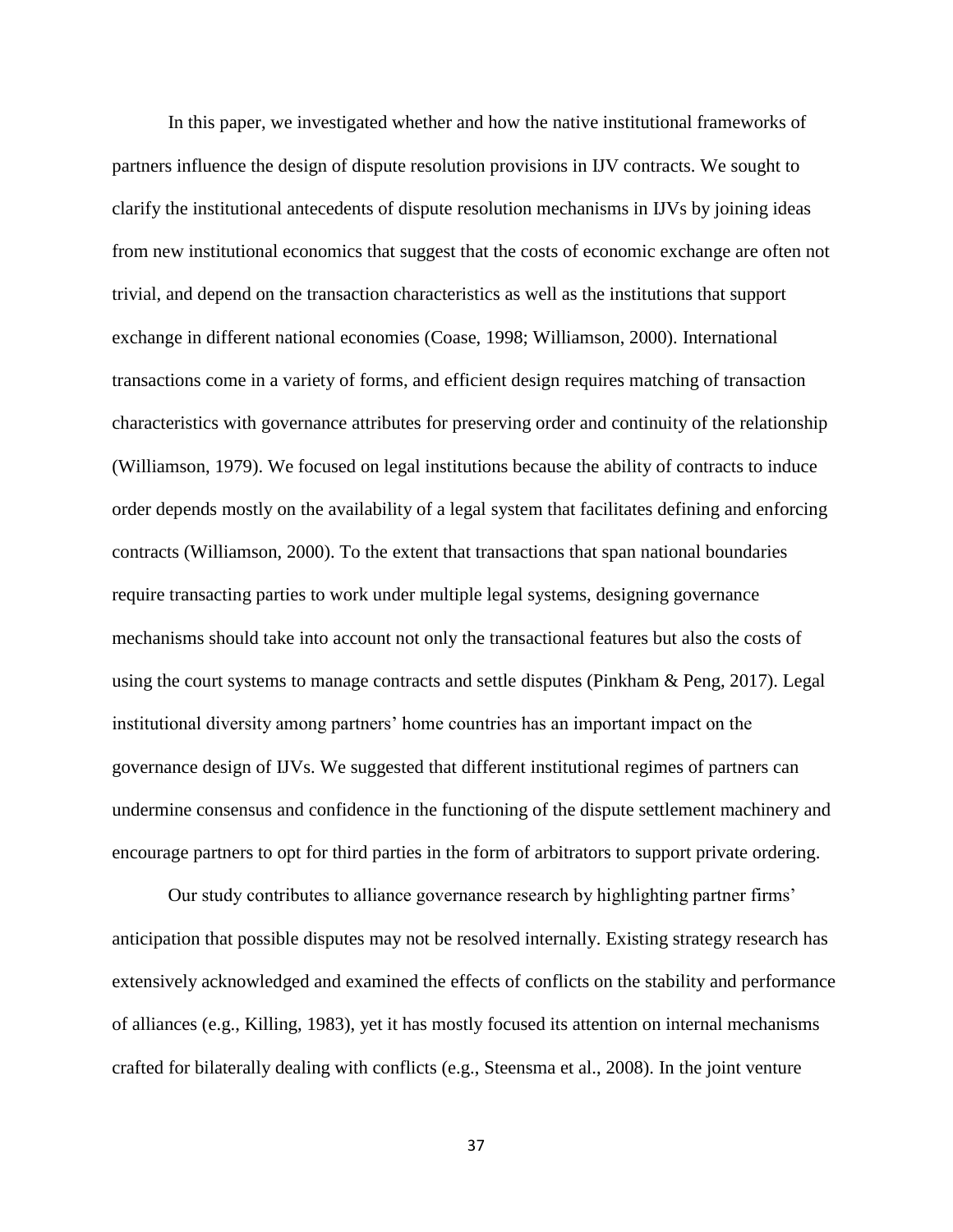context, in particular, the distribution of ownership and the allocation of controls have received wide scrutiny from international business scholars (e.g., Pisano, 1989; Ravasi & Zattoni, 2006). . In our study, we account for the opportunity to design *ex ante* agreements in such a way that possible disputes unresolved internally are settled by third parties. Choice between alternative trilateral orderings – arbitration and public courts – has not received systematic research attention in the alliance governance literature.

Our study also contributes to IB research more generally that explores the impact of institutional environments on MNEs and their expansion strategies. IB scholars have widely examined the effects of institutional environments on the relative merits of various entry modes such as IJV, acquisitions and greenfield investments (Aguilera, 2011; Davidson & McFetridge, 1985; Gomes-Casseres, 1989; Henisz & Williamson, 1999; Oxley, 1999; Shleifer & Vishny, 1997; Stevens & Makarius, 2015). We extend this line of research by considering the effects of native institutional frameworks beyond the decision to elect an entry mode in these broad terms. The present study offers a more fine-grained investigation of the institutional environment and more particularly the legal institutions that bear upon the micro-foundations of the collaboration (Contractor &Reuer, 2014). By considering the dispute resolution provisions *per se*, our study reveals that national institutions may not only impact decisions related to bilateral mechanisms but also impact decisions related to trilateral mechanisms. Beyond the fact that bilateral mechanisms function under the shadow casted by institutions, parties may indeed seek alternatives at the legal institutional level in order to ensure the efficacy and credibility of their fall-back options. In line with Abdi and Aulakh (2012), our findings imply that the efficacy of governance mechanisms is dependent on the ability of the underlying institutions to credibly restore order.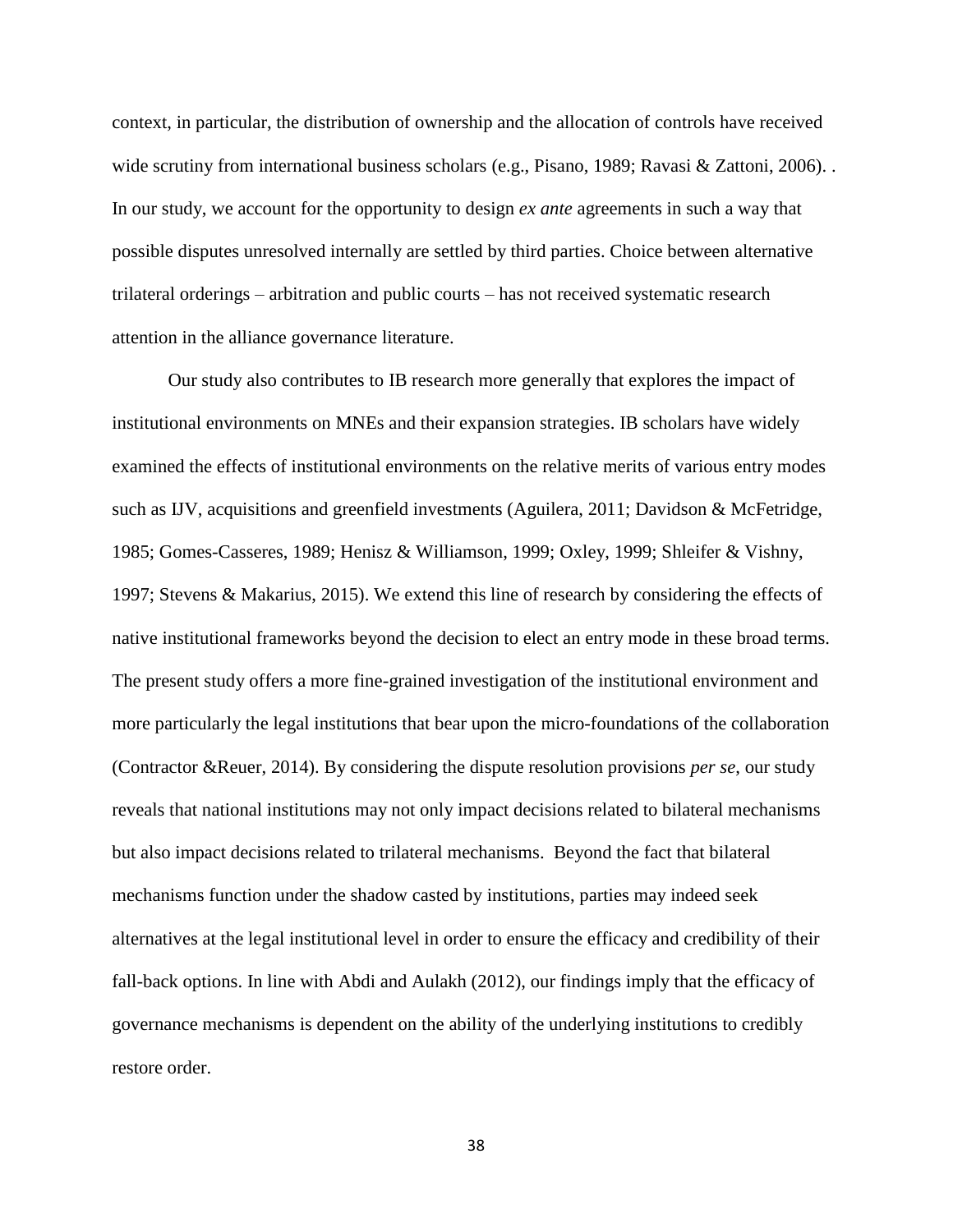We further contribute to the IB literature by showing how alliance partners make use of dispute resolution mechanisms (1) for circumventing poor home-country institutional frameworks and (2) for helping reduce misunderstanding derived from the differences between legal institutional environments of the partners. To begin with, countries involved in the IJV may not possess legal institutions able to properly support the execution and enforcement of contracts (Khanna & Palepu, 2010). Firms collaborating in such settings can in effect opt out of their national legal institutional settings by borrowing private institutions (Pinkham & Peng, 2017). In this respect, our study shows that procedural uncertainty, litigation costs and poor shareholders' protection in IJV partners' home countries induce them to opt for arbitration as a means of resolving conflict. In addition, our study also reveals that legal institutional diversity among partners' home countries affects the governance design and mechanisms of IJVs and in particular the arbitration choice. Consequently, institutional frameworks of partners' countries are shown to be essential when it comes to considering institutional voids and institutional borrowing.

Finally, our supplementary analysis concerning the influence of home-country legal institutions and their disparities on IJV boards offers further contribution to IB and alliancerelated research. Although IJVs possess strong bilateral alignment mechanisms such as equity sharing and boards of directors (Dhanaraj & Beamish, 2009), it appears that they may be more effective in addressing concerns derived from transactional opportunism concerns, but are not particularly helpful in dealing with institutional concerns. Future research can study however how arbitration can complement or substitute for internal governance mechanisms aimed at dealing with conflicts. More specifically, Hagedoorn and Hesen (2007) point out that firms may agree *ex ante* to bring disputes to an external forum after failing to resolve them in an internal,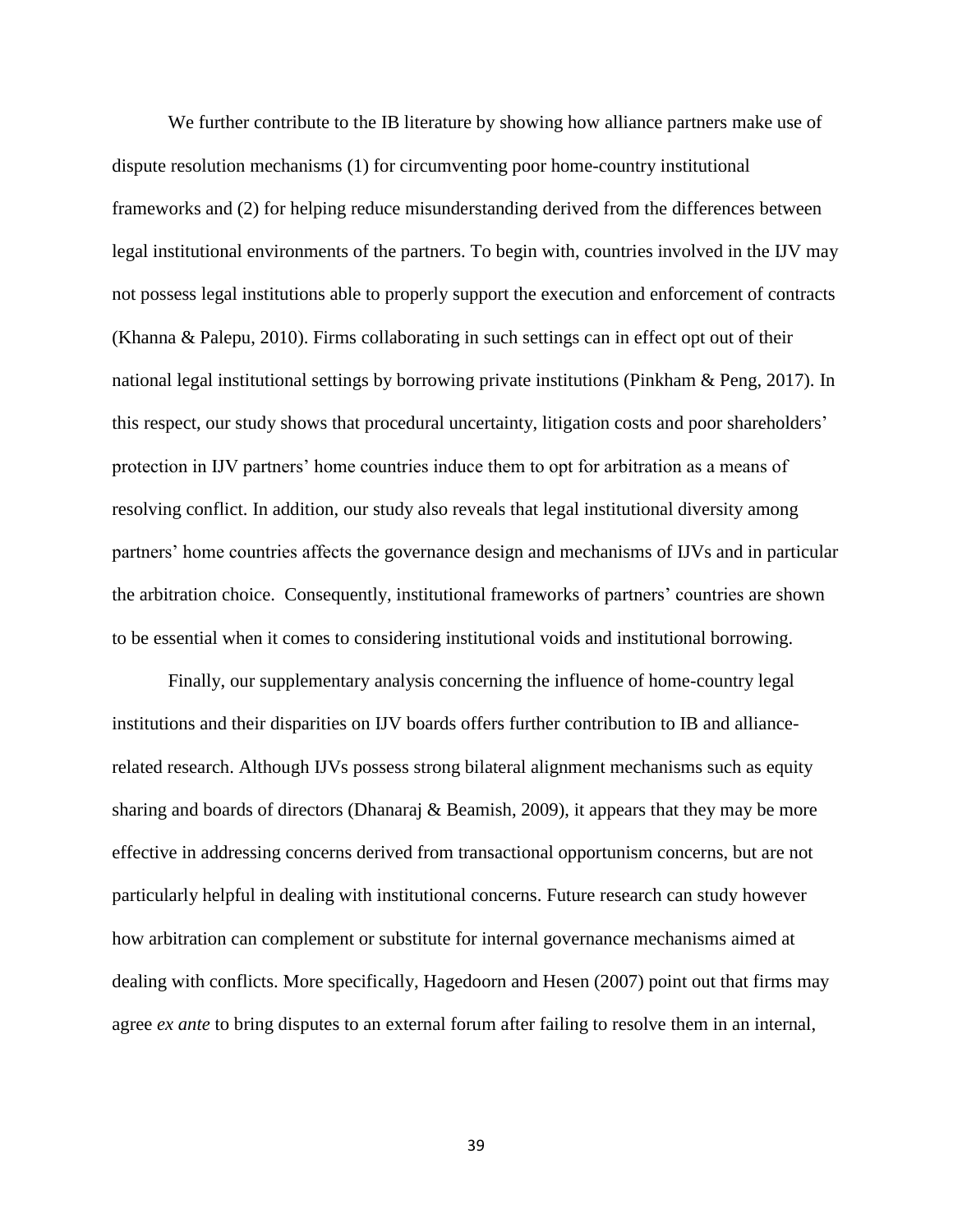predefined forum. Partners therefore anticipate dealing with conflicts by sequentially escalating from private to public procedures.

#### **Limitations and Future Research Directions**

A first limitation of our study is that we build on the challenges of interpretation and enforcement presented by institutional differences for explaining the choice for arbitration. It is possible that the nature of potential conflicts may greatly diverge following these two underlying mechanisms and it is therefore interesting to see how partners achieve a match between the instrument to address conflict and the underlying mechanism causing the conflict. Future research could examine the pathways in which interpretation and enforcement pose challenges and the specific remedies partners employ to deal with such challenges. In addition, future research can consider the effectiveness of arbitration as a tripartite mechanism to offer governance support to transactions and therefore enhance survival and performance (Abdi & Aulakh, 2013; Chan, Isobe, & Makino, 2008;).

Second, because our data originates in the SDC database, it inherits some of SDC's limitations. We used SDC data as a starting point to identify the alliances formed by firms for conducting our survey. To the extent that SDC's coverage of firms that fall outside the regulatory purview of U.S. Securities and Exchange Commission (SEC), our coverage of Dutch IJVs may be restricted.

Our data also restricted us in studying details in arbitration clauses and future research may aim to investigate differences among arbitration provisions (e.g., number of arbitrators, issues to be arbitrated, arbitral rules, and schedule and form of award). For instance, it would be interesting to explore the choices by IJV partners between ad hoc or institutional forms of arbitration (Leeson, 2008; Mattli, 2001). The ad hoc form is organized and administered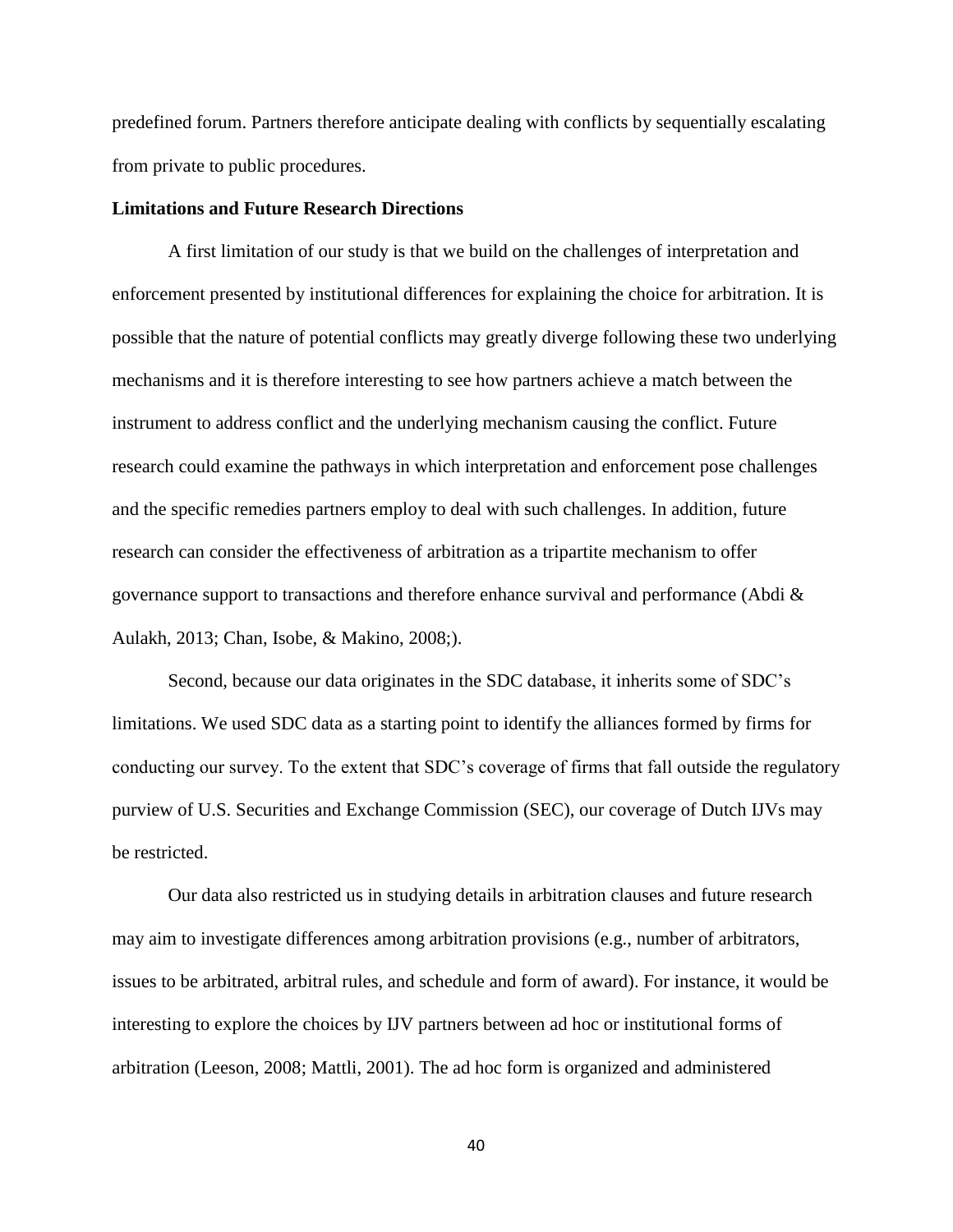independently of any arbitral institution. In contrast, the institutional form takes place under the aegis of an arbitral institution, usually according to the institution's own rules of arbitration. It may be useful to study the choice between an ad hoc *versus* institutional arbitration to understand the extent to which dispute resolution mechanisms are crafted to suit transactional and institutional characteristics. Besides the choice between ad hoc and institutional arbitration, scholars may also shed more light on the detailed ways in which IJV partners seek to handle disputes while accommodating their institutional differences.

Finally, it would be worthwhile to study the performance implications of the choice of dispute resolution mechanisms and, more broadly, its consequences (e.g., duration of the IJV, tensions avoided, conflicts resolve successfully, etc.). The objective of our research has been to investigate the legal institutional antecedents of choosing arbitration. As a follow-up to our study, it would be valuable to explore whether adequately aligning institutional discrepancies with dispute resolution mechanisms at the formation phase contributes to governance efficiencies. It would also be interesting to examine the actual choice made by IJV partners during the implementation of collaborations between internal mechanisms, arbitration, and public courts when disputes actually occur. Even if partners agree to opt for arbitration, they may switch to another remedy once disputes of particular kinds arise, for instance. Future research should therefore jointly examine the choice for arbitration at the formation phase, but also when it comes to dealing with disputes.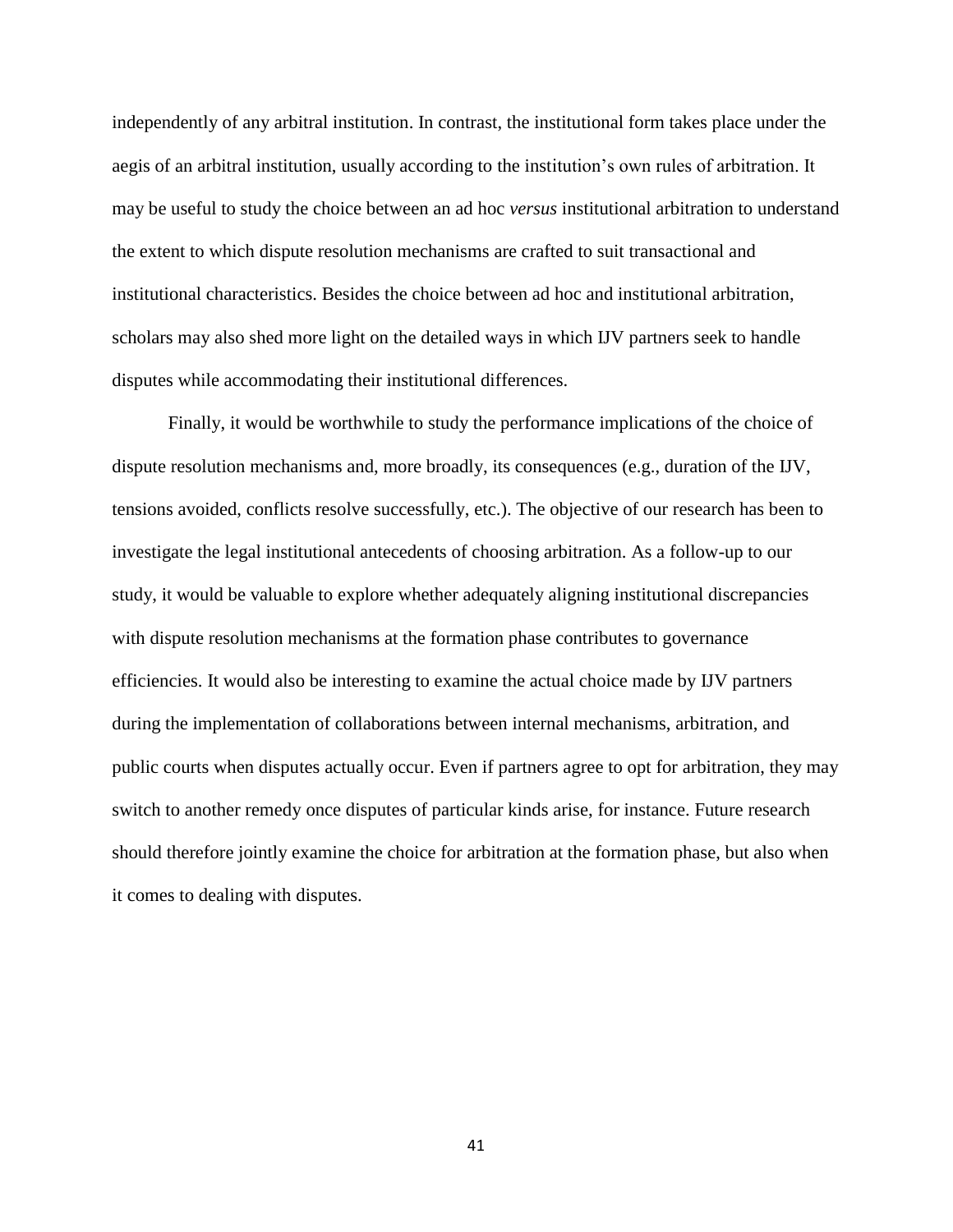#### **REFERENCES**

- Abdi, M., & Aulakh, P. S. (2012). Do country-level institutional frameworks and interfirm governance arrangements substitute or complement in international business relationships? *Journal of International Business Studies*, *43*(5), 477-497.
- Acemoglu, D., Johnson, S., & Mitton, T. (2009). Determinants of vertical integration: financial development and contracting costs. *The Journal of Finance*, *64*(3), 1251-1290.
- Adams, R. B., & Ferreira, D. (2007). A theory of friendly boards*. The Journal of Finance, 62*(1), 217-250.
- Aguilera, R. V. (2011). International governance and global strategy. *Global Strategy Journal*, 1, 90-95.
- Anand, B. N., & Khanna T. (2000). Do firms learn to create value? The case of alliances. *Strategic Management Journal, 21*(3), 295-315.
- Anderson, S. W., & Dekker, H. C. (2005). Management control for market transactions: The relation between transaction characteristics, incomplete contract design and subsequent performance. *Management Science, 51*(12), 1734-1752.
- Argyres, N., & Mayer, K. J. (2007). Contract design as a firm capability: An integration of learning and transaction cost perspectives. *Academy of Management Review*, *32*(4), 1060- 1077.
- Arregle, J. L., Miller, T. L., Hitt, M. A., & Beamish, P. W. (2013). Do regions matter? An integrated institutional and semiglobalization perspective on the internationalization of MNEs. *Strategic Management Journal*, *34*(8), 910-934.
- Ariño, A. (2001). To do or not to do? Noncooperative behavior by commission and omission in interfirm ventures. *Group & Organization Management*, *26*(1), 4-23.
- Ariño, A. (2003). Measures of strategic alliance performance: An analysis of construct validity. *Journal of International Business Studies, 34*(1), 66-79.
- Armstrong J. S., & Overton, T. S. (1977). Estimating nonresponse bias in mail surveys. *Journal of Marketing Research*, *14*(3), 396-402.
- Barden, J. Q., Steensma, H. K., & Lyles, M. A. (2005). The influence of parent control structure on parent conflict in Vietnamese international joint ventures: an organizational justice-based contingency approach. *Journal of International Business Studies*, *36*(2), 156-174.
- Bardhan, P. 1997. Corruption and development: a review of issues. *Journal of Economic Literature*, *35*(3), 1320-1346.
- Baxter, I. F. (1985). International conflict of laws and international business. *International and Comparative Law Quarterly*, *34*(03), 538-562.
- Bensaou, M., & Anderson, E. (1999). Buyer-supplier relations in industrial markets: when do buyers risk making idiosyncratic investments?. *Organization Science*, *10*(4), 460-481.
- Bernstein, L. (1996). Merchant law in a merchant court: rethinking the code's search for immanent Business Norms. *University of Pennsylvania Law Review*, *144*, 1765-1821.
- Bernstein, L. (2001). Private commercial law in the cotton industry: creating cooperation through norms, rules, and institutions. *Michigan Law Review, 99*, 1724–1788.
- Bhattacharya, U., Galpin, N., & Haslem, B. (2007). The home court advantage in international corporate ligitation. *Journal of Law and Economics*, *50*, 625-659.
- Bonn, R. L. (1972). Arbitration: an alternative system for handling contract related disputes. *Administrative Science Quarterly, 17*(2), 254-264.
- Borys, B., & Jemison, D. B. (1989). Hybrid arrangements as strategic alliances: theoretical issues in organizational combinations. *Academy of Management Review*, *14*, 234–49.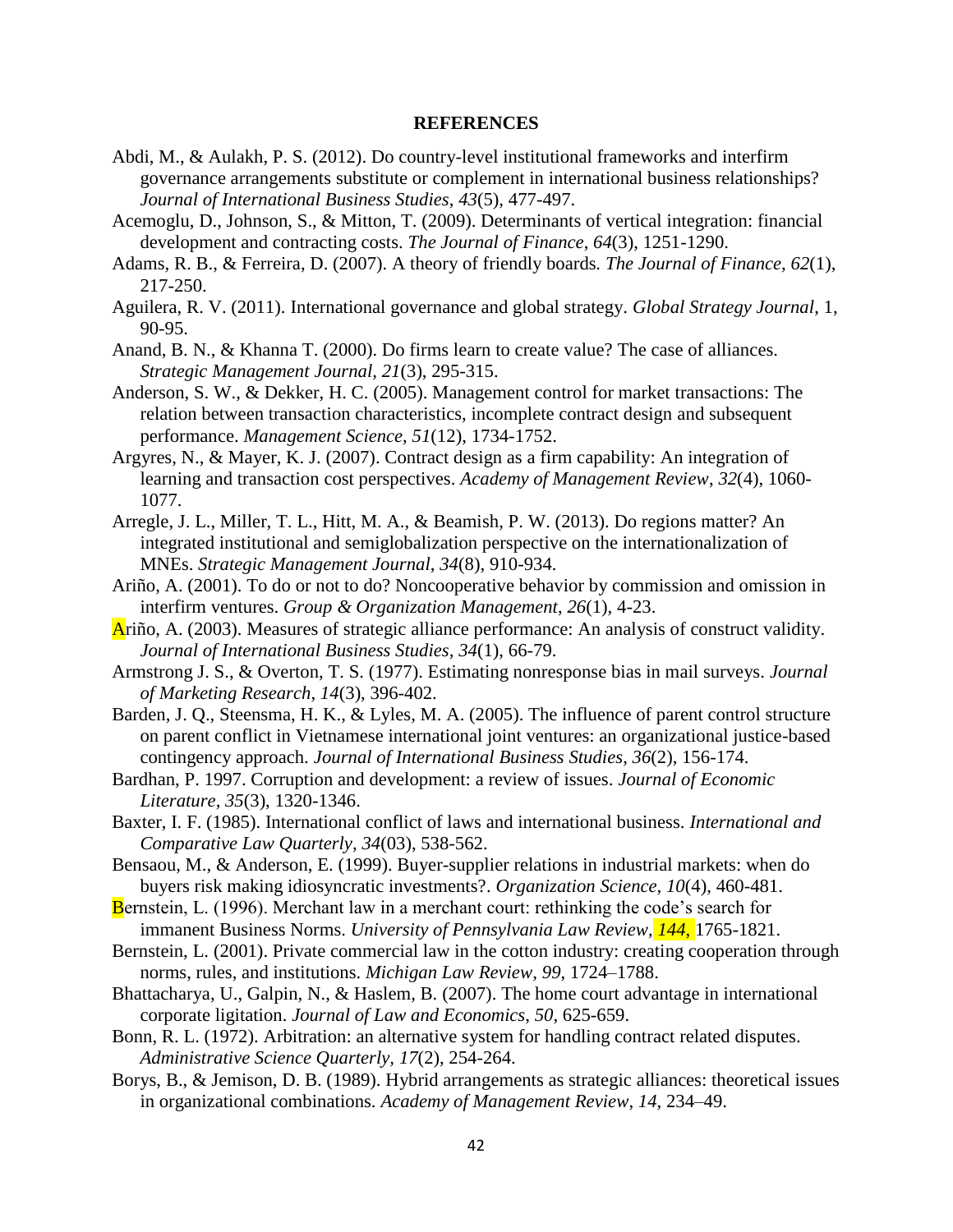- Pesch, R., & Bouncken, R. B. (2018). How to achieve benefits from diversity in international alliances: Mechanisms and cultural intelligence. *Global Strategy Journal*, 8(2), 275-300.
- Brousseau, E., Coeurderoy, R., & Chaserant, C. (2007). The governance of contracts: Empirical evidence on technology licensing agreements. *Journal of Institutional and Theoretical Economics*, *163*(2), 205-235.
- Bruton, G. D., Filatotchev, I., Chahine, S., & Wright, M. (2010). Governance, ownership structure, and performance of IPO firms: The impact of different types of private equity investors and institutional environments. *Strategic Management Journal*, *31*(5), 491-509.
- Buckley, P. J., & Casson, M. (1996). An economic model of international joint venture strategy. *Journal of international business studies*, *27*(5), 849-876.
- Chan, C. M., Isobe, T., & Makino, S. (2008). Which country matters? Institutional development and foreign affiliate performance. *Strategic Management Journal*, *29*(11), 1179-1205.
- Coase, R. (1998). The new institutional economics. *The American Economic Review*, *88*(2), 72- 74.
- Contractor, F. J., & Reuer, J. J. (2014). Structuring and governing alliances: new directions for research. *Global Strategy Journal,* 4, 241-256.
- Crocker, K. J., & Reynolds, K. J. (1993). The efficiency of incomplete contracts: an empirical analysis of air force engine procurement. *The RAND journal of economics*, *24*(1), 126-146.
- Dasgupta, P. (2003). Securitization: Crossing borders and heading towards globalization. *Suffolk Transnational Law Review*, *27,* 243-270.
- Davidson, W. H., & McFetridge, D. G. (1985). Key characteristics in the choice of international technology transfer mode. *Journal of International Business Studies*, *16*(2), 5-21.
- Dhanaraj, C., & Beamish, P.W. (2009). Institutional environment and subsidiary survival. *Management International Review, 49*(3), 291-312.
- Dillman D. (2007). *Mail and internet surveys: The tailored design method 2007, update with new internet, visual, and mixed-method guide* Eds: Hoboken, N.J.: John Wiley and Sons, 2nd edition.
- Djankov, S., La Porta, R., Lopez-de-Silanes, F., & Shleifer, A. (2003). Courts. *The Quarterly Journal of Economics*, 453-517.
- Djankov, S., La Porta, R., Lopez-de-Silanes, F., & Shleifer, A. (2008). The law and economics of self-dealing. *Journal of Financial Economics*, *88*(3), 430-465.
- Doidge, C., Karolyi, G. A., & Stulz, R. M. (2004). Why are foreign firms listed in the US worth more?. *Journal of Financial Economics*, *71*(2), 205-238.
- Domke, M. (1965). American arbitral awards: enforcement in foreign countries. *University Illinois Law Journal,* 399-410.
- Drahozal, C.R., & Hylton, K. (2003). The economics of litigation and arbitration: an application to franchise contracts. *Journal of Legal Studies, 32*, 549-584.
- Drahozal, C.R. (2005). Contracting out of national law: an empirical look at the new law merchant. *Notre Dame Law Review, 80*, 523-529.
- Drahozal, C.R. 2008. Arbitration costs and forum accessibility: empirical evidence. *University of Michigan Journal of Law Reform, 41*(4), 813-841.
- Drahozal, C.R., & Ware, S.J. (2010). Why do businesses use (or not use) arbitration clauses*. Ohio State Journal on Dispute Resolution*, *25*, 433-476.
- Eisenberg, T., & Miller, G.P. (2007). The flight from arbitration: an empirical study of ex ante arbitration clauses in the contracts of publicly held companies*. DePaul Law Review, 56*, 335- 374.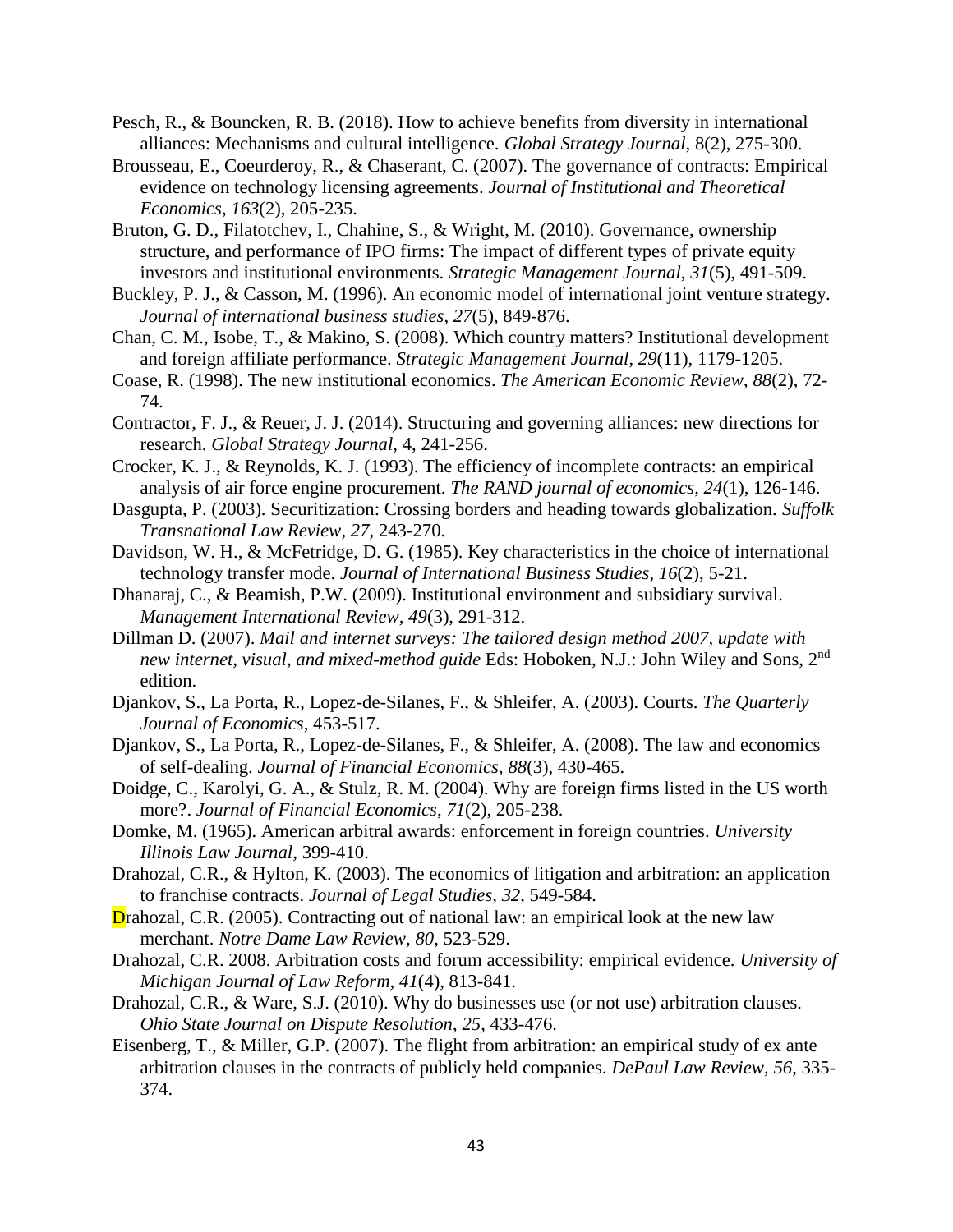- Elsing, S. H., & Townsend, J. M. (2002). Bridging the common law-civil law divide in arbitration. *Arbitration International*, *18*(1), 59-65.
- Franck, S. D. (2005). The legitimacy crisis in investment treaty arbitration: privatizing public international law through inconsistent decisions. *Fordham Law Review*, *73*, 1521-1626.
- García-Canal, E., Valdés-Llaneza, A., & Ariño, A. (2003). Effectiveness of dyadic and multiparty joint ventures. *Organization Studies*, *24*(5), 743-770.
- Gaur, A.S., & Lu, J.W. (2007). Ownership strategies and survival of foreign subsidiaries: Impacts of Institutional distance and experience. 2007. *Journal of Management*, *33*(1), 84- 110.
- Geringer, J. M., & Hébert, L. (1989). Control and performance of international joint ventures. *Journal of International Business Studies*, *20*(2), 235-254.
- Glaeser, E. L., & Shleifer, A. (2002). Legal origins. *Quarterly Journal of Economics*, x, 1193- 1229.
- Globerman, S., & Shapiro, D. (2003). Governance infrastructure and US foreign direct investment. *Journal of International Business Studies*, *34*(1), 19-39.
- Gomes-Casseres, B. (1989). Joint ventures in the face of global competition. *MIT Sloan Management Review*, *30*(3), 17-.
- Gong, Y., Shenkar, O., Luo, Y., & Nyaw, M. K. (2007). Do multiple parents help or hinder international joint venture performance? The mediating roles of contract completeness and partner cooperation. *Strategic Management Journal*, *28*(10), 1021-1034.
- Greif, A. (2005). *Institutions: theory and history*. Comparative and historical institutional analysis.x
- Gulati, R. 1995. Social structure and alliance formation patterns: A longitudinal analysis. *Administrative science quarterly*, x, 619-652.
- Hadfield, G. K. (2005). The many legal institutions that support contractual commitments. In *Handbook of new institutional economics* (pp. 175-203). Springer US.
- Hagedoorn, J., & Hesen, G. (2009). Contractual complexity and the cognitive load of R&D alliance contracts. *Journal of Empirical Legal Studies, 6*(4), 818-847.
- Harman, H. H. (1967). Modern Factor Analysis. University of Chicago Press: Chicago, IL.
- Heide, J. B., & Miner, A. S. (1992). The shadow of the future: Effects of anticipated interaction and frequency of contact on buyer-seller cooperation. *Academy of management journal*, *35*(2), 265-291.
- Heugens, P. P., Sauerwald, S., Turturea, R., & van Essen, M. (2019). Does state ownership hurt or help minority shareholders? International evidence from control block acquisitions. *Global Strategy Journal,* 1-29 DOI: 10.1002/gsj.1337.
- Henisz, W. J. (2000). The institutional environment for multinational investment. *The Journal of Law, Economics, and Organization*, *16*(2), 334-364.
- Henisz, W. J., & Williamson, O. E. (1999). Comparative economic organization—within and between countries. *Business and Politics*, *1*(3), 261-278.
- Hewitt, I. (2005). *Joint ventures*. Sweet & Maxwell.
- Hofstede, G. (1980). Motivation, leadership, and organization: do American theories apply abroad?. *Organizational dynamics*, *9*(1), 42-63.
- Hylton, K. N. (2005). Complementing and complementary rule systems: civil procedure and ADR. *Notre Dame Law Review,* 80, 489-500.
- Kaufmann, D., Kraay, A., & Mastruzzi, M. (2009). *Governance matters VIII: Aggregate and individual governance indicators 1996-2008*. The World Bank.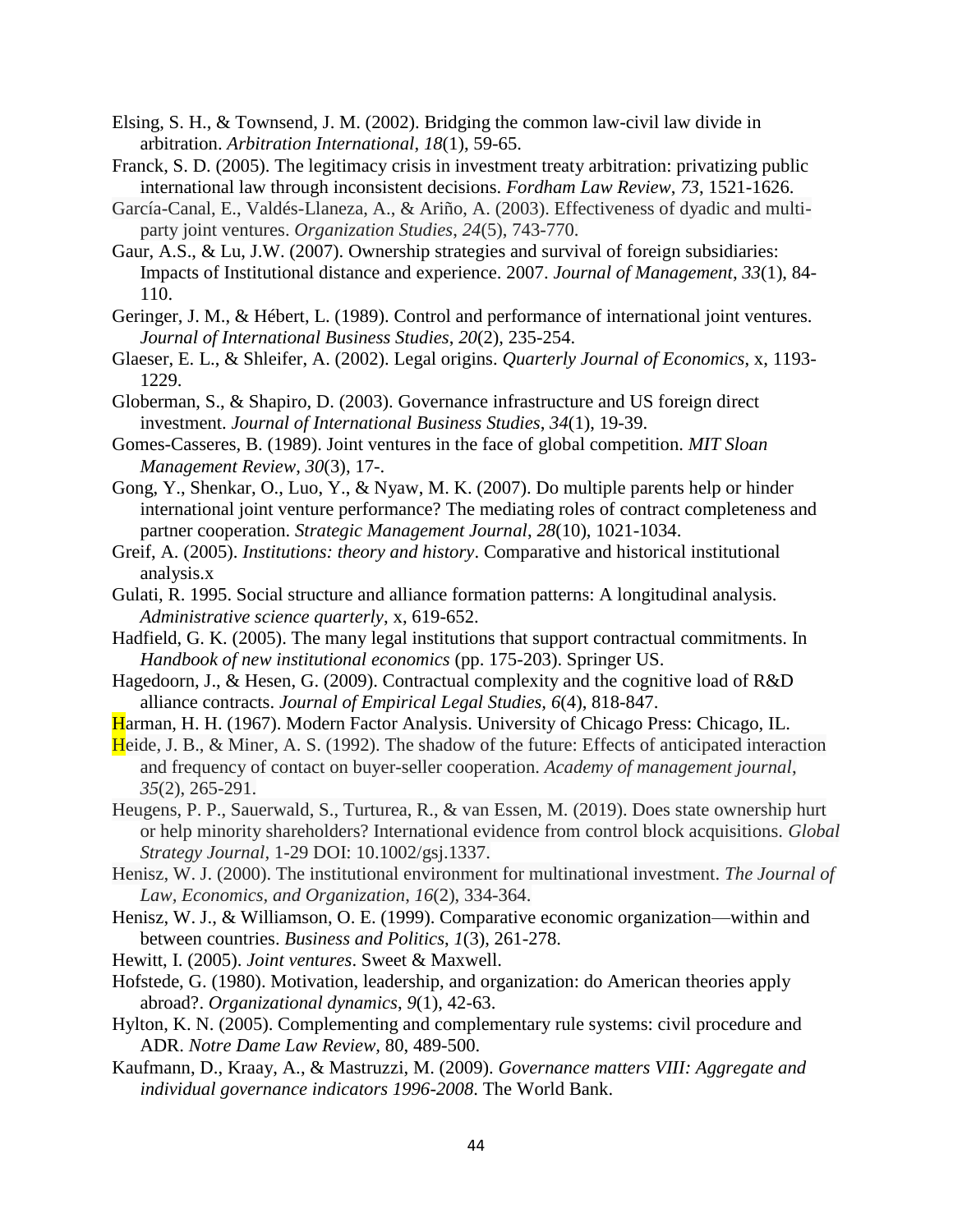- Khanna, T., & Palepu, K. (2010). *Winning in emerging markets: A road map for strategy and execution*. Harvard Business Press.
- Killing, J. P. (1983). *Strategies for JV Success*. Crrom Helm, Kent.
- Klapper, L. F., & Love, I. (2004). Corporate governance, investor protection, and performance in emerging markets. *Journal of corporate Finance*, *10*(5), 703-728.
- Klijn, E., Reuer, J. J., Van den Bosch, F. A., & Volberda, H. W. (2013). Performance implications of IJV boards: A contingency perspective. *Journal of Management Studies*, *50*(7), 1245-1266.
- Kolkey, D. M. (1988). Attacking Arbitral Awards: Rights of Appeal and Review in International Arbitrations. *The International Lawyer*, 693-715.
- Krishnan, R., Martin, X., & Noorderhaven, N. (2006). When does trust matter to alliance performance? *Academy of Management Journal, 49*, 894-917.
- Kumar, N., Stern, L. W., & Anderson, J. C. (1993). Conducting interorganizational research using key informants. *Academy of Management Journal*, *36*(6), 1633-51.
- Kumar S., & Seth A. (1998). The design of coordination and control mechanisms for managing joint venture parent relationships. *Strategic Management Journal. 19*(6), 579-99.
- La Porta, R. L., Lopez de Silanes, F., Shleifer, A., & Vishni, R. (1997). Legal deterrents of external finance*. Journal of Finance, 57*(3), 113-1150.
- La Porta, R., Lopez-de-Silane, F., Shleifer, A., & Vishny, R. 1998. *Agency problems and dividend policies around the world* (No. w6594). National Bureau of Economic Research.
- La Porta, R., Lopez-de-Silanes, F., Shleifer, A., & Vishny, R. (2000). Investor protection and corporate governance. *Journal of Financial Economics*, *58*(1), 3-27.
- Leeson, P. T. (2008). How important is State enforcement for trade? *American Law and Economic Review*, *10*(1), 61-89.
- Lew, J. D. M. (2009). Does national court involvement undermine the international arbitration process? *American University International Law Review*, *24*(3), 489-537.
- Li, Y., Xie, E., Teo, H. H., & Peng, M. W. (2010). Formal control and social control in domestic and international buyer–supplier relationships. *Journal of Operations Management*, *28*(4), 333-344.
- Li, D., Eden, L., Hitt, M. A., Ireland, R. D., & Garrett, R. P. (2012). Governance in multilateral R&D alliances. *Organization Science, 23*, 1191-1210.
- Licht, A. N., Goldschmidt, C., & Schwartz, S. H. (2005). Culture, law, and corporate governance. *International Review of Law and Economics*, *25*, 229-255.
- Lin, X., & Germain, R. (1998). Sustaining satisfactory joint venture relationships: The role of conflict resolution strategy. *Journal of International Business Studies*, *29*(1), 179-196.
- Linck, J. S., Netter, J. M., & Yang, T. (2008). The determinants of board structure. *Journal of Financial Economics*, *87*(2), 308-328.
- Lumineau, F., & Malhotra, D. (2011). Shadow of the contract: How contract structure shapes interfirm dispute resolution. *Strategic Management Journal*, *32*(5), 532-555.
- Luo, Y. (2002). Contract, cooperation, and performance in international joint ventures. *Strategic Management Journal*, *23*(10), 903-919.
- Luo, Y. (2005). Transactional characteristics, institutional environment and joint venture contracts. *Journal of International Business Studies*, *36(2),* 209-230.
- Lyles, M. A., & Salk, J. E. (1996). Knowledge acquisition from foreign parents in international joint ventures: An empirical examination in the Hungarian context. *Journal of International Business Studies*, *27*(5), 877-903.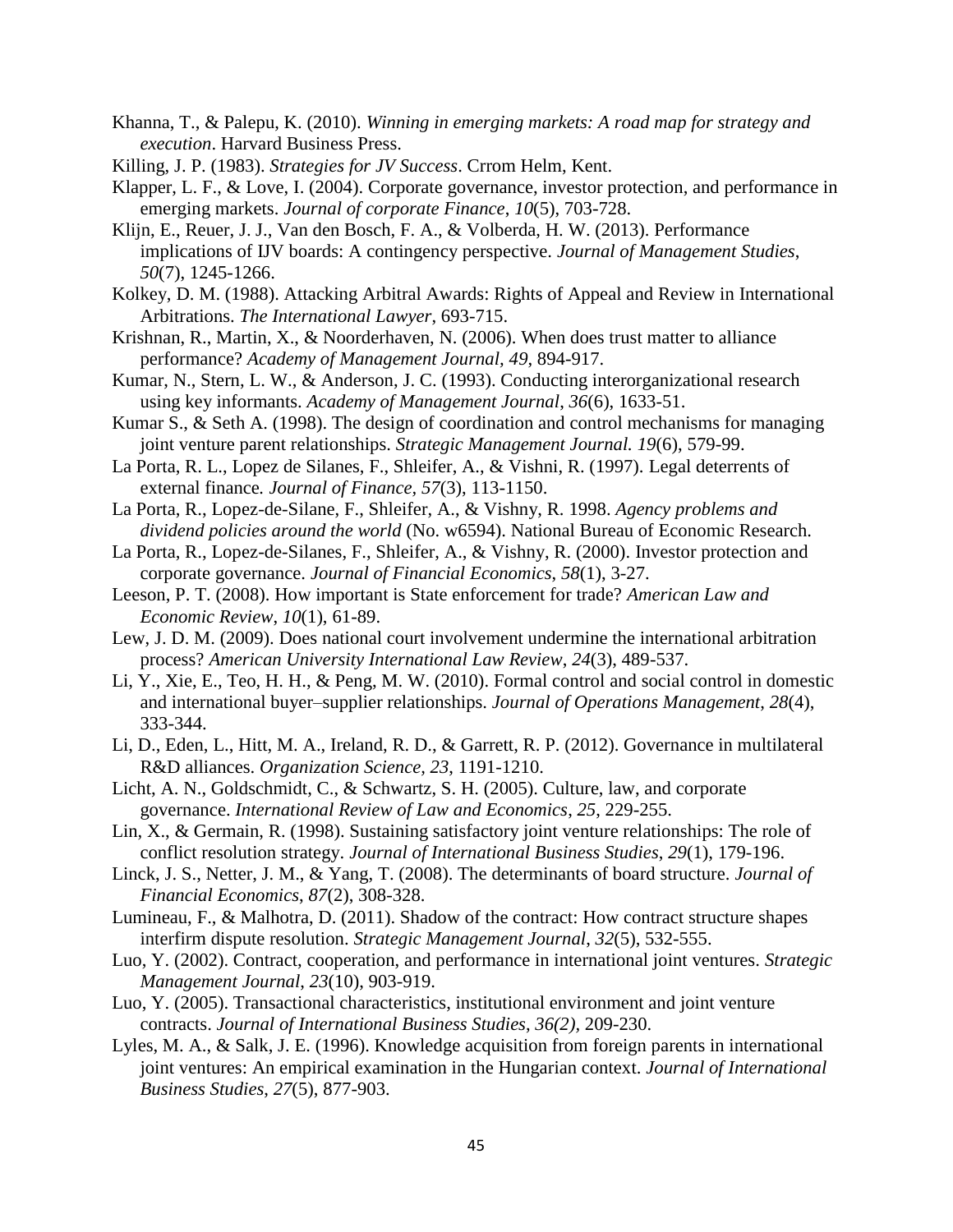Macneil, I. R. (1962). Power of contract and agreed remedies. *Cornell Law Review*, *47*, 495-528.

- Madhok, A. (1995). Opportunism and trust in joint venture relationships: an exploratory study and a model. *Scandinavian Journal of Management*, *11*(1), 57-75.
- Mattli, W. 2001. Private justice in a global economy: from litigation to arbitration. *International Organization*, *55*(04), 919-947.
- McMillan, J., & Woodruff, C. (1999). Dispute prevention without courts in Vietnam. *Journal of law, Economics, and Organization*, *15*(3), 637-658.
- McMillan, J., & Woodruff, C. (2000). Private order under dysfunctional public order. *Michigan Law Review*, *98*(8), 2421-2458.
- Mistelis, L. (2004). International arbitration-corporate attitudes and practices-12 perceptions tested: Myths, data and analysis research report. *American Review of International Arbitration*, *15*, 525-639.
- Mjoen, H., & Tallman, S. (1997). Control and performance in international joint ventures. *Organization Science*, *8*(3), 257-274.
- Mohr, J., & Spekman, R. (1994). Characteristics of partnership success: partnership attributes, communication behavior, and conflict resolution techniques. *Strategic Management Journal*, *15*(2), 135-152.
- Morris, M. W., Williams, K. Y., Leung, K., Larrick, R., Mendoza, M. T., Bhatnagar, D., J. Li, M. Kondo, J-L Luo, & Hu, J. C. (1998). Conflict management style: Accounting for crossnational differences. *Journal of international business studies*, *29*(4), 729-747.
- North, D. C. (1990). *Institutions, institutional change and economic performance*. Cambridge University Press.
- Nunn, N. (2007). Relationship-specificity, incomplete contracts, and the pattern of trade. *The Quarterly Journal of Economics*, *122*(2), 569-600.
- Olson, M. (1993). Dictatorship, democracy, and development. *American Political Science Review*, *87*(03), 567-576.
- Oxley, J. E. (1999). Institutional environment and the mechanisms of governance: the impact of intellectual property protection on the structure of inter-firm alliances. *Journal of Economic Behavior & Organization*, *38*(3), 283-309.
- Oxley, J. E., & Yeung, B. (2001). E-commerce readiness: institutional environment and international competitiveness. *Journal of International Business Studies*, *32*(4), 705-723.
- Oxley, J. E., & Sampson, R. C. (2004). The scope and governance of international R&D alliances. *Strategic Management Journal, 25*(8‐ 9), 723-749.
- Paige, B. R. (2002). Foreign judgments in american and english courts: a comparative analysis. *Seattle University Law Review*, *26,* 591-626.
- Park, W. W. (1998). Bridging the gap in forum selection: harmonizing arbitration and court selection. *Transnational Law & Contemporary Problems*, *8*, 19-56.
- Pejovic, C. (2001). Civil law and common law: Two different paths leading to the same goal. *Victoria U. Wellington Law Review*, *32*, 817-842.
- Perkins, S., Morck, R., & Yeung, B. (2014). Innocents abroad: the hazards of international joint ventures with pyramidal group firms. *Global Strategy Journal*, 4(4), 310-330.
- Perlman, L., & Nelson, S. C. (1983). New approaches to the resolution of international commercial disputes. *The International Lawyer,* 215-255.
- Pinkham, B.C. & Peng, M.W. (2017). Overcoming institutional voids via arbitration. *Journal of International Business Studies*, *48*(3), 344-359.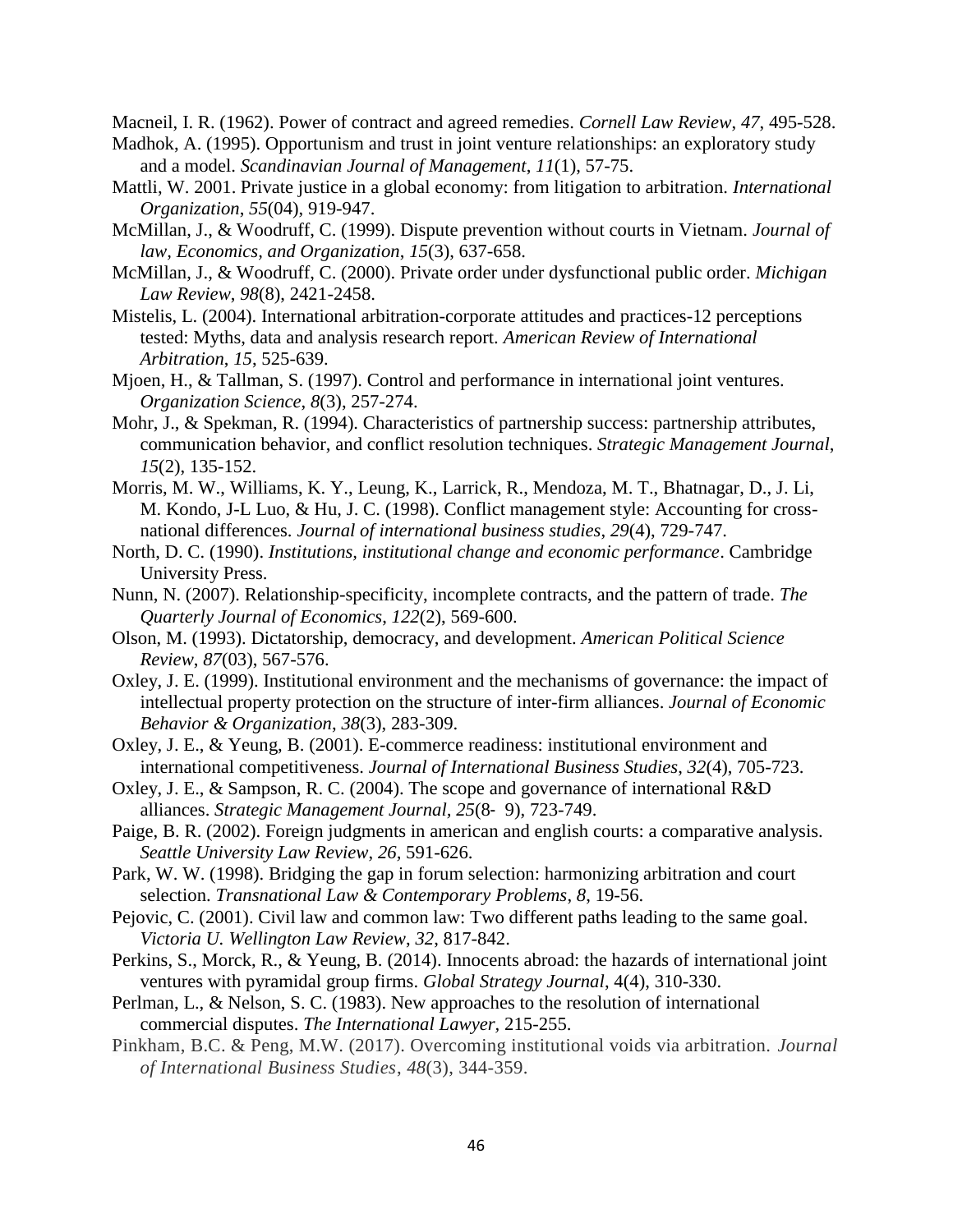- Pisano, G. P. (1989). Using equity participation to support exchange: Evidence from the biotechnology industry. *Journal of Law, Economics and Organization*, *5*, 109-126.
- Podsakoff, P. M., MacKenzie, S. B., Lee, J. Y., & Podsakoff, N. P. (2003). Common method biases in behavioral research: A critical review of the literature and recommended remedies. *Journal of Applied Psychology*, *88*(5), 879-803.
- Poppo, L., Zhou, K. Z., & Ryu, S. (2008). Alternative origins to interorganizational trust: An interdependence perspective on the shadow of the past and the shadow of the future. *Organization Science*, *19*(1), 39-55.
- Priest, G. L., & Klein, B. (1984). The selection of disputes for litigation. *The Journal of Legal Studies*, *13*, 1-55.
- Ravasi, D., & Zattoni, A. (2006). Exploring the Political Side of Board Involvement in Strategy: A Study of Mixed‐ Ownership Institutions. *Journal of Management Studies*, *43*(8), 1671- 1702.
- Reuer, J. J., Zollo, M., & Singh, H. (2002). Post‐ formation dynamics in strategic alliances. *Strategic Management Journal*, *23*(2), 135-151.
- Reuer, J. J., & Ariño, A. (2007). Strategic alliance contracts: Dimensions and determinants of contractual complexity. *Strategic Management Journal*, *28*(3), 313-330.
- Reuer, J. J., Klijn, E., van den Bosch, F. A., & Volberda, H. W. (2011). Bringing corporate governance to international joint ventures. *Global Strategy Journal*, *1*(1‐ 2), 54-66.
- Reuer, J. J., Klijn, E., & Lioukas, C. S. (2014). Board involvement in international joint ventures. *Strategic Management Journal*, *35*(11), 1626-1644.
- Roodman, D. (2009). Estimating fully observed recursive mixed-process models with CMP. Available at SSRN 1392466.
- Roth, M. L. (2006). Recognition by circumvention: enforcing foreign arbitral awards as judgments under the parallel entitlements approach. *Cornell Law Review*, *92*(3), 573-600.
- Rubinstein, J. H. (2004). International commercial arbitration: reflections at the crossroads of the common law and civil law traditions. *Chicago Journal of International Law*, *5,* 303-311.
- Rugman, A. M., & Verbeke, A. (2004). A perspective on regional and global strategies of multinational enterprises. *Journal of international business studies*, *35*(1), 3-18.
- Sampson, R. C. (2005). Experience effects and collaborative returns in R&D alliances. *Strategic Management Journal*, *26*(11), 1009-1031.
- Schepker, D. J., Oh, W.-Y., Martynov, A., & Poppo, L. (2013). The many futures of contracts: moving beyond structure and safeguarding to coordination and adaptation. *Journal of Management, 40*(1), 193-225.
- Shleifer, A., & Vishny, R. W. (1997). A survey of corporate governance. *The Journal of Finance*, *52*(2), 737-783.
- Spamann, H. (2010). The "antidirector rights index" revisited. *Review of Financial Studies*, *23*(2), 467-486.
- Spar, D. L. (2001). National policies and domestic politics. *The Oxford Handbook of International Business*, 206-231.
- Steensma, H. K., & Lyles, M. A. (2000). Explaining IJV survival in a transitional economy through social exchange and knowledge-based perspectives. *Strategic Management Journal*, *21*(8), 831-851.
- Sternlight, J. R., & Resnik, J. (2004). Competing and complementary rule systems: civil procedure and ADR. *Notre Dame Law Review*, *80*, 481-488.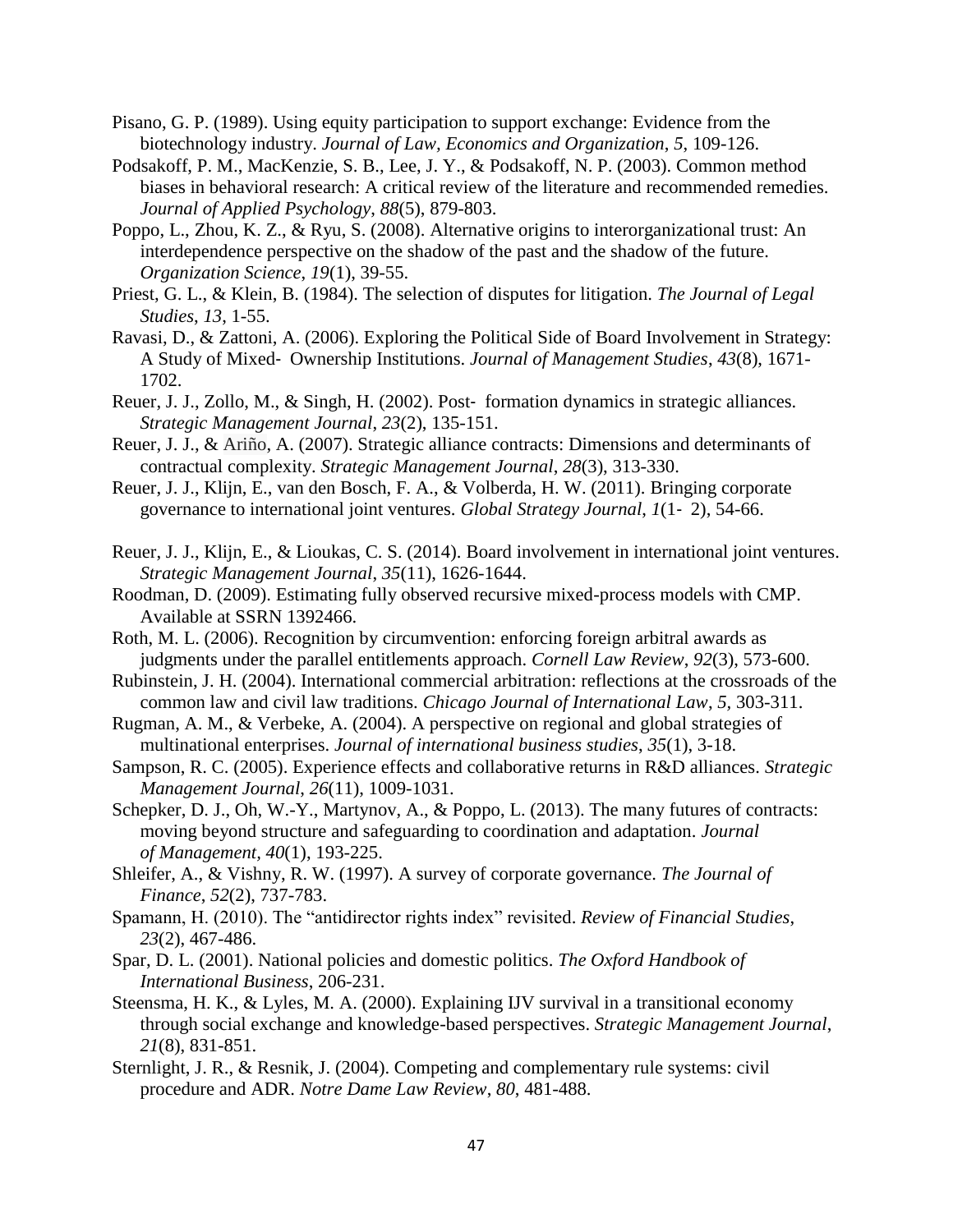- Stevens, C. E., & Makarius, E. E. (2015). Overcoming information asymmetry in foreign entry strategy: The impact of reputation. *Global Strategy Journal*, *5*(3), 256-272.
- Stevenson Jr, R. B. (1979). Introduction to ICC Arbitration, *Journal of International Law and Economics*, *14*, 381-405.
- Stipanowich, T. (2001). Contract and conflict management. *Wisconsin Law Rev*iew, *3*, 831-918.
- Stipanowich, T., & Lamare, J. R. (2014). Living with 'ADR': evolving perceptions and use of
- mediation, arbitration and conflict management in Fortune. *Harvard Law Review, 19,* 1-68. Tullock, G. (1980). *Trials on trial: the pure theory of legal procedure*. New York: Columbia University Press.
- Weber, L., Mayer, K. J., & Wu, R. (2009). The future of interfirm contract research: Opportunities based on prior research and nontraditional tools. *Advances in Strategic Management, 26,* 123-145.
- White, S., & Lui, S. (2005). Distinguishing costs of cooperation and control in alliances. *Strategic Management Journal, 26*(10), 913-932.
- Williamson, O. E. (1979). Transaction-cost economics: the governance of contractual relations. *Journal of Law and Economics, 22*(2), 233-261.
- Williamson, O. E. (1985). *The Economic Institutions of Capitalism: Firms, Markets and Relational Contracting.* Free Press, New York.
- Williamson, O. E. (2000). The New Institutional Economics: Taking Stock, Looking Ahead. *Journal of Economic Literature, 38*(3), 595-613.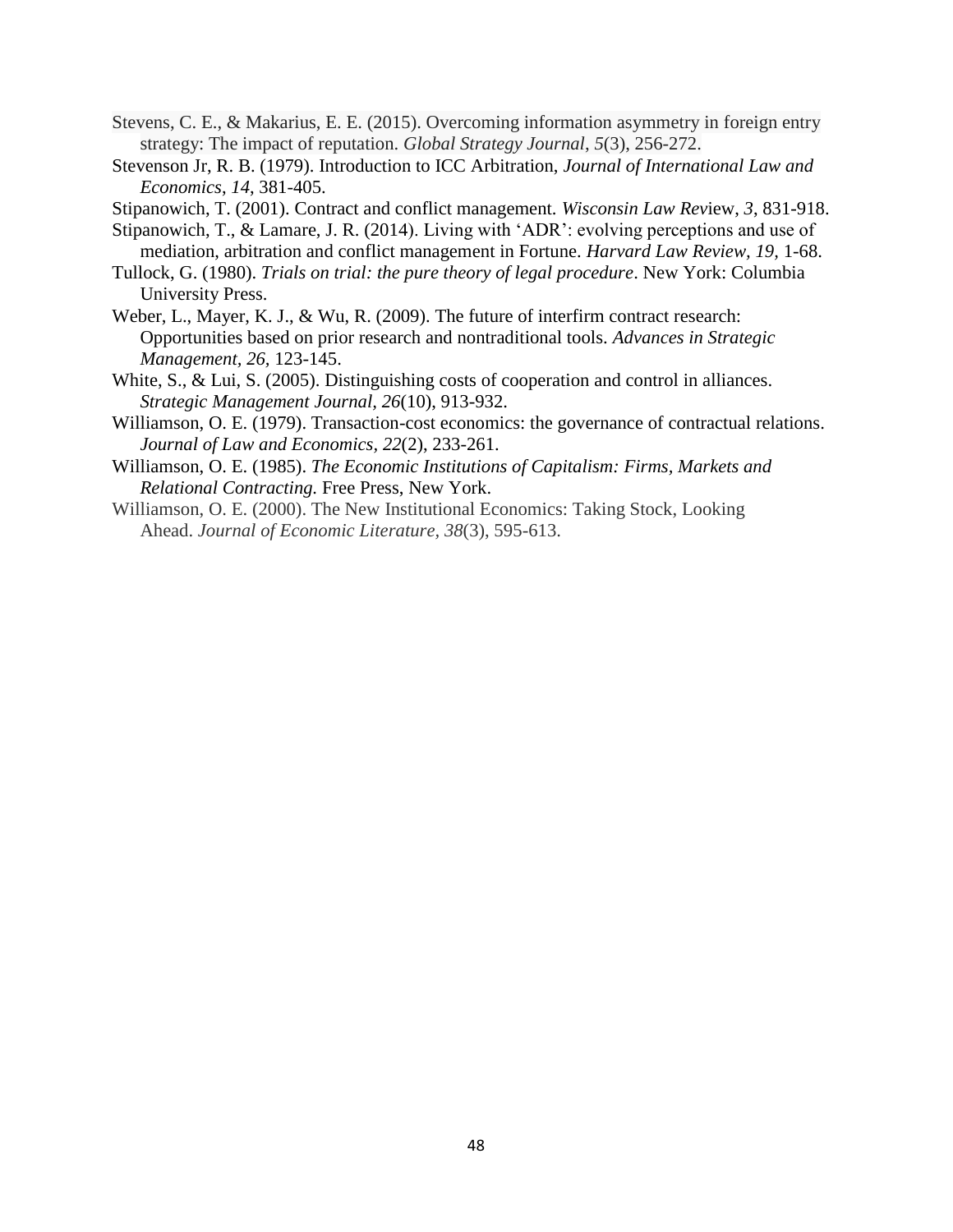# **Table 1: Correlations and Summary Statistics**

| # | Variables                           | Mean  | S.D.  |         |              |                            |              |       | 6       |                | 8                                | 9       | 10                | 11                  | 12           | 13           | 14               | 15                   | 16      | 17                             | 18           | 19                  | 20 | 21              |
|---|-------------------------------------|-------|-------|---------|--------------|----------------------------|--------------|-------|---------|----------------|----------------------------------|---------|-------------------|---------------------|--------------|--------------|------------------|----------------------|---------|--------------------------------|--------------|---------------------|----|-----------------|
|   | Different legal families            | 0.44  | 0.50  | 1.00    |              |                            |              |       |         |                |                                  |         |                   |                     |              |              |                  |                      |         |                                |              |                     |    |                 |
|   | 2 Procedural uncertainty            | 35.06 | 5.80  | $-0.03$ | 1.00         |                            |              |       |         |                |                                  |         |                   |                     |              |              |                  |                      |         |                                |              |                     |    |                 |
|   | 3 Court inefficiency                | 30.71 | 13.07 | 0.22    | 0.03         | 1.00                       |              |       |         |                |                                  |         |                   |                     |              |              |                  |                      |         |                                |              |                     |    |                 |
|   | 4 Shareholder protection            | 3.64  | 1.37  | 0.18    | $-0.11$ 0.14 |                            | 1.00         |       |         |                |                                  |         |                   |                     |              |              |                  |                      |         |                                |              |                     |    |                 |
|   | 5 IJV scope                         | 3.74  | 2.09  | 0.00    | 0.04         | 0.15                       | $-0.02$ 1.00 |       |         |                |                                  |         |                   |                     |              |              |                  |                      |         |                                |              |                     |    |                 |
|   | 6 IJV size                          | 3.22  | 2.45  | $-0.17$ |              | $0.06 - 0.19 - 0.12$ 0.15  |              |       | 1.00    |                |                                  |         |                   |                     |              |              |                  |                      |         |                                |              |                     |    | <b>COLLECT</b>  |
|   | 7 Asset specificity                 | 15.03 | 3.47  | $-0.19$ |              | $-0.03 - 0.07 - 0.16$ 0.17 |              |       | 0.00    | 1.00           |                                  |         |                   |                     |              |              |                  |                      |         |                                |              |                     |    | <b>COLLECT</b>  |
|   | 8 Small numbers                     | 7.80  | 3.04  | $-0.08$ |              | $-0.16 - 0.06$ 0.15        |              | 0.10  | 0.22    | 0.07           | 1.00                             |         |                   |                     |              |              |                  |                      |         |                                |              |                     |    |                 |
|   | 9 Market overlap                    | 2.86  | 1.09  | 0.03    | 0.01         | 0.35                       | $-0.10$      | 0.03  | $-0.17$ | 0.04           | $-0.19$ 1.00                     |         |                   |                     |              |              |                  |                      |         |                                |              |                     |    | $\sim 10^{-11}$ |
|   | 10 IV duration                      | 2.46  | 0.74  | 0.10    | $-0.02$ 0.00 |                            | $-0.05$      |       |         |                | $-0.02 - 0.06$ 0.06 $-0.11$ 0.13 |         | 1.00              |                     |              |              |                  |                      |         |                                |              |                     |    |                 |
|   | 11 Environmental uncertainty        | 0.22  | 0.42  | $-0.15$ | $-0.08$      | -0.11                      | -0.11        | -0.20 | 0.08    | 0.06           | $-0.08$                          | $-0.12$ | 0.04              | 1.00                |              |              |                  |                      |         |                                |              |                     |    |                 |
|   | 12 Prior ties                       | 0.75  | 0.44  | 0.02    | $-0.18$ 0.01 |                            | 0.11         | 0.00  | $-0.20$ | $-0.01$        | $-0.01$                          | 0.01    |                   | $-0.18 - 0.12$ 1.00 |              |              |                  |                      |         |                                |              |                     |    |                 |
|   | 13 Dyadic JV                        | 0.27  | 0.49  | $-0.12$ | $-0.13$      | $-0.02$                    | 0.18         | 0.15  | 0.00    | 0.03           | 0.19                             | $-0.07$ | 0.16              | 0.09                | $-0.19$ 1.00 |              |                  |                      |         |                                |              |                     |    |                 |
|   | 14 Cultural distance                | 1.89  | 1.35  | $-0.20$ | 0.36         | $-0.04 - 0.54$             |              | በ 11  | 0.01    | 0.13           | $-0.14$                          | $-0.01$ | $-0.03 - 0.01$    |                     | 0.04         | $-0.09$ 1.00 |                  |                      |         |                                |              |                     |    |                 |
|   | 15 Contract term specificity        | 15.41 | 3.73  | 0.01    | 0.10         | -0.01                      | 0.08         | 0.01  | 0.04    | 0.01           | 0.00                             | $-0.04$ | $-0.17$           | 0.05                | 0.11         | -0.01        | $-0.02 \pm 1.00$ |                      |         |                                |              |                     |    |                 |
|   | 16 Partners' JV experience          | 0.81  | 1.34  | 0.13    | 0.09         | 0.22                       | $-0.06$ 0.19 |       | 0.11    | 0.07           | 0.03                             |         | $-0.08$ 0.06 0.04 |                     | $-0.05$      | 0.12         | 0.13             | 0.09                 | 1.00    |                                |              |                     |    |                 |
|   | 17 Host country rule of law         | 1.06  | 0.92  | 0.28    | $-0.39$      | -0.01                      | 0.41         | 0 0 1 | $-0.11$ | $-0.04$        | 0.25                             | $-0.14$ | 0.09              | $-0.09$             | 0.00         | 0.07         | $-0.55$          | $-0.04$ $-0.24$ 1.00 |         |                                |              |                     |    |                 |
|   | 18 Shared parent and JV nationality | 0.60  | 0.49  | -0.10   | 0.22         | -0.06                      | $-0.21$      | -0.02 | $-0.22$ | 0.07           | $-0.16$                          | 0.00    | 0.06              | $-0.03$             | $-0.25$      | 0.00         | 0.31             | $-0.07$              | $-0.10$ | $-0.31$ 1.00                   |              |                     |    |                 |
|   | 19 Same trading bloc                | 0.41  | 0.50  | 0.00    | $-0.48$      | 0.08                       | 0.24         | 0.01  | $-0.13$ | $-0.07$        | 0.29                             | $-0.03$ | 0.00              | 0.02                | 0.08         | 0.24         | $-0.41$          | $-0.05$              | $-0.11$ | 0.47                           | $-0.26$ 1.00 |                     |    |                 |
|   | 20 Manufacturing sector             | 0.42  | 0.50  | $-0.10$ | 0.21         | -0.21                      | $-0.07$      | -0.10 | 0.24    | $-0.08$        | 0.06                             | 0.04    | -0.06             | 0.01                | 0.00         | $-0.08$      | 0.06             | 0.02                 | 0.01    | $-0.18$ $-0.21$ $-0.24$ $1.00$ |              |                     |    |                 |
|   | 21 Services sector                  | 0.16  | 0.37  | 0.03    | $-0.12$ 0.02 |                            | 0.18         | 0.04  | $-0.25$ | $-0.05 - 0.07$ |                                  | 0.11    | $-0.07$           | $-0.05$             | 0.08         | 0.03         | $-0.04$          | $-0.01 - 0.06$ 0.05  |         |                                | 0.10         | $-0.05 - 0.38$ 1.00 |    |                 |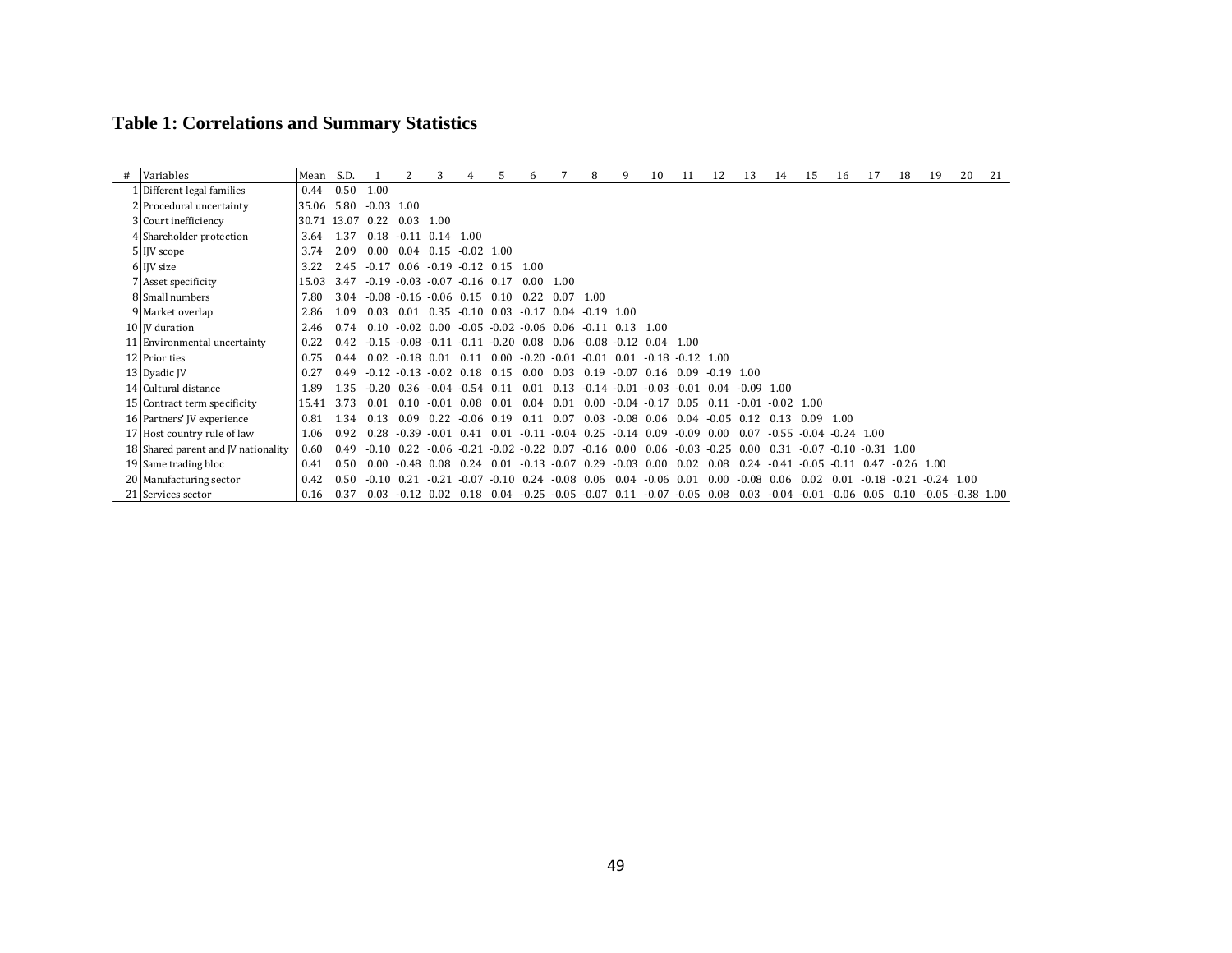| <b>Variables</b>          | (1)         | (2)                 | (3)         | (4)         | (5)         |
|---------------------------|-------------|---------------------|-------------|-------------|-------------|
| Different legal families  |             | 1.326**             | $1.308**$   | 0.838       | $2.620*$    |
|                           |             | (0.440)             | (0.429)     | (0.514)     | (1.276)     |
| Procedural uncertainty    |             |                     | $0.110*$    | $0.119*$    | $0.846***$  |
|                           |             |                     | (0.045)     | (0.051)     | (0.226)     |
| Litigation costs          |             |                     |             | $0.103*$    | $0.887***$  |
|                           |             |                     |             | (0.042)     | (0.252)     |
| Shareholder protection    |             |                     |             |             | $-5.196***$ |
|                           |             |                     |             |             | (1.556)     |
| IJV scope                 | $-0.001$    | $-0.019$            | $-0.031$    | $-0.092$    | $-0.673***$ |
|                           | (0.063)     | (0.058)             | (0.058)     | (0.073)     | (0.180)     |
| <b>IJV</b> size           | $-0.079$    | $-0.068$            | $-0.074$    | $-0.048$    | $0.438*$    |
|                           | (0.147)     | (0.138)             | (0.149)     | (0.148)     | (0.217)     |
| Asset specificity         | $-0.273*$   | $-0.178$            | $-0.108$    | $-0.105$    | $-1.299***$ |
|                           | (0.122)     | (0.139)             | (0.150)     | (0.199)     | (0.332)     |
| Small numbers             | $-1.019***$ |                     | $-1.306***$ | $-1.633***$ | $-7.220***$ |
|                           |             | $1.174***$          |             |             |             |
|                           | (0.257)     | (0.245)             | (0.267)     | (0.357)     | (2.036)     |
| Market overlap            | $-0.149*$   | $-0.165**$          | $-0.185***$ | $-0.265***$ | $-1.162***$ |
|                           | (0.063)     | (0.062)             | (0.054)     | (0.077)     | (0.343)     |
| JV duration               | 0.025       | $-0.013$            | 0.141       | 0.237       | $3.206*$    |
|                           | (0.396)     | (0.381)             | (0.347)     | (0.427)     | (1.383)     |
| Environmental uncertainty | 0.020       | $-0.032$            | $-0.043$    | $-0.094$    | $-1.219**$  |
|                           | (0.157)     | (0.171)             | (0.171)     | (0.190)     | (0.454)     |
| Prior ties                | 0.784*      | 1.148**             | $1.165**$   | $1.560***$  | 7.988**     |
|                           | (0.348)     | (0.366)             | (0.373)     | (0.370)     | (2.481)     |
| Dyadic JV                 | 0.278       | 0.253               | 0.346       | 0.710       | 7.812**     |
|                           | (0.417)     | (0.439)             | (0.459)     | (0.559)     | (2.683)     |
| Cultural distance         | 0.117       | $0.287*$            | $0.273*$    | $0.306+$    | 0.269       |
|                           | (0.143)     | (0.137)             | (0.138)     | (0.183)     | (0.256)     |
| Contract term specificity |             | $0.187***$ 0.197*** | $0.164**$   | $0.192**$   | $0.834**$   |
|                           | (0.055)     | (0.056)             | (0.055)     | (0.061)     | (0.266)     |
| Partners' JV experience   | $0.372*$    | $0.334*$            | $0.452**$   | $0.413*$    | $2.157***$  |
|                           | (0.152)     | (0.133)             | (0.144)     | (0.173)     | (0.555)     |
| Host country rule of law  | $0.466*$    | 0.390               | $0.587**$   | $0.588*$    | 5.763***    |
|                           | (0.207)     | (0.252)             | (0.212)     | (0.291)     | (1.560)     |
| Shared parent             | $-0.631$    | $-0.632$            | $-1.021+$   | $-0.927$    | $-2.886+$   |
| and JV nationality        | (0.555)     | (0.562)             | (0.588)     | (0.676)     | (1.506)     |
| Same trading bloc         | $-0.895$    | $-0.524$            | $-0.205$    | $-0.544$    | $-2.298*$   |
|                           | (0.652)     | (0.565)             | (0.571)     | (0.683)     | (1.162)     |
| Manufacturing sector      | $-0.044$    | 0.122               | $-0.021$    | 0.243       | 3.887*      |

## **Table 2: Determinants of Arbitration Provisions in IJV Contracts**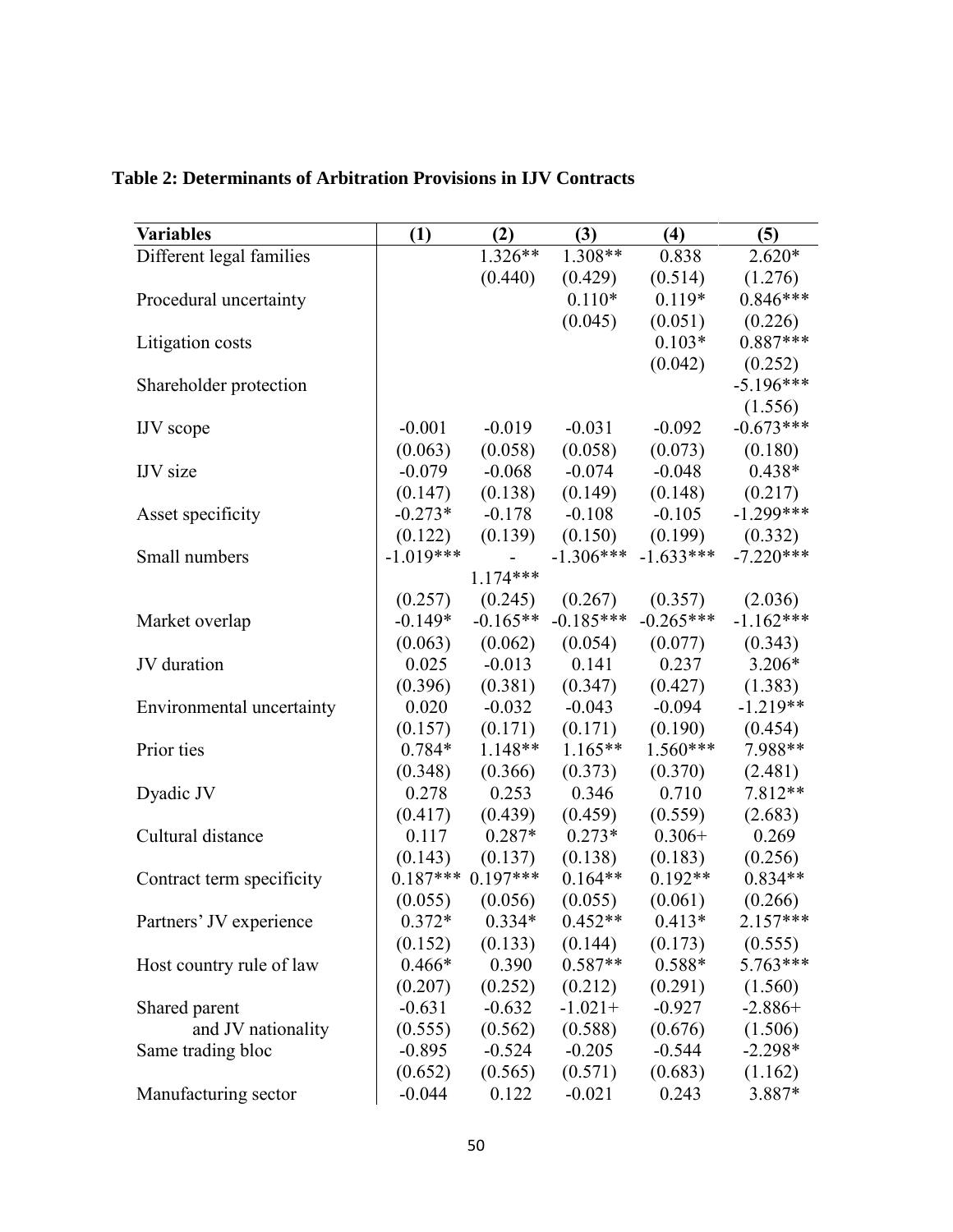|                 | (0.406)   | (0.380)    | (0.438)    | (0.465)    | (1.557)      |
|-----------------|-----------|------------|------------|------------|--------------|
| Services sector | $-1.007*$ | $-1.222**$ | $-1.276**$ | $-1.452**$ | $-1.361$     |
|                 | (0.430)   | (0.444)    | (0.466)    | (0.515)    | (0.854)      |
| Constant        | 1.939     | 1.806      | $-0.950$   | $-2.888$   | $-24.116***$ |
|                 | (1.672)   | (1.687)    | (2.056)    | (2.733)    | (7.039)      |
| Log likelihood  | $-28.431$ | $-25.817$  | $-23.859$  | $-22.372$  | $-12.061$    |
| Chi squared     | 55.428    | 68.265     | 95.167     | 78.212     | 351.381      |

N=104. \*\*\* p<0.001, \*\* p<0.01, \* p<0.05, + p<0.10. Robust standard errors in parentheses.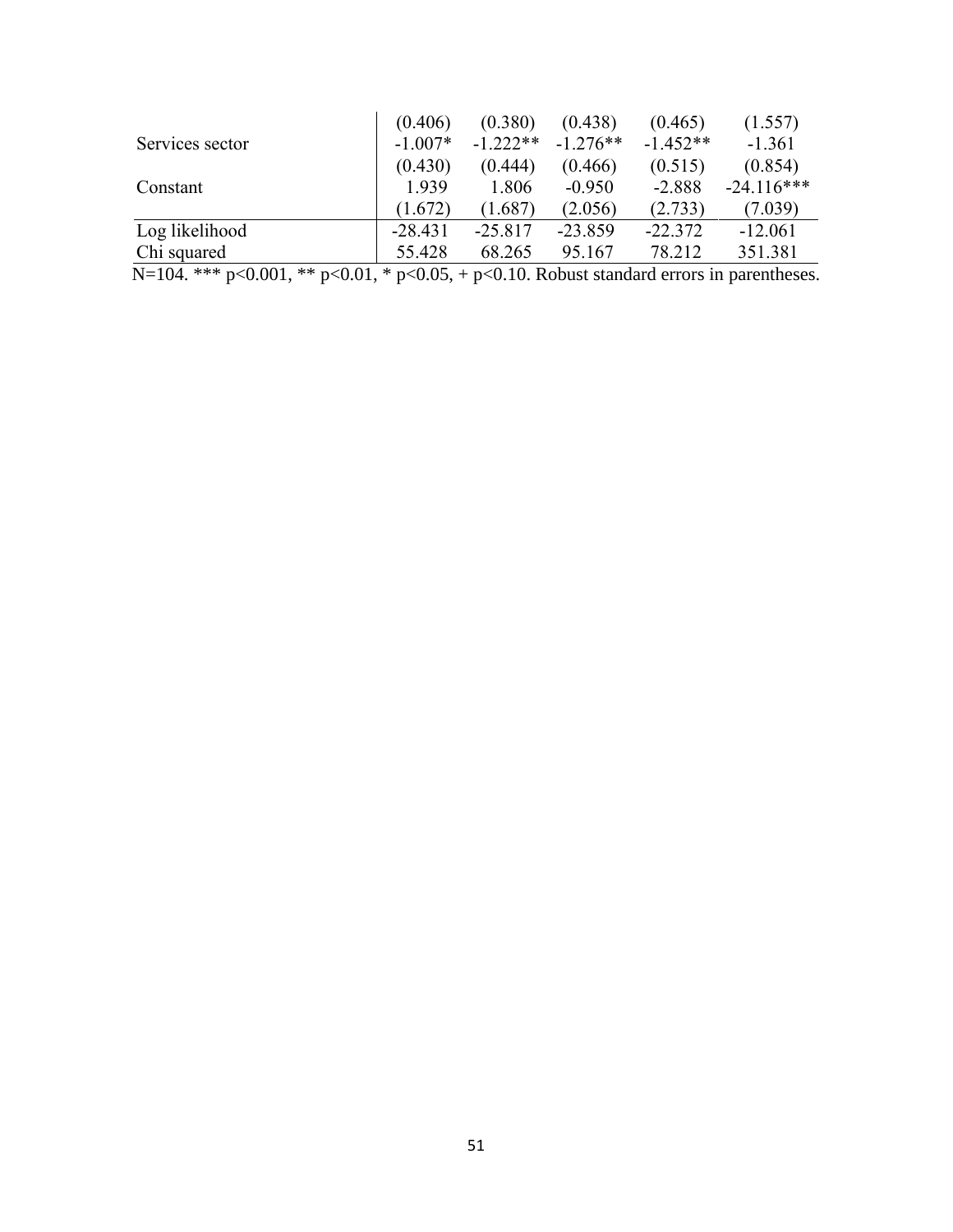| <b>Variables</b>          | <b>Arbitration</b> | <b>Board size</b> |
|---------------------------|--------------------|-------------------|
| Different legal families  | $2.614*$           | $-0.101$          |
|                           | (1.154)            | (0.076)           |
| Procedural uncertainty    | $0.845***$         | $-0.012+$         |
|                           | (0.213)            | (0.007)           |
| Litigation costs          | $0.885***$         | $-0.003$          |
|                           | (0.230)            | (0.002)           |
| Shareholder protection    | $-5.187***$        | $0.070*$          |
|                           | (1.413)            | (0.031)           |
| <b>IJV</b> scope          | $-0.673***$        | $-0.006$          |
|                           | (0.179)            | (0.020)           |
| <b>IJV</b> size           | $0.437*$           | $0.029*$          |
|                           | (0.193)            | (0.014)           |
| Asset specificity         | $-1.299***$        | $-0.046$          |
|                           | (0.331)            | (0.029)           |
| Small numbers             | $-7.208***$        | 0.032             |
|                           | (1.871)            | (0.039)           |
| Market overlap            | $-1.161***$        | $-0.003$          |
|                           | (0.317)            | (0.012)           |
| JV duration               | 3.198**            | $-0.052$          |
|                           | (1.181)            | (0.085)           |
| Environmental uncertainty | $-1.217**$         | 0.017             |
|                           | (0.419)            | (0.030)           |
| Prior ties                | 7.979***           | 0.015             |
|                           | (2.305)            | (0.099)           |
| Dyadic JV                 | 7.797***           | $-0.154+$         |
|                           | (2.320)            | (0.092)           |
| Cultural distance         | 0.270              | $0.059 +$         |
|                           | (0.264)            | (0.030)           |
| Contract term specificity | $0.832***$         | $0.016*$          |
|                           | (0.242)            | (0.008)           |
| Partners' JV experience   | $2.156***$         | $0.082**$         |
|                           | (0.531)            | (0.026)           |
| Host country rule of law  | 5.756***           | 0.023             |
|                           | (1.464)            | (0.047)           |
| Shared parent             | $-2.885+$          | 0.035             |
| and JV nationality        | (1.498)            | (0.083)           |
| Same trading bloc         | $-2.293*$          | $-0.219*$         |
|                           | (1.132)            | (0.086)           |
| Manufacturing sector      | 3.880**            | $-0.184*$         |
|                           | (1.439)            | (0.089)           |
| Services sector           | $-1.364$           | $-0.207*$         |
|                           | (0.861)            | (0.104)           |
| Constant                  | $-24.073***$       | 1.766***          |

**Table 2: Results of bivariate estimation of arbitration provisions and size of JV board**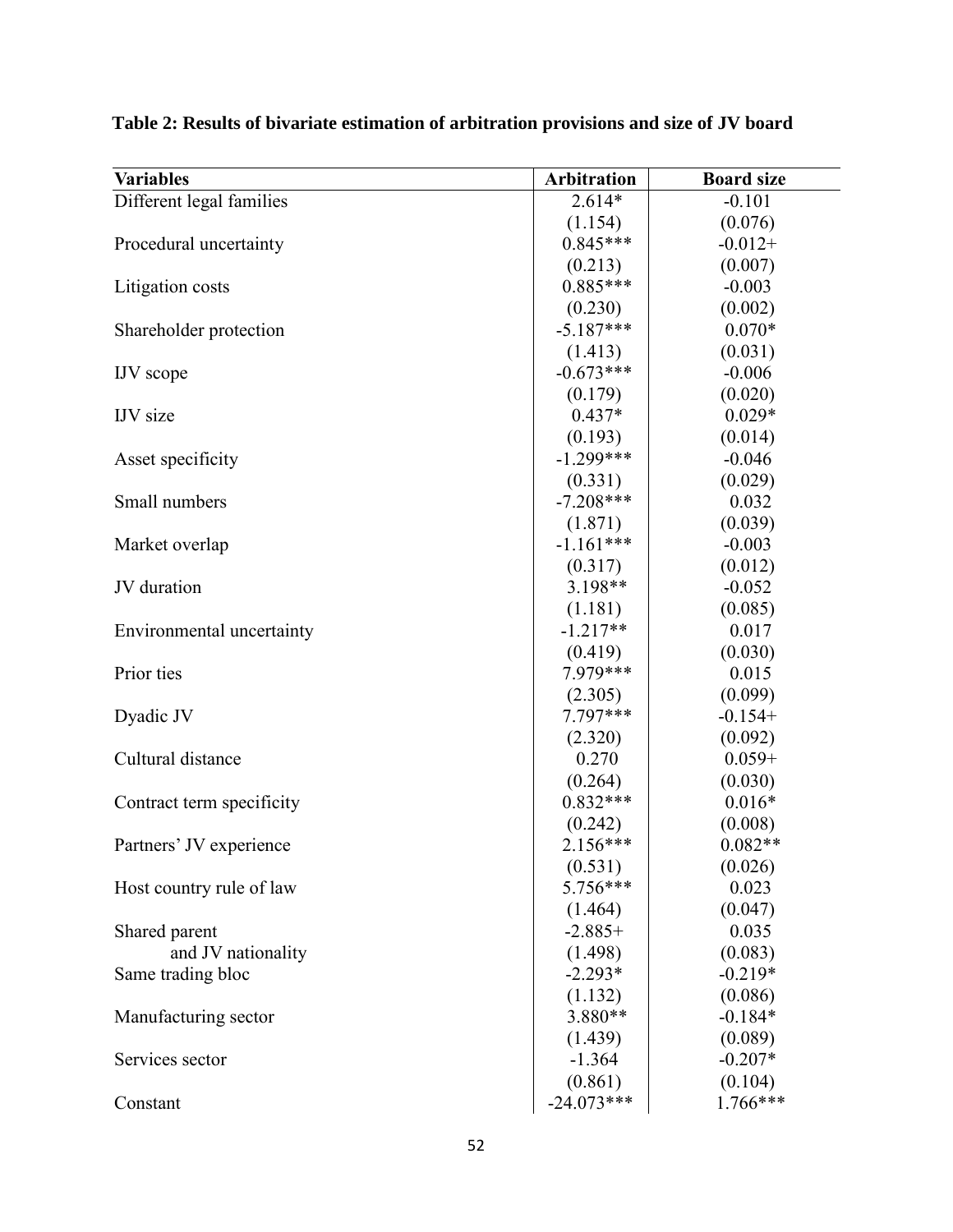|                | (6.430) | (0.371)   |
|----------------|---------|-----------|
| Rho            |         | $-0.005$  |
|                |         | (0.257)   |
| Log likelihood |         | $-40.184$ |
| Chi squared    |         | 935.522   |

N=104. \*\*\*  $p<0.001$ , \*\*  $p<0.01$ , \*  $p<0.05$ , +  $p<0.10$ . Robust standard errors in parentheses.